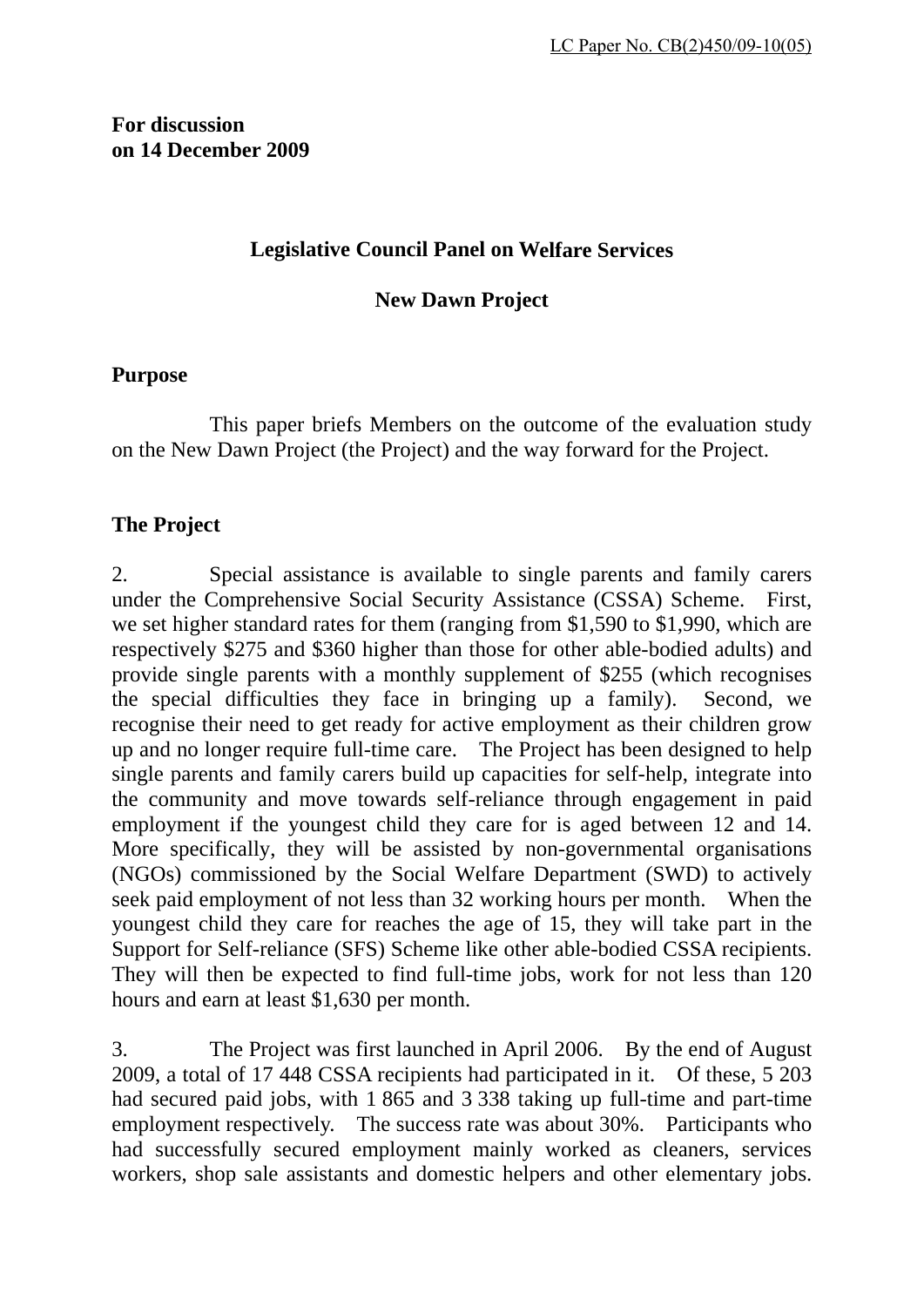The average monthly working hours stood at 197 for full-time employment and 60 for part-time employment. The average monthly wage was \$4,875 and  $$1,645$  $$1,645$  $$1,645$  respectively<sup>1</sup>.

# **The Evaluation Study**

1

4. To help us assess the effectiveness of the Project and consider the way forward, SWD has commissioned the Department of Social Work and Social Administration of The University of Hong Kong (the Research Team) to conduct an evaluation study. The study examines the characteristics of the Project participants, their job-seeking behaviour, barriers to and factors facilitating their employment, outcome of their employment and the impact of employment on the participants themselves and their children.

5. We reported the initial findings to this Panel in July 2007. Having regard to Members' comments, the Research Team has further enriched the evaluation study by conducting –

- (a) a public opinion survey to gauge the views of the public on the Project; and
- (b) case studies over a longer period to look into key areas, including the way in which the additional income from employment is spent by families of the participants, whether participants have experienced conflicts in handling demands from work and child care, the roles played by the social network of participants in seeking employment and child caring, the availability of suitable jobs for participants in the market, etc.

6. These entailed a telephone survey with an effective sample size of 1 505, focus group interviews with 723 Project participants and their youngest child, as well as in-depth individual interviews with 16 Project participants who had different experiences in job-seeking and employment. In addition, the Research Team reviewed literature regarding child care arrangements for working single parents and child carers in other countries.

<span id="page-1-0"></span><sup>1</sup> Similar to the arrangement for other CSSA recipients, the monthly earnings of participants of the Project can be partially disregarded up to a maximum of \$2,500.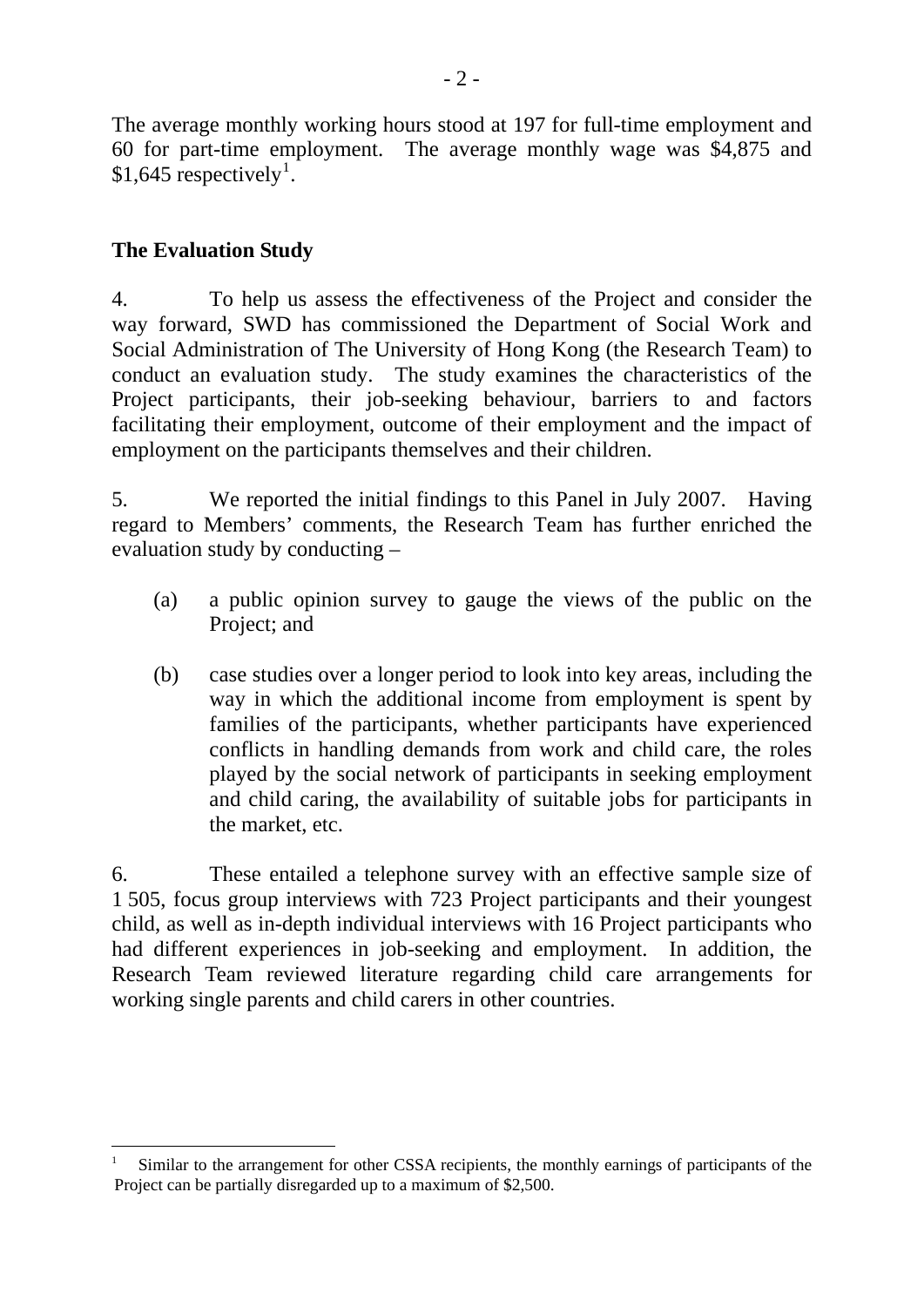## *Key findings*

7. The Executive Summary of the Study Report is at **Annex** for Members' reference. Overall speaking, the responses of both participants of the Project and the general public to the Project were positive -

- (a) a clear majority (87%) of Project participants in the focus group and individual interviews indicated that their participation in the Project had positive effect on family income, quality of life, self-confidence and self-esteem;
- (b) also a clear majority (85.1%) of the respondents from the public opinion survey supported the Project; and
- (c) nearly 60% of the respondents from the public opinion survey agreed that the requirement of working not less than 32 hours per month was appropriate, and that the Project could help participants move toward self-reliance.

8. Regarding the key aspects of the Project, the main findings are as follows -

- (a) Working hours
	- (i) over 75% of the employed Project participants considered their actual working hours (121.2 hours per month on average) suitable;
	- (ii) nearly 60% of the respondents in the public opinion survey also agreed to the requirement for Project participants to seek paid employment of not less than 32 working hours per month, while 30% of the respondents in the same survey considered 32 working hours too short;
- (b) Parent-child relationship
	- (iii) whether the parent was employed made no obvious difference in terms of parent-child relationship. In fact, a vast majority (over 83%) of the employed Project participants considered that their parent-child relationship had not deteriorated over the past year; 15.6% of them even considered that the relationship had improved. These results were in line with the finding that over 90% of the children of employed Project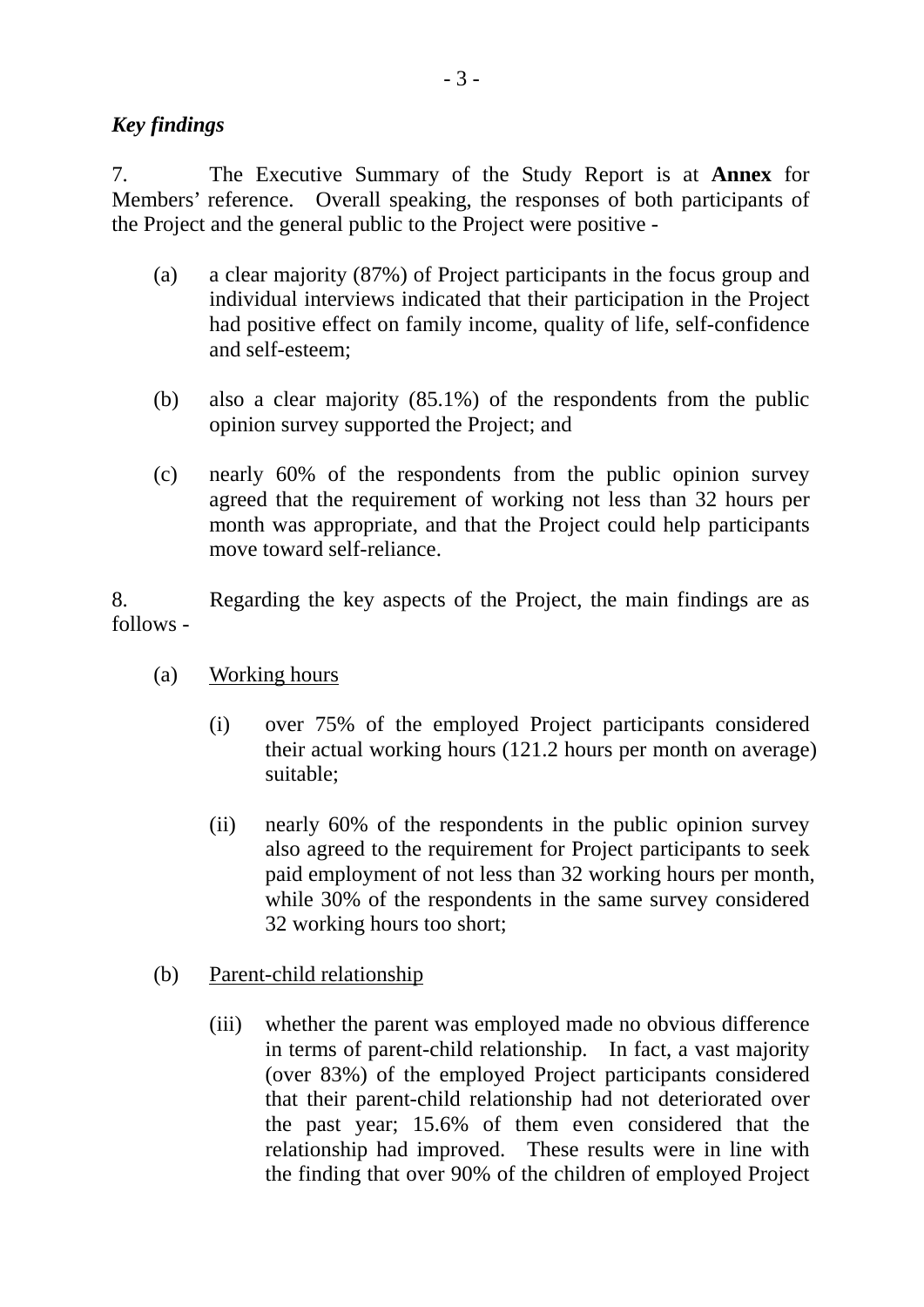participants considered that their overall relationship with their parents was good or very good;

- (iv) over half (54.2%) of the employed Project participants considered that the requirement for them to engage in paid employment had little or very little impact on their family and social life;
- (c) Incentive for employed Project participants
	- (v) the average monthly income of the employed Project participants was \$3,504.6. About 61% of them had remained in the current job for more than nine months (15.5 months on average);
	- (vi) over 80% of the employed Project participants agreed that the additional income from employment had given them greater incentive to work. Nearly half (44.9%) of them reported having spent the additional income on food, while 30% spent the money on transportation expenses;
	- (vii) of the 97 children whose parents only started working a year or less before the interview, nearly half (44.3%) considered that their quality of life had improved;
	- (viii) over half (56.6%) of the respondents in the public opinion survey considered the deduction of \$200 per month for refusal to participate in the Project appropriate;
- (d) Lowering the minimum age
	- $(ix)$  the majority (69.9%) of the respondents in the public opinion survey did not favour the idea of lowering the minimum age of the youngest child to below 12 as a requirement for participation in the Project;
- (e) Other observations
	- (x) in general, the Project participants interviewed considered that jobs in the manufacturing sector were more suitable for them although such jobs were rarely available, and that their choice of work had been constrained by their own education attainment;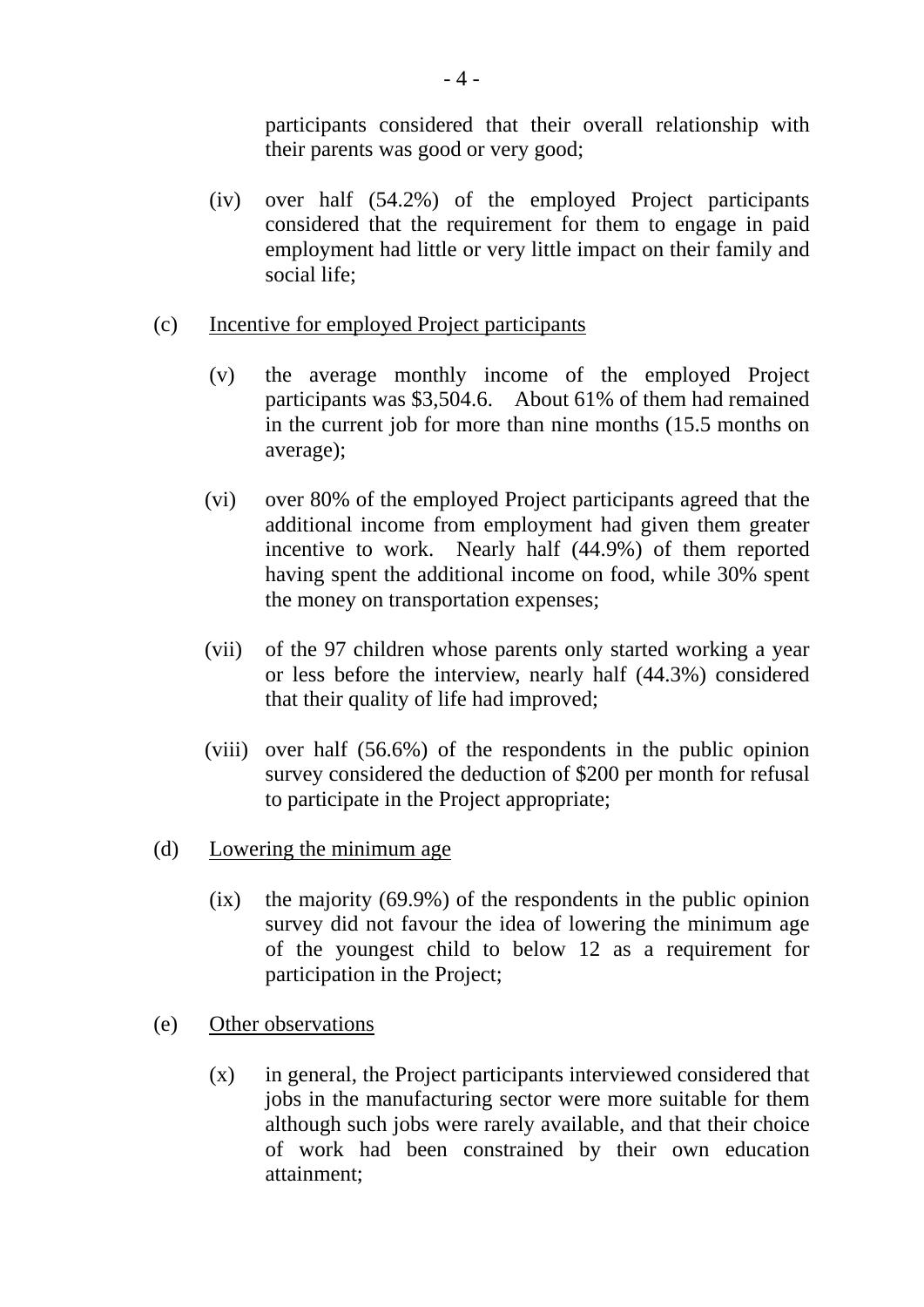- (xi) the majority of the interviewees (13 out of 16) got their jobs through referral by relatives/friends. Social network thus had considerable influence on job finding, especially for jobs requiring lower skills; and
- (xii) those who had not been able to find a job since admission to the Project appeared to have lower levels of self-confidence and self-image, and a higher level of anxiety.

## *Recommendations*

9. The Research Team has concluded that the Project is beneficial to both the participants and their children. Given the positive response, they recommend continuation of the Project upon completion of its current phase in March 2010. The Research Team also considers that in future, the Project should focus more on facilitating and encouraging the participants to take up long-term employment, and that in due course the Government may also consider integrating the various employment assistance programmes/schemes under the CSSA Scheme<sup>[2](#page-4-0)</sup> for more efficient use of resources.

10. The Research Team has highlighted the results of the public opinion survey which indicate that a heavier sanction for refusal to participate in the Project is not favoured, although the requirement to seek a job with longer working hours can be considered when the general economic and employment conditions improve. The Research Team also points out that in the light of overseas experience, it would be necessary to have in place appropriate after-school care service if single parents and family carers are to be required to take up employment when their children are at a younger age (i.e. below 12).

### **Way forward**

11. We are pleased to note the positive findings of the evaluation study and have accepted the Report. Based on the experience of the current phase, SWD plans to launch a new phase of the Project after March 2010. In this new phase, SWD will continue to work closely with NGO operators and provide the necessary support to Project participants. For special cases (e.g. if the single parent or carer has to take care of vulnerable family members who are disabled

<span id="page-4-0"></span> $\frac{1}{2}$  These include the Integrated Employment Assistance Scheme, the Special Training and Enhancement Programme for younger CSSA recipients and the New Dawn Project.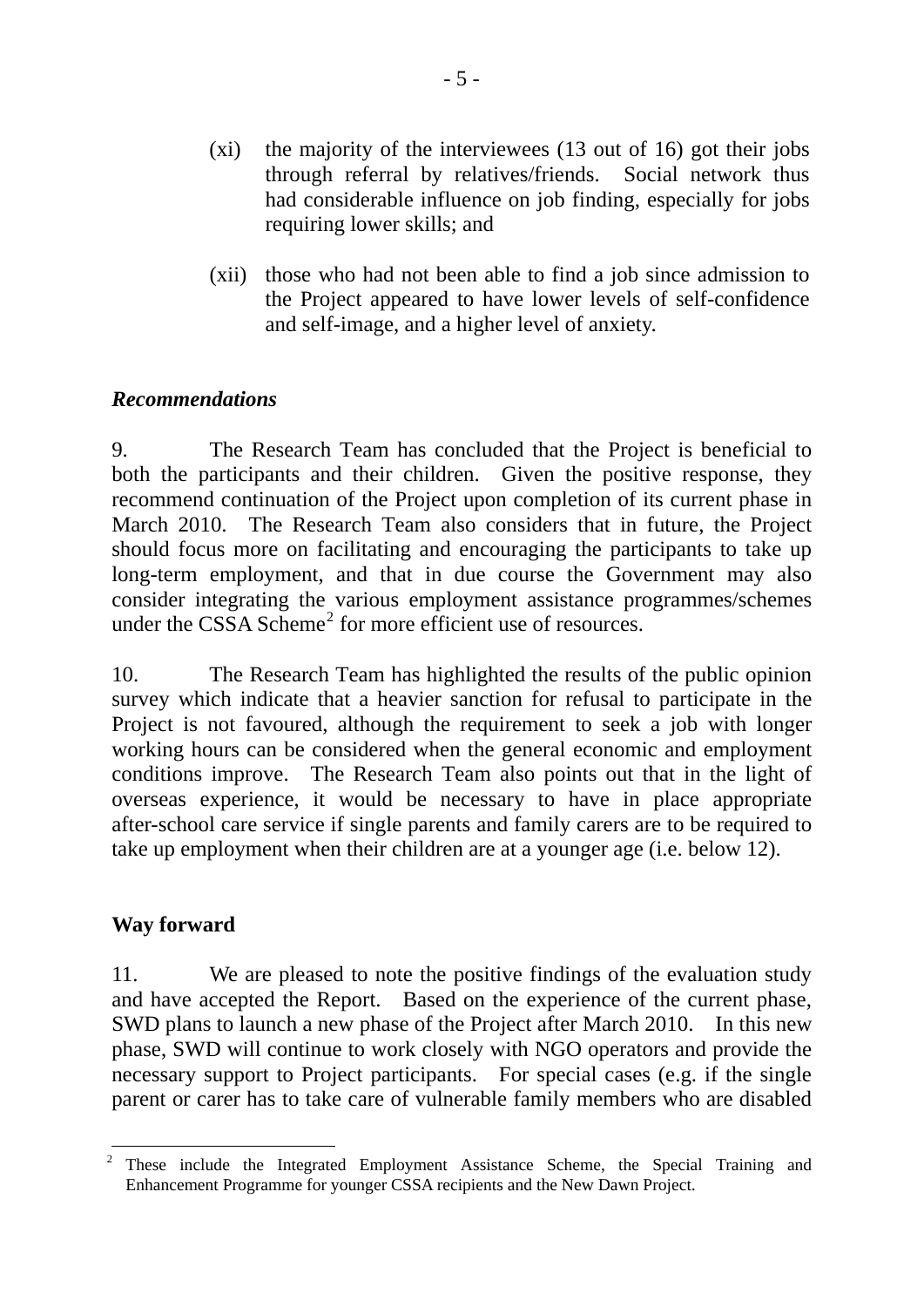or in ill-health, or is a recent victim of domestic violence, or has other legitimate reasons as recommended by a social worker), the Director of Social Welfare will continue to exercise discretion and temporarily exempt him or her from joining the Project.

12. In due course, the Government will also look into the possibility of integrating the various employment assistance programmes/schemes, as recommended by the Research Team.

**Labour and Welfare Bureau Social Welfare Department December 2009**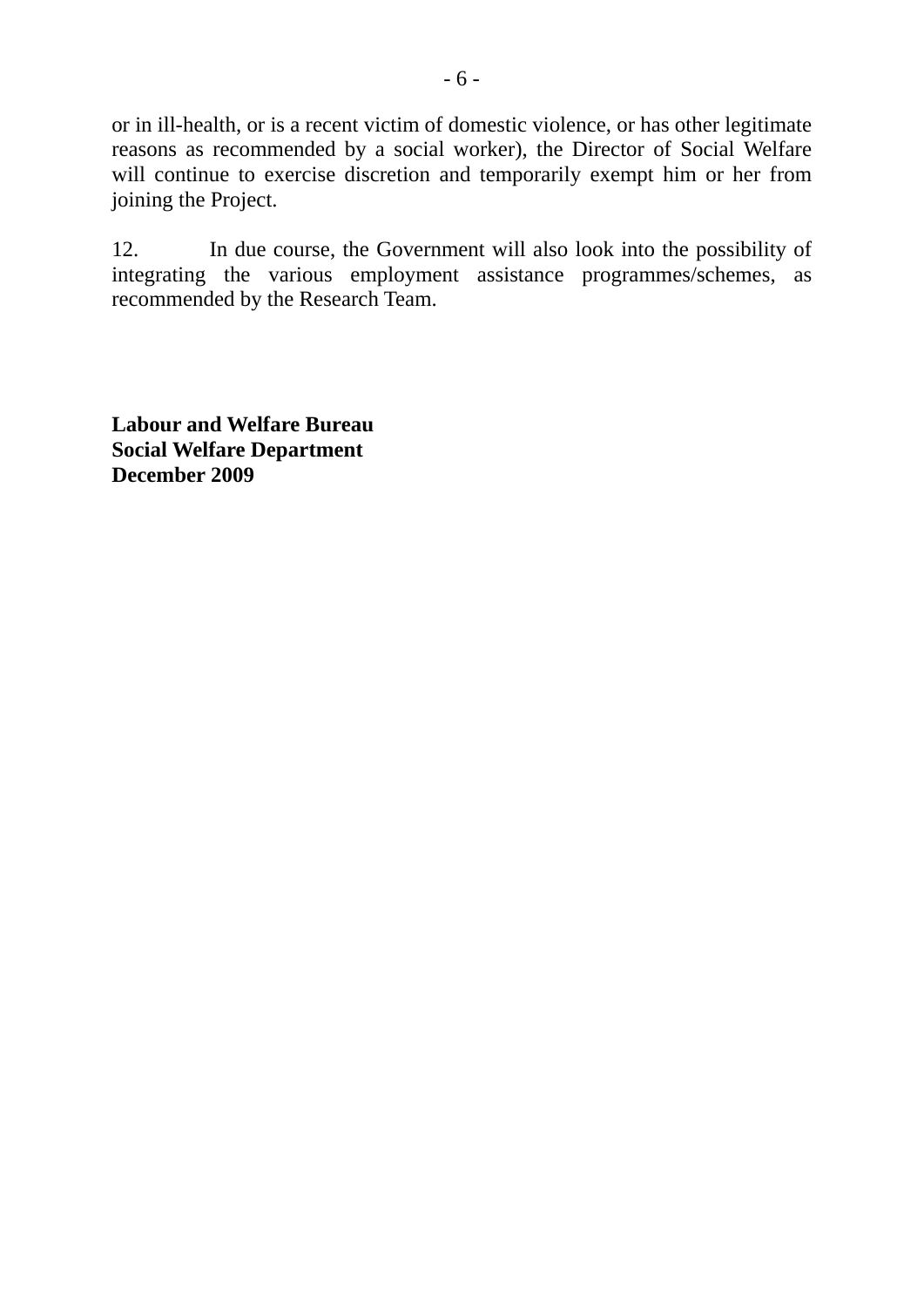## **Annex**

# **Executive Summary**

**of**

# **Findings**

**of**

**The extension of the study to evaluate the New Dawn (ND) Project of single parents/child carers under the Comprehensive Social Security Assistance (CSSA) Scheme**

by

<u>Co-Principal Investigators</u> Dr. WONG Yu‐cheung Mr. YIP Hak‐kwong

<u>Co-Investigators</u> Professor LEUNG Cho-bun*,* Joe Dr. CHUI Wing‐tak, Ernest Dr. LEE Kar‐mut, Carmel

Department of Social Work & Social Administration,

Policy21 Limited

The University of Hong Kong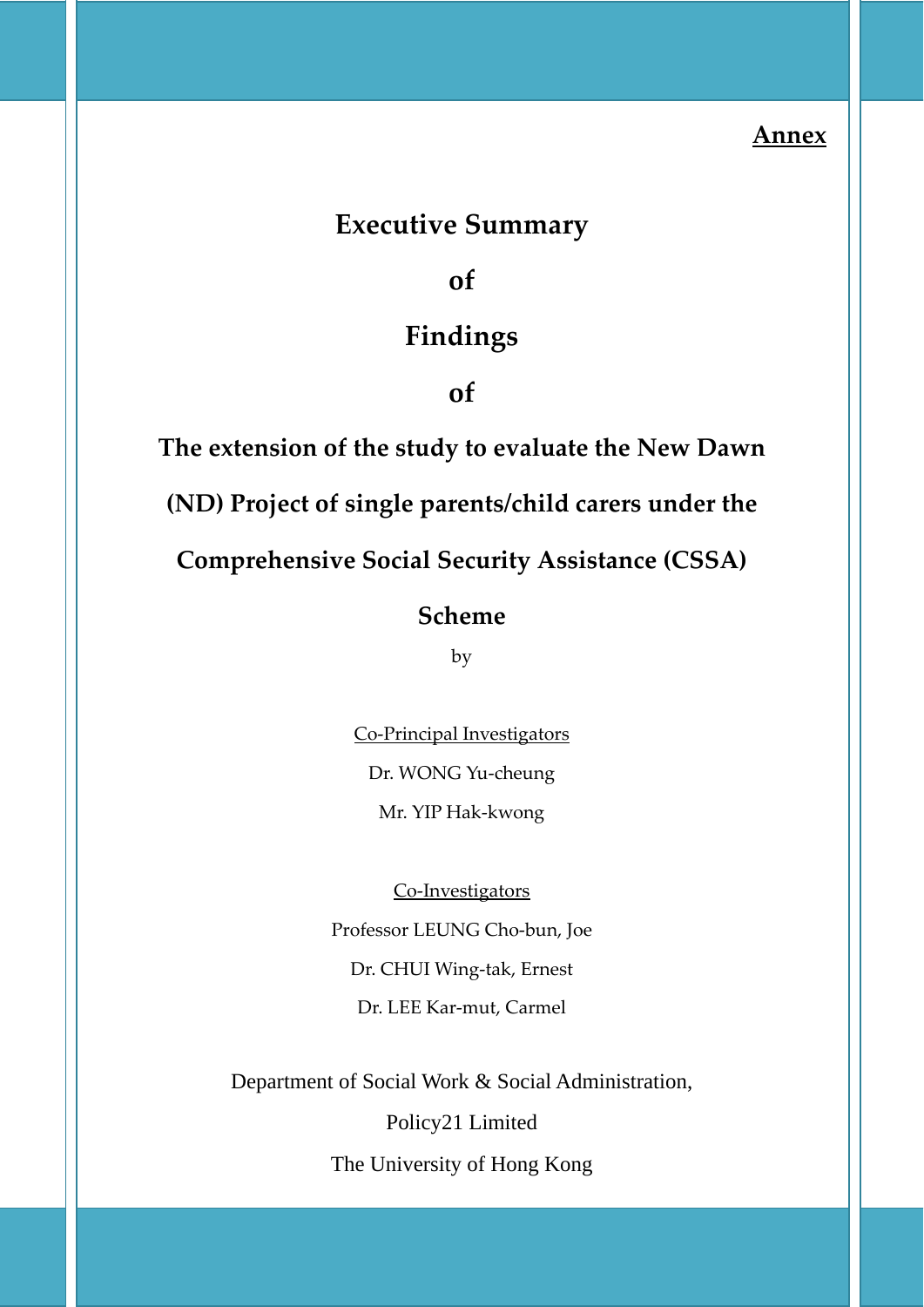# **Executive Summary**

## **Background**

The Social Welfare Department (SWD) commissioned the Department of Social Work and Social Administration and the Policy21 of The University of Hong Kong (the HKU Study Team) to conduct the study entitled "A Study to Evaluate the New Dawn (ND) Project of Single parents/ Child Carers under the Comprehensive Social Security Assistance (CSSA) Scheme", which was completed in July 2007. At the request of SWD, the HKU Study Team has conducted this extended study, which included a public opinion survey about the views of the pubic regarding the ND Project, the way in which the additional income for work is being spent, the roles played by the participants' social network in seeking employment and child caring, the availability of suitable jobs for the ND Project participants in the job market etc.

## **urposes of the study P**

The objectives of this study are:

- 1) To collect opinions from the general public about the ND Project for single parents and child carers receiving CSSA, including the aims of the work requirement, the minimum age of the participants' youngest child, sanction amount, and the minimum working hours per month;
- 2) To adopt the "case follow-up" approach to identify changes, if any, in employment and other family, personal conditions within a period of 12-18 months after joining the ND Project;
- 3) To examine the barriers to employment for the ND Project participants and what improvement measures should be introduced to facilitate their job-seeking efforts;
- 4) employment and to see whether there are increases in spending to improve To examine how the participating families spend their additional income from children's learning;
- 5) To investigate whether there are conflicts experienced by the participants in handling demands from work and child care (especially during non-school days and emergencies), and how those conflicts are being resolved;
- 6) To study what roles the social network of the participants play in their employment and child care;
- 7) To review what after-school activities and child cares are provided in overseas countries to support working single parents and child carers;
- 8) To examine whether suitable jobs (part-time, flexible hours) are available in the market for the participants;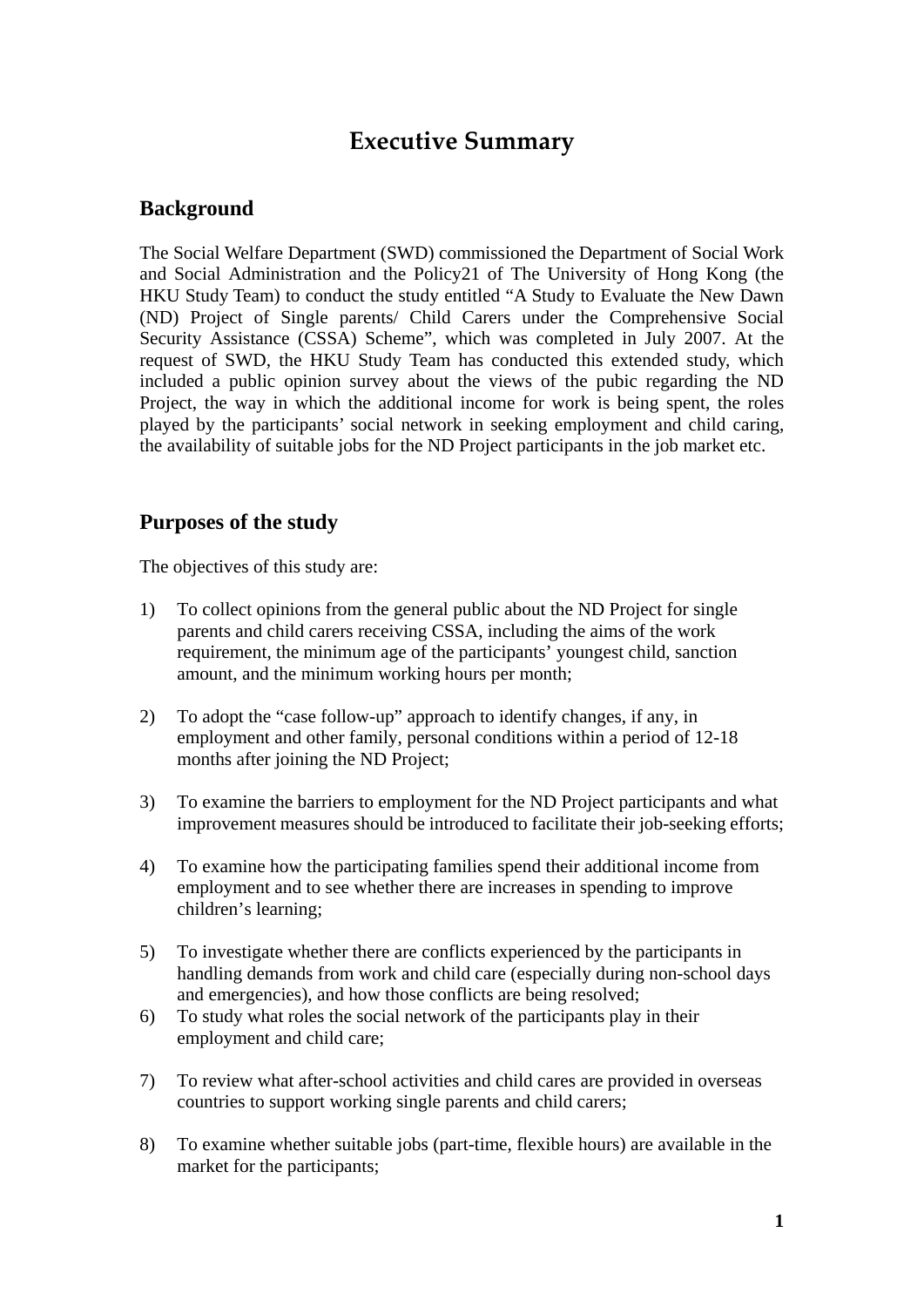- 9) To assess the impact of the ND project on children of its participants; and
- 10) To identify the necessary improvements to the ND Project and advise on the followings: (i) conclusions that may be drawn from the experience of the ND changes, if any, should be adopted regarding the work requirements such as the Project; (ii) what improvement measures should be introduced; and (iii) what minimum number of working hours per month, the amount of sanction for non-compliance and the minimum age of the youngest child of the single parents and family carers who are required to participate in the ND Project.

### **Study design**

A survey on public opinion about work requirements and sanctions for single parents/child carers was conducted by a telephone survey, with an effective sample size of 1,505, to gather views about work requirement for CSSA recipients in general, single parents and child carers. In particular, asking working mothers about their work-family arrangement. The response rate of the survey was 60.4%.

For the study of the ND Project participants, all of the 1,225 respondents who took part in the ND Project in the previous study in 2006/07 were included in the study; 723 of them were successfully interviewed representing a response rate of 59.0 %. Their youngest child was also interviewed during the study.

We have also conducted in-depth individual interviews with a total of 16 single parents and child carers with different experience in job-seeking and in the job-market to f urther understand the barriers and success factors in job-seeking as well as the impact of work to themselves and their children.

Literature regarding the child-care arrangement for working single parents and child carers in other countries was also reviewed (Table [1]).

### **indings F**

### *Public opinion survey*

Table [2] provides the background of the respondents of the public opinion survey. It was found that among the respondents, only a small percentage (5.4%) of the resp ondents had ever heard of the ND Project (Table [4]). The respondents were then briefed about the rationale and purposes of the ND Project. When being asked Moreover, nearly 60% of the respondents agreed with the requirement of requiring participants of the ND project to seek paid employment with working hours of not less than 32 per month; nearly 30% of them considered the "not less than 32 working hours per month" requirement too short and only around 3% of them considered it too about their opinion on the ND Project, a majority of the respondents (85.1%) supported the ND Project. Only a small percentage opposed it (Table [5]).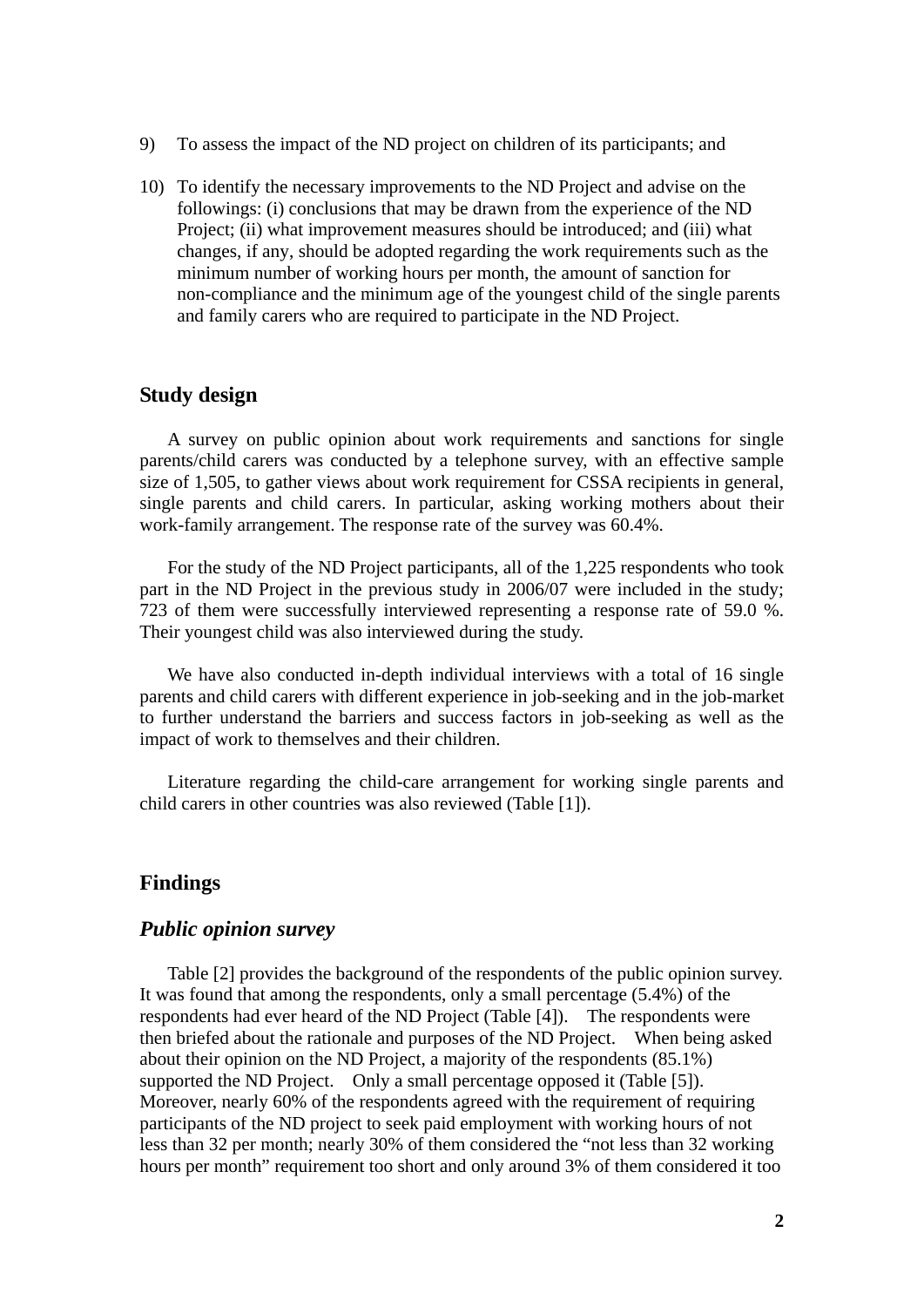long (Table [6]).

A majority of the respondents (69.9%) did not favor the idea of lowering the minimum age of the youngest child to below 12 as a requirement for the participants to join the ND Project (Table [7]). Also, over half of them (56.6%) considered the deduction of \$200 per month for non-compliance as appropriate (Table [8]). Only a small proportion considered the deduction of \$200 per month as too much or little. Most respondents opined that when the youngest child of ND Project participants studies full-time in school, they should start to play a more active role in employment (Tables [9] and [10]). Generally speaking, most of the respondents agreed the positive effect of the ND Project (Table [11]). Over sixty percent (63.5%) of the respondents considered that there was positive or no impact to parent-child relationship if single parents / child carers on CSSA go to work when their youngest child in the family is at the age between 9 and 11. The percentage was higher (76.0%) if their youngest child is at the age between 12 and 14 (Table [12]). Meanwhile, nearly thirty percent (28.8%) considered that there were negative impacts to the relationship if they go to work when their youngest child is at the age between 9 and 11.

#### Summary of the study of the ND Project participants

#### Parents

At the time of the interview, over half (53.5%) of the respondents were employed. This showed an increase in employment rate compared with the findings in the pre vious study in 2006/07, in which only about 38.5% of the ND Project participants were employed (2007 findings) at the time of interview; even those who were not before then. For those employed, the current average monthly income was \$3,504.6 months. The overall average was 15.5 months (Table [18]). The most common jobs unemployed at the time of interview but had job within a year, the majority of them quitted their job voluntarily, due to various reasons, like health problems, heavy employed at the time of interview, nearly one-fifths had been employed within a year per month (Table [18]), comparing to around \$2,700 in the previous study (2007 findings). Sixty percent (60.9%) of them remained in the current job more than 9 they held were cleaner, home-helper, miscellaneous worker, retail worker, restaurant waiter/waitress, etc. (Table [16]). Over half of them found their current job through tapping into their friends and relative networks, along with ways like newspapers/magazine and street bills etc. (Table [17]). For those who were workload and long working hours.

Regarding the balance between work and family, over half of the employed respondents considered that there was little or very little impact of meeting the demands of work on their family and social life. Only 12.6% considered the impact large or very large (Table [19]). Also over half of all respondents considered the increase of family income as the major benefit of work. Some of them also thought that there were increases in self-confidence and had become self-reliant and leave CSSA. Only 12.9% of the respondents considered there was no benefit for them at all (Table [20]).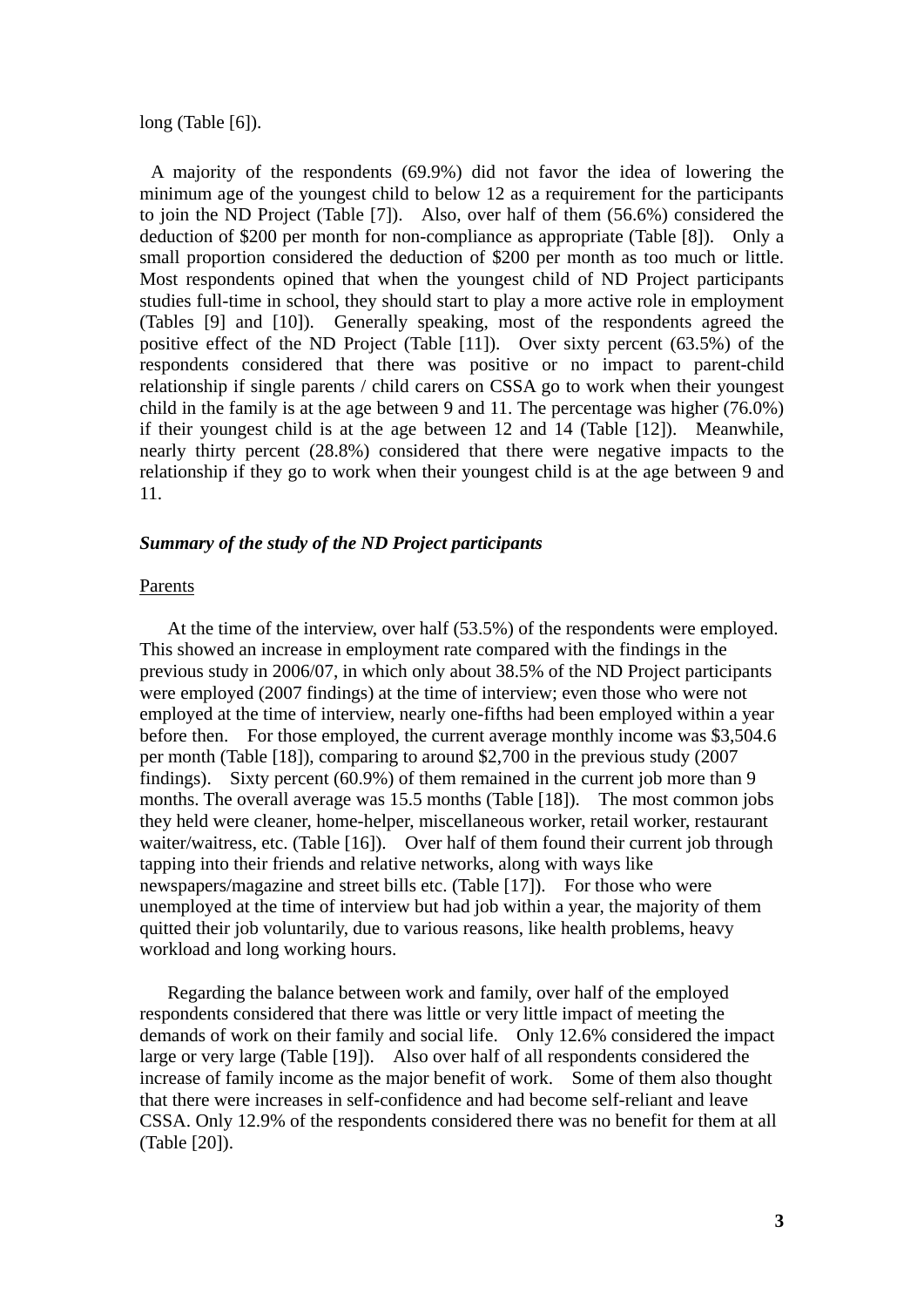Over 80% of the employed respondents agreed that additional income strengthened their incentive to work. The major benefits from additional income were increase in family income, increase in self-confidence, improvement in self-esteem, improvement in quality of living of themselves and children, and, ultimately, leaving the CSSA Scheme (Table [22]).

As regards how extra income from their job was being spent by those who were employed or have been employed within a year before the interview, nearly half of the m spent the money on food with an average amount of \$1,353. About 29% While 20.7% reported spending on clothing with an average of \$461, 10.2% reported areas such as housing-related expenses (including rent, water, electricity, and gas, etc.), reported additional spending on transportation with an average amount of \$419. spending on employment-related expenses with an average of \$502. Spending on social and leisure, children's pocket money, and education and extra-curricular activities were also reported (Table [21]).

Among those who were employed at the time of interview and had hold other jobs within a year before the interview, most of them considered favorably about the pre sent job. About three-quarters of them considered their present jobs stable or reasonable. Over 75% of them also considered the working hours of their current job suitable (Table [24]).

In terms of childcare methods, while the youngest children of participants' families were aged over 12, very few of them were taken care of by other persons when their parents went to work. But the majority of them would be taken care by demonstrated a similar pattern in that most children would take care of themselves their working parents when they got sick (Table [23]). On the other hand, almost none of ND project participants interviewed reported having received help from their neighbours or relatives living nearby in taking care of the children's daily living (Table [25]). Furthermore, most of the children of the ND Project participants had not used any formal services, such as School-Based After-School and Support Programmes, at the time of interview. The findings from the public opinion survey when their parents go to work while a low usage rate of such formal services by children aged 6-14 of the interviewees was also observed (Tables [13] – [14]).

A slightly higher percentage of the not-employed respondents as compared to the employed, spent time with their children on various areas such as taking care of chi ldren's daily living, reviewing children's study, talking to, going out and playing time spent in those activities for those who did so  $(Tables [26] - [31])$ . Meanwhile, most of the participants opined that there was no change in time spent with each other with children, and escorting children to and from school. However, there was not much difference between the two groups of respondents in terms of the amount of on these areas over the year before the interviews were conducted (Table [32]).

Over 83% parents who were employed reported that their parent-child relationship did not deteriorate over the past year. 15.6% of the employed even considered that the relationship had improved. In fact, both the employed and not employed three-quarters of them reported no change in these areas over the year before the interview (Table [32]). Over 90% of the respondents reported a good or very good reported similar level of stability in family life and family atmosphere. Around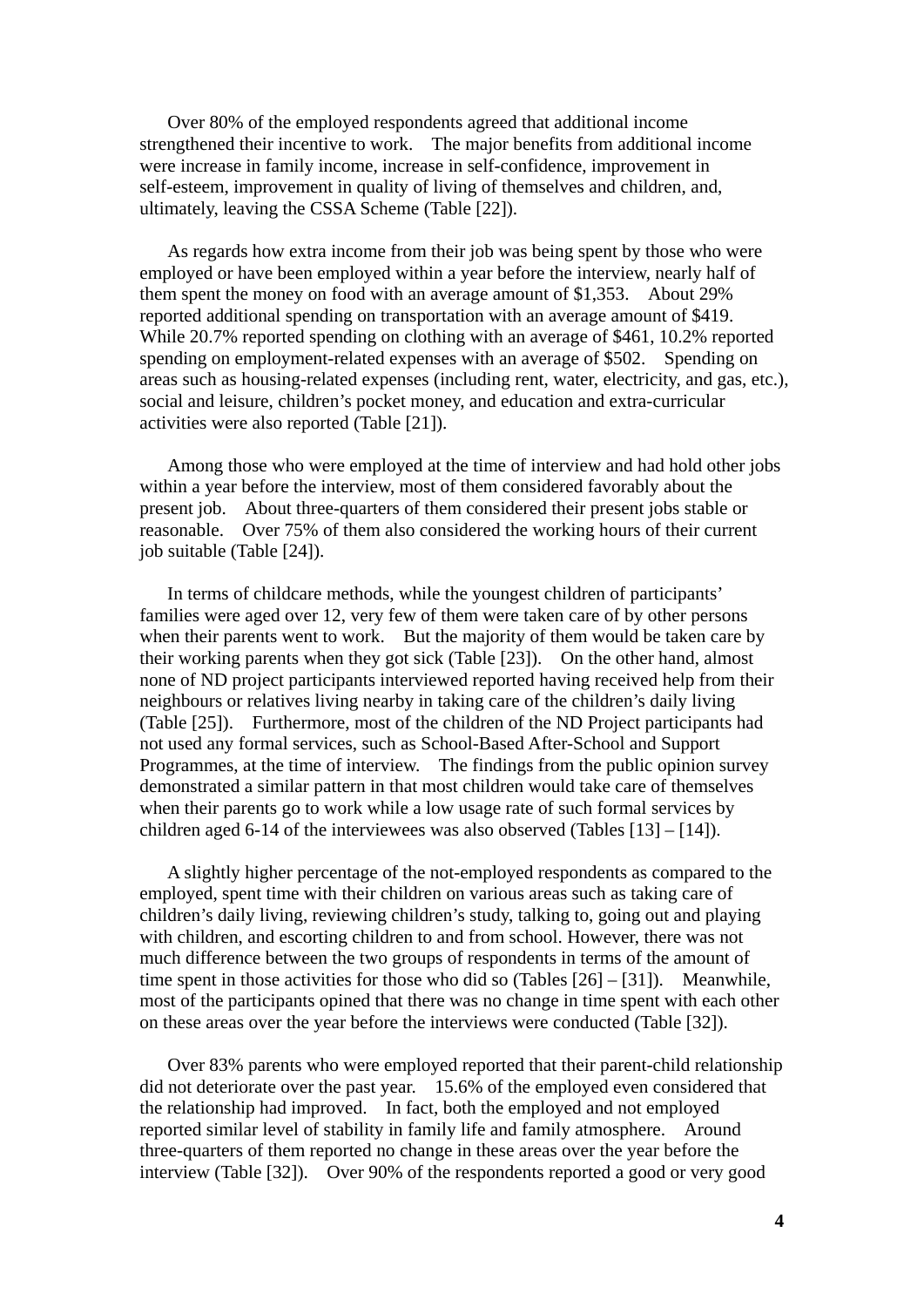relationship with their children. Consistently, more of the not employed respondents compared to those employed reported that their relationship with their children were very good (Table [33]).

#### Children

Among all the children interviewed, about 70% was born in Hong Kong and for those who were not so, over 90% has stayed in Hong Kong for at least seven years. The re was no obvious difference in their youngest child's characteristics between those who were employed and those not employed (Table [34]).

Most of the children considered their overall relationship with their parents as good or very good. Over 90% of those whose father was the major carer and 95.6% amo ng those whose mother was the major carer considered their parent-child relationship between those whose parent was employed and those not (Table [35]). they could also learn how to be independent and take care of themselves. But it has relationship as good or very good. There was no obvious difference in parent-child Moreover, among the 97 children whose parent only started working within a year before the interview, nearly half considered that their quality of life was improved; to be noted that 40.2% of them said that there was no benefit at all (Table [36]).

little in this study comparing to their scores in the previous study, when they were inte rviewed half-a-year after their parent/ child carer took part in the ND Project. The The average self-esteem score and perceived level of performance changed very average Personal-Social Development Self-Efficacy Inventory (PSD-SEI) score reduced when compared to the result of measurement in the previous study (Table [37]).

#### **In-Depth Individual Interviews**

In general, the interviewees considered that jobs in the manufacturing sector were more suitable for them. However, there were very few jobs available in the sector and hence the interviewees opined that jobs available in the market did not meet their expectations. Due to their education attainment, their choice of work in the labour market was limited.

It has to be pointed out that besides salary and job nature, other personal issues such as personality, working attitude, and mentality towards CSSA are other key elem ents influencing their motivations in looking for jobs and how satisfying their jobs are. Some considered that the "investment" in employment, such as time, effort and other costs were not worthwhile as the additional income was not that much after  $(13/16)$  of the interviewees got their jobs through referral by relatives/friends, deduction was made in CSSA payment (despite the Disregarding Earnings arrangement) and all costs accounted for. It is also worth noting that the majority showing that social network influenced much on the successful rate of finding jobs, especially for jobs that required lower skills level.

For those who could not find a job since they were admitted to the ND Project, it ppeared that their self-confidence and self-image were lower, and their anxiety level a was higher.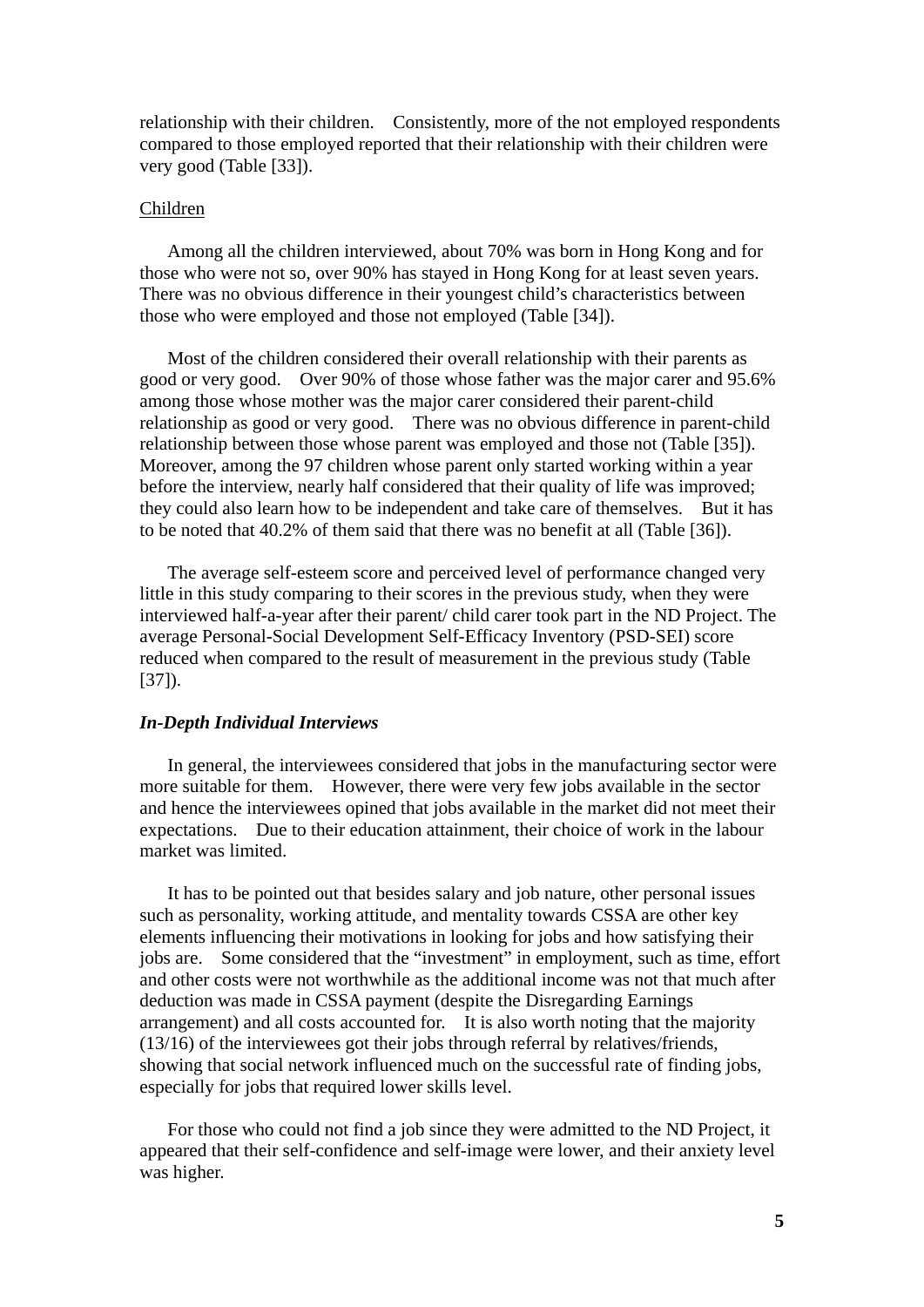#### *Employment situations*

We made use of the 2006 Population By-census data to compile the jobs per each working person in various District Council (DC) districts and new towns. These figur es were based on the number of people reported working in each district/new town divided by the working population resided in that particular location.

Table [38] illustrates the employment situation and related information. The jobs per each working person varied greatly across districts and new towns. In general, jobs were more abundant in urban DC districts and much less in new towns. had a relatively lower number of jobs per working person and was relatively far away Comparing the jobs per each working person, Wan Chai (2.98), Yau Tsim Mong (2.52), and Central & Western (2.41) districts were the best, while Tin Shui Wai (0.20) from other districts where residents could find jobs. Nevertheless, the figures serve as a general comparison purpose because there are no delineation on the nature of these jobs and whether they are suitable for the ND Project participants, who usually require part-time employment.

#### *Child-care arrangement in other countries*

In most Organisation for Economic Co-operation and Development (OECD) countries, childcare referred to services provided to young children between the ages of 0 and before they receive primary education. The services focus both on the centre-based child-care services, family care, kindergartens, and pre-school services. Nevertheless, the costs for such services can be very high if childcare expenses, cognitive and social development of children as well as the employment support given to parents with young children. The services are normally targeted at helping mothers with young child to take up employment by providing subsidized taxation, contributions, and the reduction of income support are taken into account.

better support to working parents to take care of their children before and after sch ool-hours, during lunch, and also during school vacations in some countries. In most OECD countries, employment policies are put in place to encourage mothers enhancing the children's development and balancing child-caring and work life of the For students studying in primary schools, the out-of-school-hours services provide with young child to take up employment, adopting the notion of dual-function of working mothers (OECD, 2007, 2008).

### **Discussion**

Comparing with the first phase of study in 2006/07, in which only about forty percent (38.5%) of the ND Project respondents were employed, 53.5% of them were emp loyed in this study. The average number of work-hour per month and income (2007 findings). The working-hour per month was 115.8 hours in the previous study (computed from the 2007 findings), and it has increased to 121.2 hours (Table [18] of has also increased. For those employed, the current average monthly income was \$3,504.6 per month (Table [18]), comparing to around \$2,700 in the previous study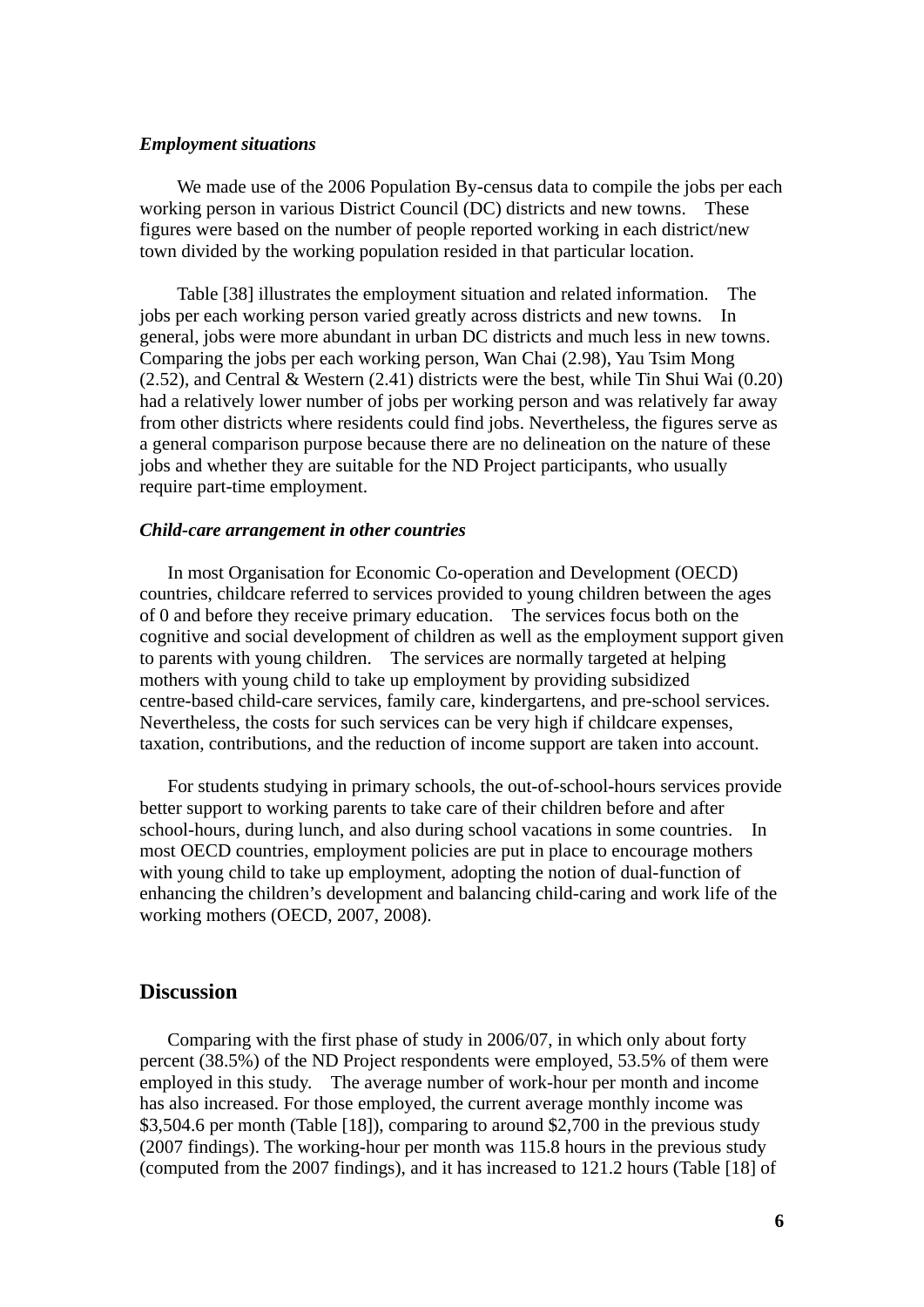the current study). Since many of their youngest child was older than 14 by the time we interviewed them again, those who remained on CSSA were transferred to the Support for Self-Reliance Scheme (SFS), which required them to seek a job of longer working hours. Moreover, the average hourly pay computed from these figures w as higher in this study.

When asked about the major barriers they encountered in finding a job, the three major barriers given by those who were not employed were: health problem (36.9%), old age (35.1%), and child-care responsibility (32.1%). Theoretically, when children are studying full-time at school, parents have enough time to take up part-time job during school-hours. However, many expressed that some jobs required them to work beyond normal school-hours, and the situation is more difficult during school holidays and summer vacations. It would be more difficult particularly for single parents with limited network which can provide supports when needed.

Based on overseas experience, the availability out-of-school-hours services is important, especially if the single parents are required to work when their youngest child is still in primary education. This is because as more women go to work, it is countries begin to initiate out-of-school-hours programmes, such programmes are still in the early stages of development and their coverage is by no means comprehensive getting more difficult to find relatives like sisters and aunts, to look after their children during out-of-school hours. Nonetheless, while governments of OECD (OECD, 2008).

Coverage of out-of-school-hours care varies significantly with the age of children. According to OCED, given the limited available information, the enrolment rate was hig her among those aged below nine and dropped sharply as children become Denmark (68.2%) (OECD, 2008). It was followed by Sweden with a rate of 28.2%. (Table [1]). In most OECD countries, parents have to juggle around with a mix of formal and informal child-care services, and adjust their work hours in order to meet arrangements so that participants with children in need of such can make appropriate arrangement before they engage in paid employment. If the minimum age of youngest teenagers. As for those aged between 9 and 11, the enrolment rate was highest in The third was Australia with the rate reaching only 17%. Most other OECD countries either had not made the data available, or had a rate of lower than 10% the demand of their job and the childcare responsibilities when their children are not at schools. In Hong Kong, under the current ND Project, staff of the project operators will give advice and information on child care and after-school-care child of ND Project participants is to be lowered, concerted efforts should be made to see if out-of-school-hours services could be matched to facilitate the employment needs of the parents.

The explicit financial and other hidden costs involved for ND Project participants in taking up employment are not negligible. For instance, there might be costs of trav eling, costs of meals out of home for their children and themselves if they could Earnings (DE) arrangement, not to mention the need to make substantial changes in the way of living from doing mainly housework and child-caring tasks to taking up not cook at home, etc. Depending on individual cases, these costs could be significant comparing to the income they are able to keep under the Disregarded paid employment. The explicit and hidden costs for doing so will have impact on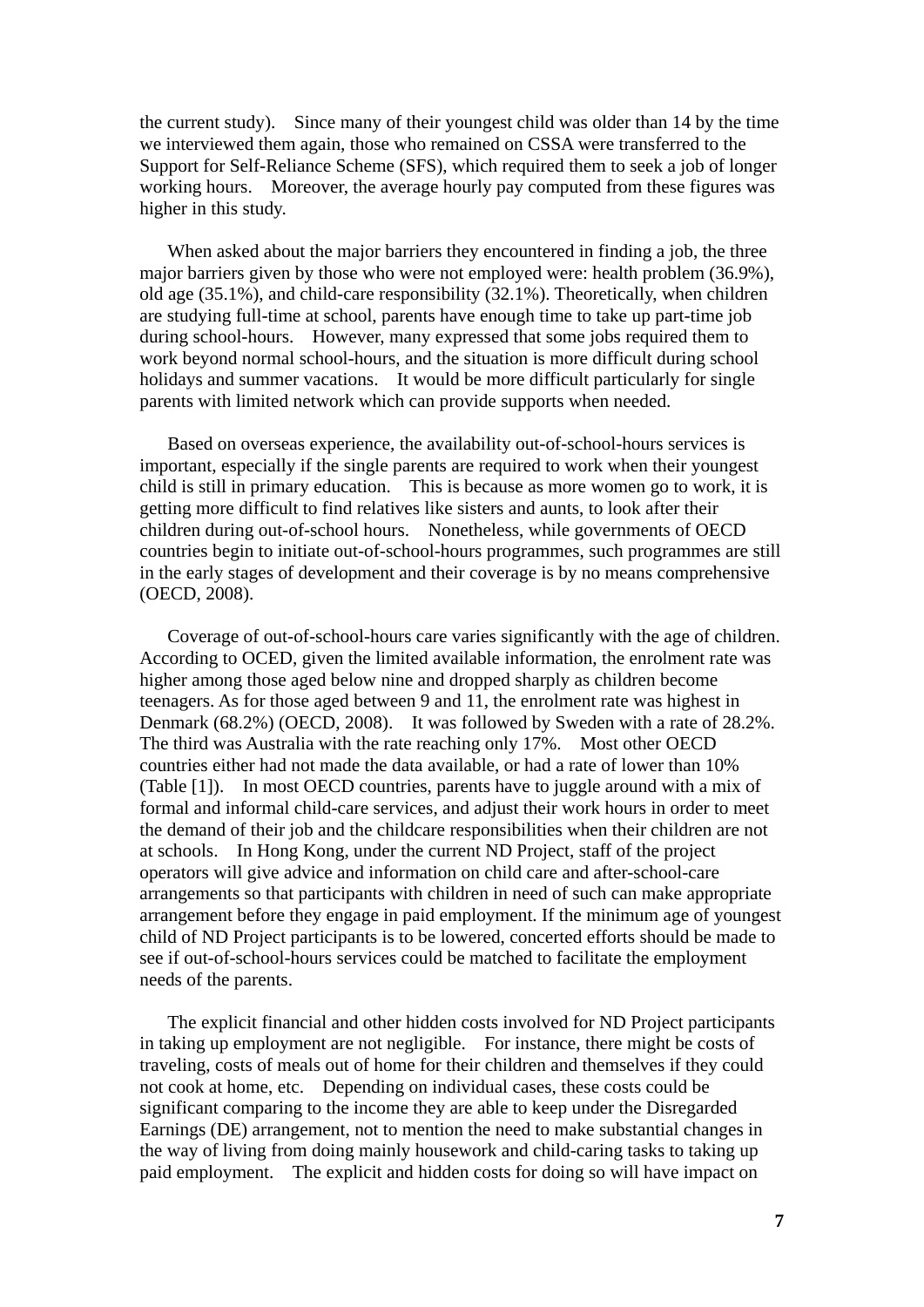<span id="page-14-0"></span>their incentive in seeking employment.

In fact, the administration has relaxed its DE arrangement under CSSA in December 2007. All categories of recipients in cases which have been on CSSA for not less than two months (used to be three months) are eligible for DE benefits. The \$2,500 per month. We also notice that the Government has provided a variety of incentives in and out of the CSSA Scheme to provide incentives to low-income families to enhance their work skills and encourage them to engage in paid employment. For payment and DE, because their household income could easily be higher than most of revised DE arrangement allowed persons receiving CSSA who take up employment to keep the first \$800 of their monthly salary (used to be \$ 600) and 50% of the subsequent earnings. The total amount each employed person can keep is up to instance, training/ retraining allowance received by CSSA recipients can be disregarded up to a certain amount in recognition of the additional expenditure incurred in attending training/retraining course. It is thus not preferable to allow the ND Project participants to keep and use most of their income from work in addition to the CSSA the non-CSSA working families.

We suggest that the Government should continue to provide incentives to ND Project participants through various means. They may also wish to examine other pos sible options proposed by NGOs and other concerned parties.

## **Recommendations**

1

- 1) The public opinion survey revealed that the public did not favour an increase of sanction for non-compliance. Thus, we recommend that the current level of . considered, e.g. by promoting productivity and self-reliance of CSSA recipients sanction for non-compliance, i.e. \$200 per month be kept unchanged. In this regard, to improve the employment participation rate, incentives should be
- 2) that ND Project participants have to seek. It was found in the study that for The second recommendation related to the work-hour requirements of the jobs those who were employed at the time of interview the average number of work hours per week was 30.3 hours (or 121.2 per month). Only 15.3% worked 40 hours or less per month. Since there is a strong intention for the ND Project participants to seek jobs requiring longer working hours than required, we recommend that the current work-hour requirement be kept at the same level. However, subject to public views and the general economic situation, there are rooms to increase the 32-hour per month requirement in the longer run.
- 3) The public opinion survey does not provide a consistent view on whether to require single parents and child carers on CSSA with younger child to join the ND Project. However, while acknowledging that many OECD countries require single parents receiving social benefits to seek employment when their youngest child were as young as  $6$  years old<sup>[1](#page-14-0)</sup>, we recognize the benefits of work and the long-term employment prospects while there are also other factors that requires

<sup>1</sup> United Kingdom has introduced work requirement to lone parents starting from November 2008 for single parents with a youngest child aged 12 or above. The age requirements will be lowered to 7 by Oct 2010. See [http://www.dwp.gov.uk/welfarereform/parents.asp.](http://www.dwp.gov.uk/welfarereform/parents.asp)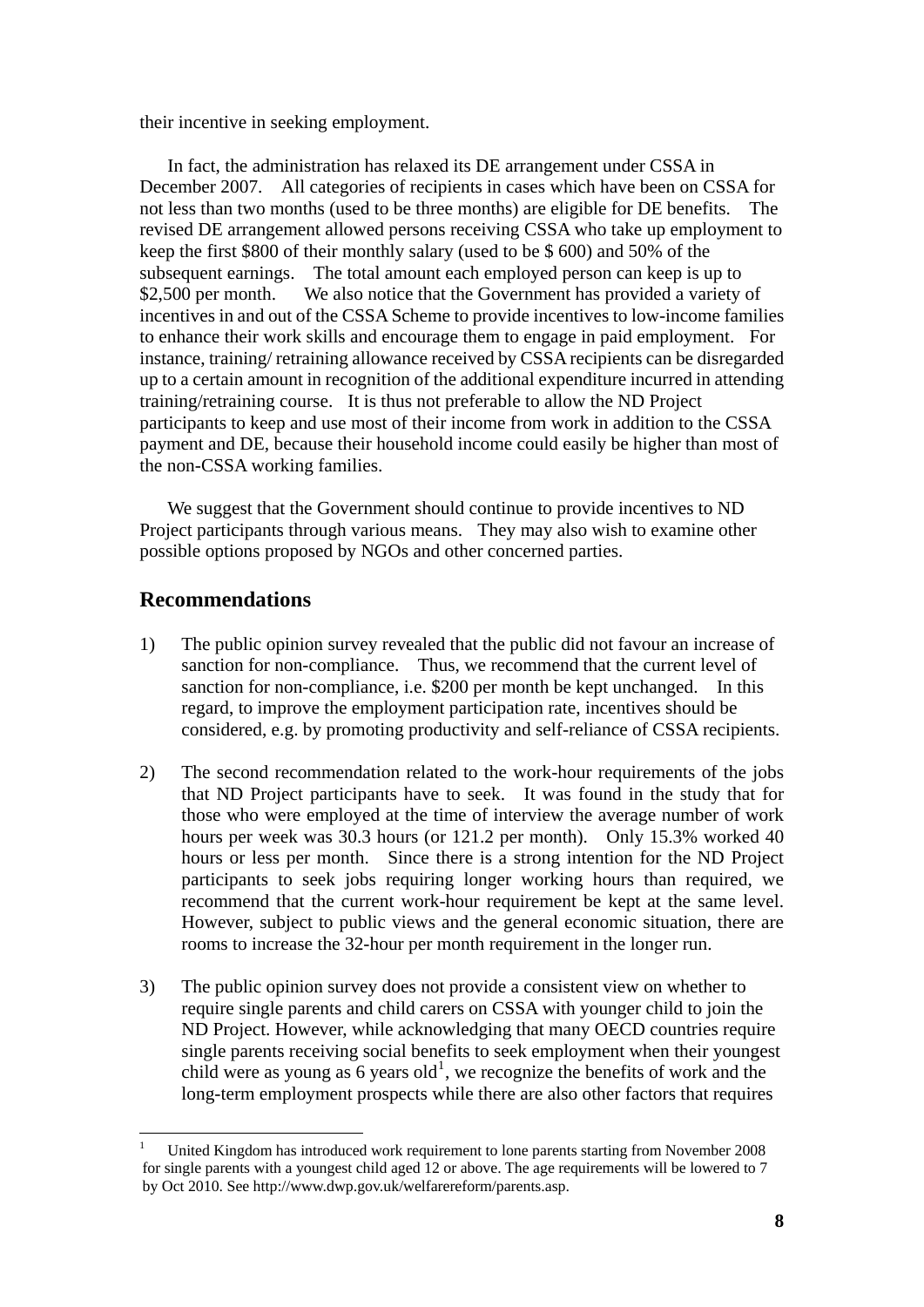further consideration in determining whether to lower the age of the youngest child of single parents/carers who need to join the ND Project. We recommend that at present, the minimum age requirement of the youngest child be kept at the same level. In the event that the minimum age of the youngest child is to be lowered, it is important that appropriate out-of-school-hours services are available and accessible for single parents/carers when they engage in paid employment outside normal school hours and at times of special circumstances such as sickness.

- ) The 2006 By-census data confirms that the jobs per person in Tin Shui Wai and 4 some other places remained relatively low. However, the job situation for Tin Shui Wai improves if Yuen Long is taken into consideration. Recognising that local jobs are usually more attractive, the government has intensified its effort to enhance job opportunities in Tin Shui Wai, it would be useful to monitor the effect of the additional jobs created and how they benefit the potential ND Project participants.
- ) Currently, there exist three programmes under CSSA to promote employment Integrated Employment Assistance Scheme (IEAS), a new phase of the Special 5 and self-reliance for able-bodied recipients. The three programmes are Training and Enhancement Programme (My STEP) and the current New Dawn (ND) Project. While IEAS targets able-bodied CSSA recipients in general, My STEP targets younger CSSA recipients. Various NGOs have received funding from SWD to take part in the operations of these programmes. Each of them, among other things, makes much effort in identifying job opportunities and providing job information to their participants. Because some of these job opportunities are common for all three programmes, some form of integration especially in searching and identifying job opportunities can be considered to enhance efficiency in the use of resources and to avoid overlapping.

### **onclusion C**

Most countries with a developed welfare system have work requirements for adults with work capabilities, including single parents, for receiving social security that the ND Project had brought positive benefits for both the ND Project participants heavier sanction for the non-compliance of the ND Project requirement is not favored, considered when employment condition improves. benefits. The results of the study of the ND Project participants also convinced us and their children. The focus of the support measures for them should be more on facilitating and encouraging them to take up long-term employment. Nevertheless, similar to most other countries, income from work especially for those with low skills level is limited, and the cost involved in taking up employment will have impact on their incentive to take up employment. Meanwhile, based on overseas experience, appropriate matching of out-of-school-hours service is necessary if single parents and family carers are recommended to take up employment when their children are at younger age (e.g. below 12). The result of the public opinion indicates that a and incentives should be considered to improve the employment participation rate. However, the requirement of seeking a job with longer working hours can be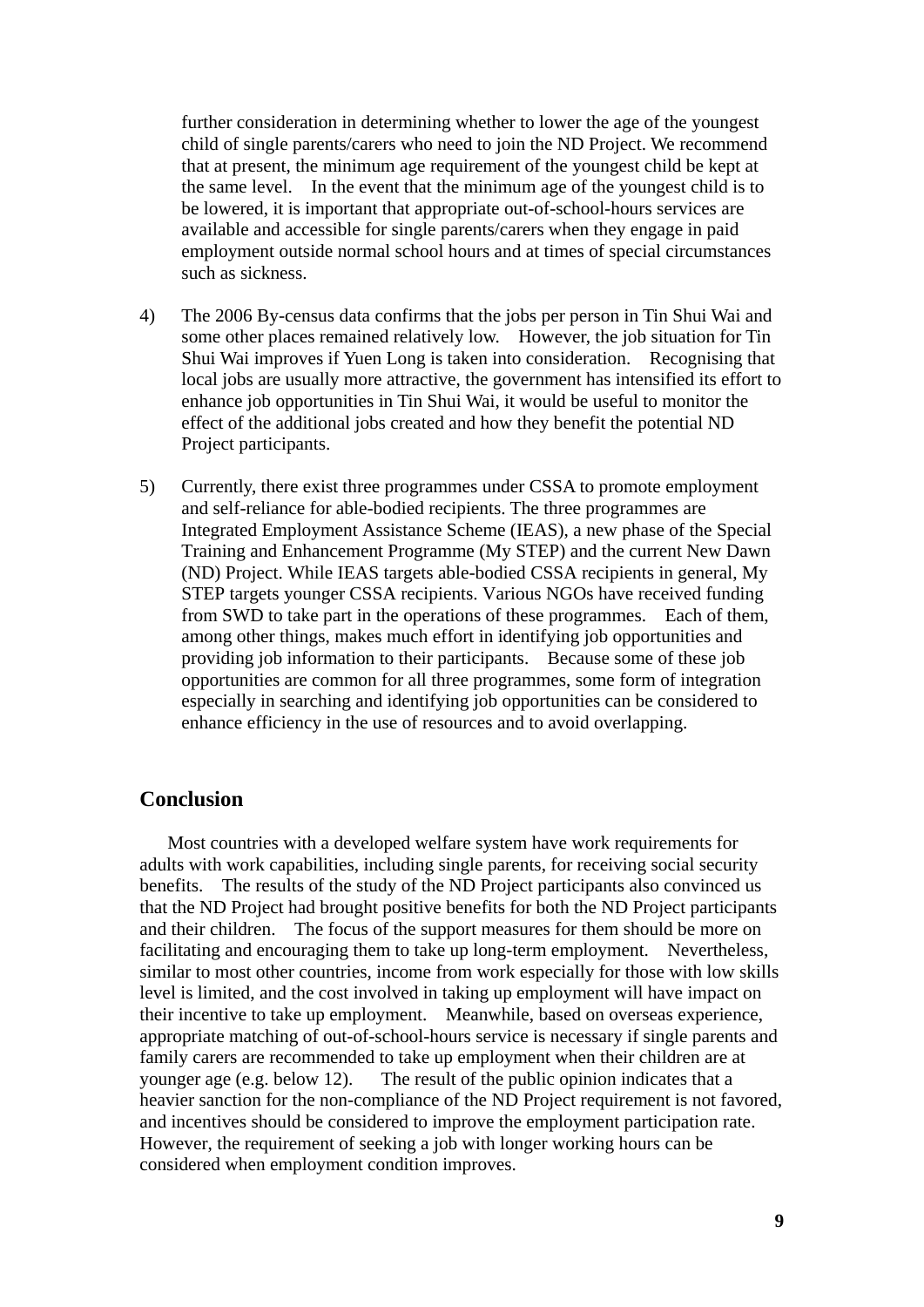As the public opinion survey reflects that the support towards the ND project was generally very high across individuals with different socio-demographic background, the research team recommends the Government to further extend or regularize the ND those for searching and identifying job opportunities as well as in disseminating job Project after the completion of existing phase in March 2010. Besides, it is also worth considering to integrate the three programmes, namely IEAS, My STEP, and the current ND Project so as to enhance efficiency in the use of resources, in particular information.

### **References**

- *Babies and bosses: Reconciling work and family life, A synthesis of*  OECD (2007). *findings for OECD countries.* Paris: OECD.
- OECD (2008). Out-of-school-hours care services (Social Policy Division -Directorate of Employment, Labour and Social Affairs). Retrieved January 2, 2008, from <http://www.oecd.org/dataoecd/53/9/41923706.pdf>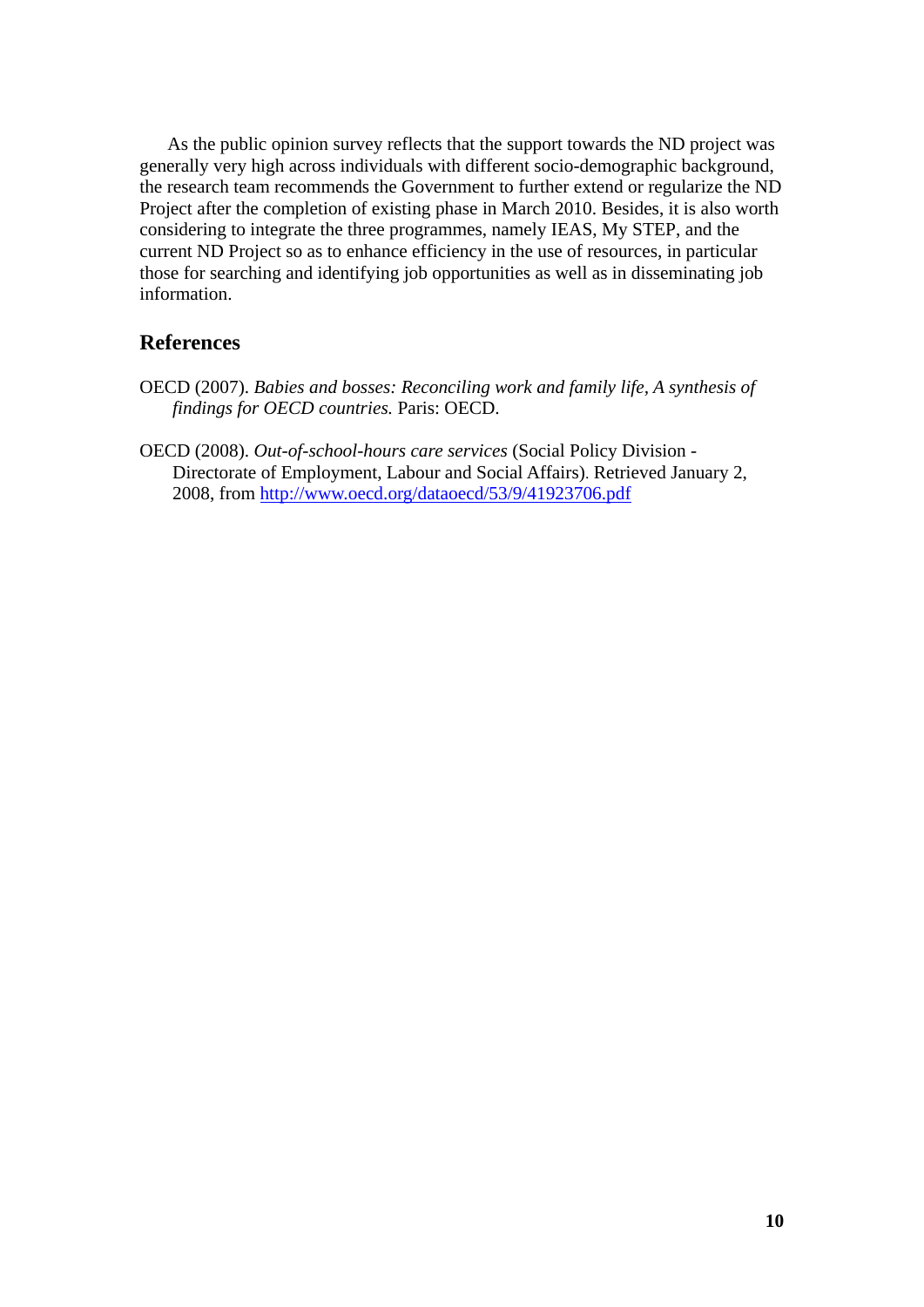| Country            | Year | Ages                | Enrolment<br>rate | <b>Types of OSHC</b><br>services offered | Child-to-staff<br>ratio (official<br>quideline) | <b>Public spending</b><br>in '000 Euros |
|--------------------|------|---------------------|-------------------|------------------------------------------|-------------------------------------------------|-----------------------------------------|
|                    |      | $3 - 4$             | n.a.              |                                          |                                                 |                                         |
| <b>Australia</b>   | 2005 | $5-8$<br>$9 - 12$   | 15<br>17          | Combination                              | n.a.                                            | n.a.                                    |
|                    |      | $3 - 5$             | n.a.              |                                          |                                                 |                                         |
| Austria            | 2007 | $6-8$               | 13.7              | Combination                              | n.a.                                            | n.a.                                    |
|                    |      | 9-11                | 5.3               |                                          |                                                 |                                         |
| <b>Belgium</b>     | 2007 | $0-6$               | 38.3              | n.a.                                     | n.a.                                            | n.a.                                    |
| Cyprus $1,2$       | 2007 | $3 - 12$            | 2.4               | After school                             | 25:1                                            | 1,165                                   |
| <b>Czech Rep</b>   | 2007 | $3 - 5$             | 11                | Combination                              | No official                                     | 156                                     |
|                    |      | $6 - 11$<br>$3-5$   |                   |                                          | auideline                                       |                                         |
| Denmark            | 2005 | 6-8                 | 85.2              |                                          | No official                                     |                                         |
|                    |      | $9 - 11$            | 68.2              | Combination                              | auideline                                       | 870                                     |
|                    |      | $3 - 5$             | 92.1              |                                          |                                                 |                                         |
| Estonia            | 2007 | $6-8$<br>$9 - 11$   | 64.0<br>13.1      | After school                             | n.a.                                            | n.a.                                    |
|                    |      | 3-6                 | n.a.              |                                          |                                                 |                                         |
| Finland            | 2007 | $7 - 9$             | 24.7              | Before and after                         | n.a.                                            | n.a.                                    |
|                    |      | $10 - 11$           |                   | school                                   |                                                 |                                         |
|                    |      |                     | n.a.              | Before and after                         |                                                 |                                         |
| <b>France</b>      | 2007 | $3 - 6$             | 20.5              | school                                   | n.a.                                            | n.a.                                    |
|                    |      | $7 - 11$            | n.a.              |                                          |                                                 |                                         |
| Germany            | 2006 | $3 - 5$<br>6-8      | n.a.<br>9.5       | Before and after                         | Each Bundesland                                 | n.a.                                    |
|                    |      | $9 - 11$            | 4.9               | school                                   | has own quidelines                              |                                         |
| Greece             | 2007 | $4 - 5$             | 40.8              | Before and after                         | 25:1                                            | n.a.                                    |
|                    |      | $6 - 11$<br>$3 - 5$ | 22.9              | school                                   |                                                 | 727                                     |
| Hungary            | 2007 | 6-8                 | 100.0<br>58.8     | Combination                              | 11:1<br>n.a.                                    | n.a.                                    |
|                    |      | 9-11                | 26.3              |                                          | n.a.                                            | n.a.                                    |
|                    |      | $3 - 5$             | n.a.              |                                          | $\overline{\phantom{a}}$                        |                                         |
| Japan              | 2007 | $6 - 11$            | 10.5              | After school and<br>during holidays      | n.a.                                            | n.a.                                    |
|                    |      | $3 - 5$             | 5.1               |                                          |                                                 |                                         |
| Malta              | 2007 | 6-8                 | 8.9               | Combination                              | No official<br>quideline                        | 452                                     |
|                    |      | 9-11                | 10.0              |                                          |                                                 |                                         |
| <b>Mexico</b>      | 2007 | $6 - 14$            | 2.3               | Combination                              | n.a.                                            | n.a.                                    |
| <b>Netherlands</b> | 2007 | $4 - 12$            | 11.9              | Before and after<br>school               | 10:1                                            | 2,064                                   |
|                    |      | $3-4$               | not offered       |                                          | $10:1$ on-site,                                 |                                         |
| <b>New Zealand</b> | 2005 | $5-8$<br>$9 - 11$   | n.a.<br>n.a       | Combination                              | 8:1 off-site                                    | n.a.                                    |
| Poland             | 2006 | $3 - 5$             | 40.2              |                                          |                                                 | n.a.                                    |
|                    |      | $6 - 11$            | 3.8               | n.a.                                     | n.a.                                            |                                         |
| Portugal           | 2006 | $3 - 5$<br>$6 - 10$ | 74.4<br>19.1      | Combination                              | Each service has                                | n.a.                                    |
|                    |      | 11                  | 15.1              |                                          | own guideline                                   |                                         |
| Romania            | 2007 | $3 - 11$            | n.a.              | Combination                              | 3:1 for 4-6 yr olds,<br>4:1 for 7-11 yr olds    | n.a.                                    |
| <b>Slovak Rep</b>  | 2007 | $3 - 5$             | n.a.              | Combination                              | 30:1                                            | n.a.                                    |
|                    |      | $6 - 14$<br>$3 - 5$ | 28.8<br>80.7      |                                          | 5:1                                             |                                         |
| Sweden             | 2005 | $6-8$               | 80.2              | Combination                              | 19:1                                            | 4,020                                   |
|                    |      | 9-11                | 28.2              |                                          | 19:1                                            |                                         |

#### **Table 1 Key characteristics of Out-of-School-Hours Care (OECD, 2008, p.3)**

Notes: " Combination includes activities before and after school hours, and during holidays; n.a. is not available. 1) Footnote by Turkey: The information in this document with reference to « Cyprus » relates to the southern part of the Island. There is no single authority representing both Turkish and Greek Cypriot people on the Island recognizes the Turkish Republic of Northern Cyprus (TRNC). Until a lasting and equitable solution is found within the context of United Nations, Turkey shall preserve its position concerning the "Cyprus issue".

2) Footnote by all the European Union Member States of the OECD and the European Commission: The Republic of Cyprus is recognized by all members of the United Nations with the exception of Turkey. The information in this document relates to the area under the effective control of the Government of the Republic of Cyprus Source: National Authorities.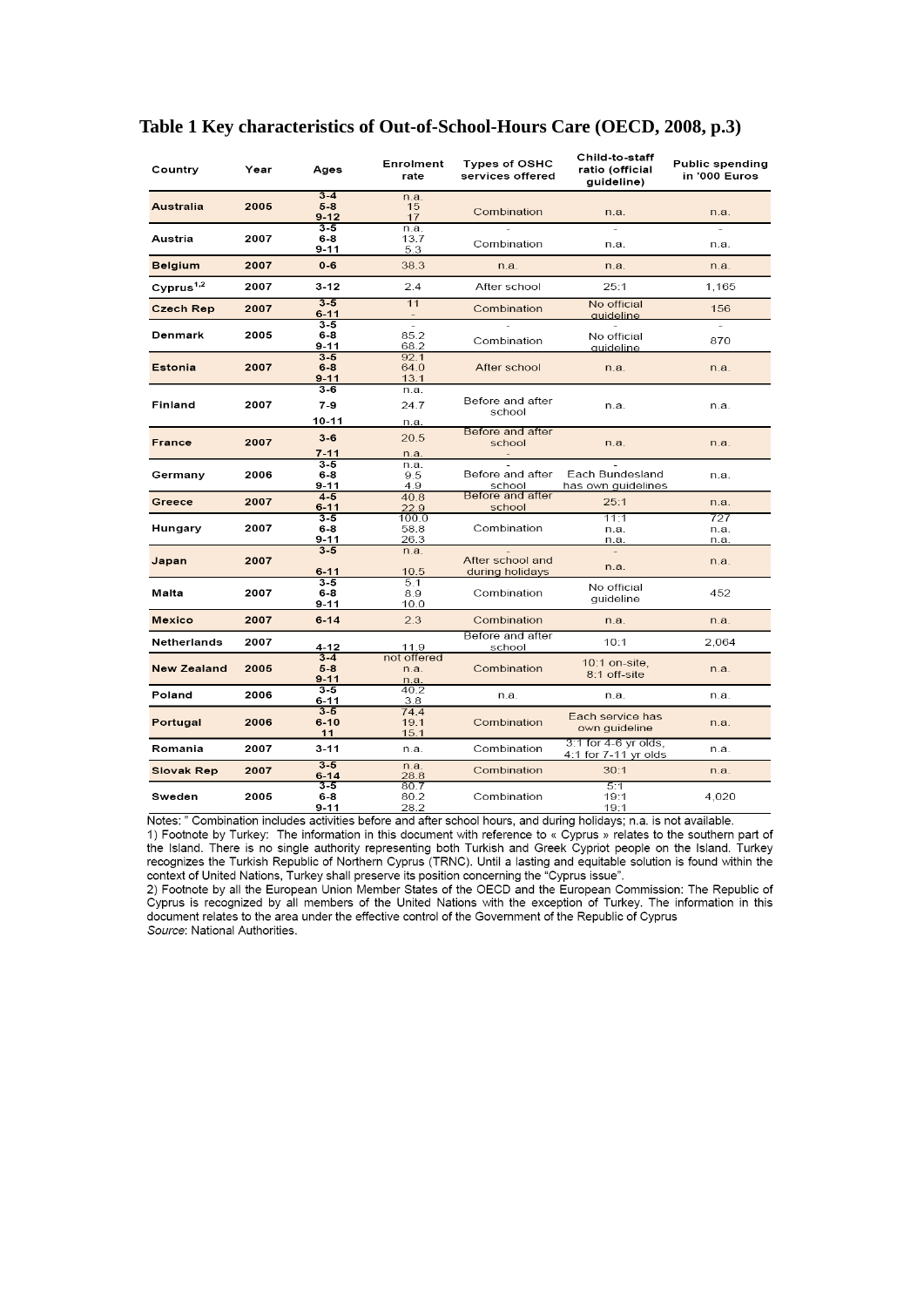|                               | Unweighted No.        | Unweighted % | Weighted % |
|-------------------------------|-----------------------|--------------|------------|
| Gender                        |                       |              |            |
| Male                          | 549                   | 36.5         | 37.6       |
| Female                        | 956                   | 63.5         | 62.4       |
| Age                           |                       |              |            |
| 18-19                         | 60                    | 4.1          | 5.5        |
| $20 - 24$                     | 99                    | 6.8          | 9.2        |
| 25-29                         | 65                    | 4.4          | 5.3        |
| 30-39                         | 190                   | 13.0         | 12.6       |
| 40-49                         | 274                   | 18.7         | 18.0       |
| 50-59                         | 240                   | 16.4         | 17.8       |
| 60-69                         | 201                   | 13.7         | 14.2       |
| 70 or above                   | 335                   | 22.9         | 17.5       |
| <b>Marital status</b>         |                       |              |            |
| Single                        | 314                   | 22.5         | 25.4       |
| Cohabiting                    | $\overline{2}$        | 0.1          | 0.1        |
| Married                       | 897                   | 64.2         | 66.8       |
| Widowed/Divorced/Separated    | 184                   | 13.2         | 7.6        |
| <b>Education attainment</b>   |                       |              |            |
| No schooling / pre-primary    | 168                   | 11.8         | 8.7        |
| Primary                       | 279                   | 19.6         | 19.0       |
| Junior secondary              | 209                   | 14.7         | 15.1       |
| Senior secondary              | 411                   | 28.8         | 29.8       |
| Matriculated                  | 58                    | 4.1          | 4.6        |
| Diploma/certificate           | 33                    | 2.3          | 2.5        |
| Associate degree              | 14                    | 1.0          | 1.1        |
| Degree or above               | 254                   | 17.8         | 19.3       |
| Place of birth                |                       |              |            |
| Hong Kong                     | 888                   | 61.6         | 63.4       |
| Chinese mainland <sup>®</sup> | 523                   | 36.3         | 34.9       |
| $(<7$ yrs in HK)              | 25                    | 5.3          | 5.1        |
|                               | <b>Unweighted No.</b> | Unweighted % | Weighted % |
| $(\geq 7$ yrs in HK)          | 439                   | 94.6         | 94.9       |
| Other places <sup>*</sup>     | 30                    | 2.1          | 1.7        |
| $(<7$ yrs in HK)              | $\mathbf{1}$          | 3.8          | 3.6        |
| $(\geq 7$ yrs in HK)          | 25                    | 96.2         | 96.4       |

**Table 2 Background of respondents (Q19-24)** 

\* There are non-response cases about their duration of residency in Hong Kong.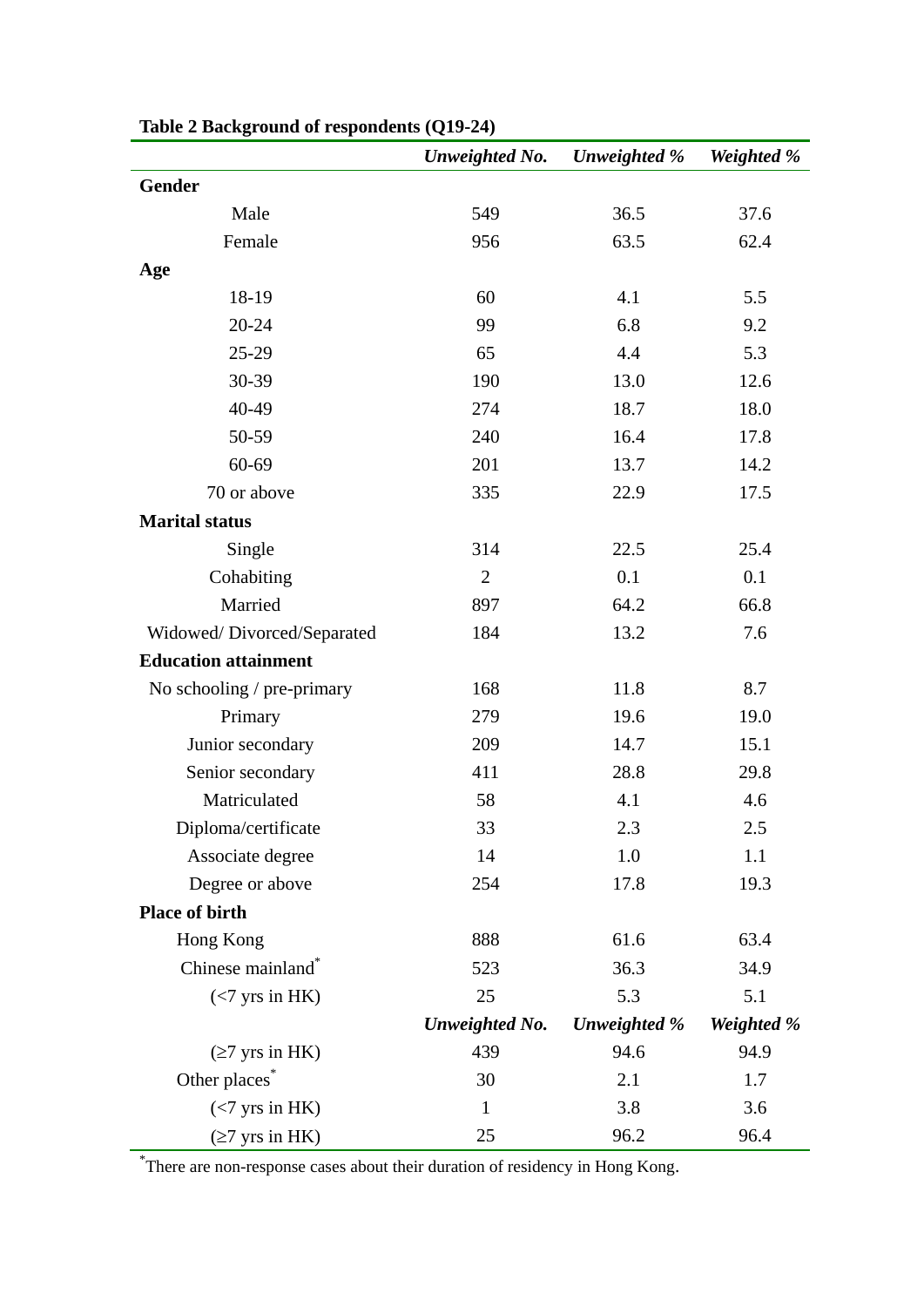|                         | Weighted %        | 2008 3rd Quarter <sup>*</sup> |
|-------------------------|-------------------|-------------------------------|
|                         | Unit: Individuals | Unit: Household               |
| <b>CSSA</b> recipients? |                   |                               |
| N <sub>0</sub>          | 94.2              |                               |
| Yes                     | 5.8               |                               |
| <b>Family income</b>    |                   |                               |
| No income               | 12.9              |                               |
| $$1 - 1,999$            | 1.2               | 6.7                           |
| $$2,000 - 3,999$        | 2.4               |                               |
| $$4,000 - 5,999$        | 2.6               | 5.6                           |
| $$6,000 - 7,999$        | 3.5               | 6.5                           |
| $$8,000 - 9,999$        | 4.3               | 6.5                           |
| $$10,000 - 14,999$      | 15.3              | 14.6                          |
| $$15,000 - 19,999$      | 10.9              | 12.7                          |
|                         | Weighted %        | 2008 3rd Quarter <sup>*</sup> |
|                         | Unit: Individuals | Unit: Household               |
| $$20,000 - 24,999$      | 12.6              | 10.6                          |
| $$25,000 - 39,999$      | 18.2              | 18.1                          |
| $\geq$ \$40,000         | 15.9              | 18.6                          |

#### **Table 3 Household background**

\* Computed from Quarterly Report on General Household Survey Fourth Quarter 2008, Table 10.4, Census and Statistics Department, HKSAR.

#### **Table 4 Awareness of the ND Project (Q1)**

|                | Weighted %   |
|----------------|--------------|
| N <sub>0</sub> | 94.6         |
| Yes            | 5.4          |
| <b>Total</b>   | <b>100.0</b> |

## **Table 5 Support to the ND Project (Q2)**

|                | Weighted % |
|----------------|------------|
| N <sub>0</sub> | 3.5        |
| <b>Yes</b>     | 85.1       |
| No comment     | 11.4       |
| <b>Total</b>   | 100.0      |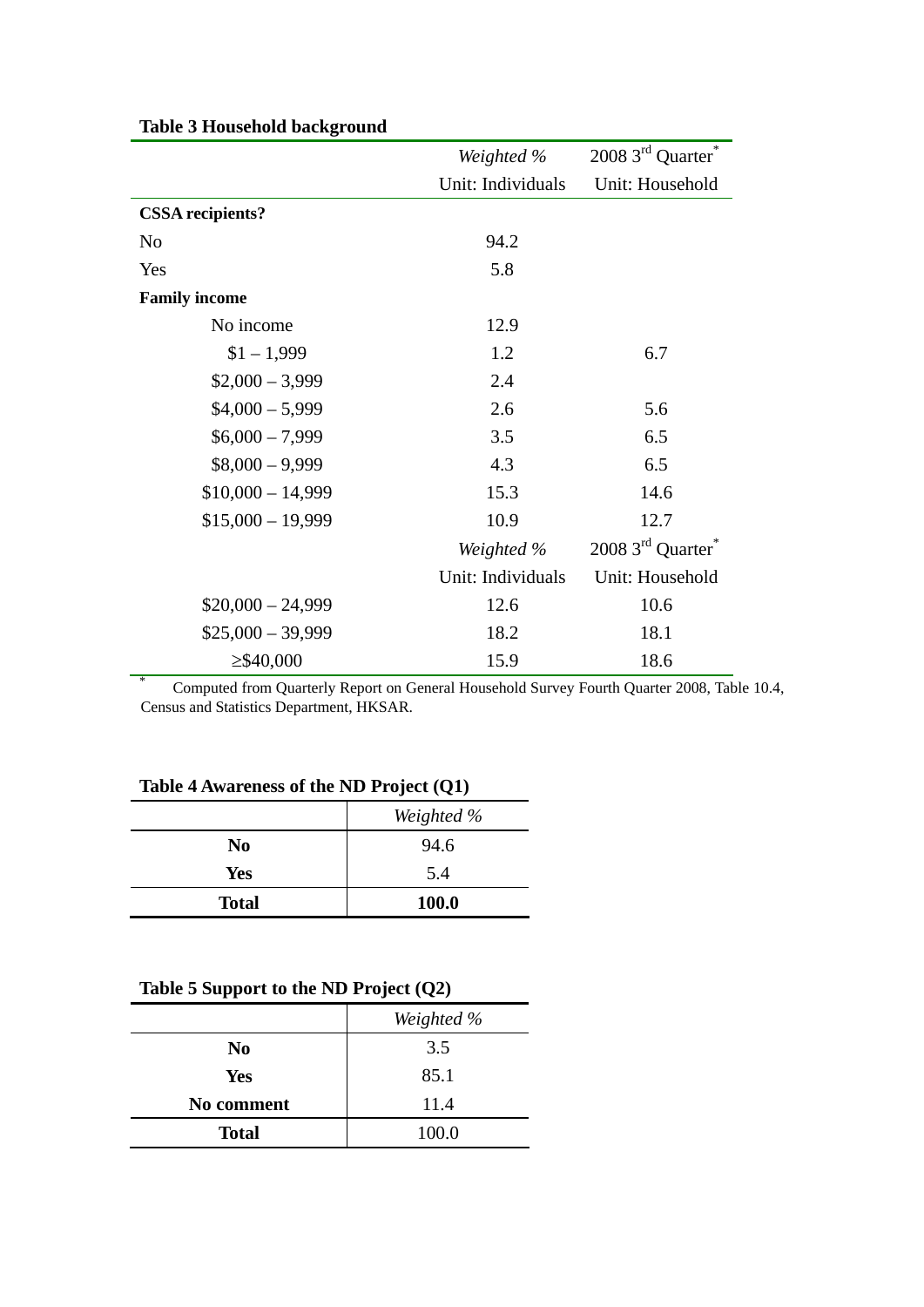|                         | Weighted % |
|-------------------------|------------|
| <b>Too long</b>         | 2.9        |
| Reduced to              |            |
| 4 or less per week      | 32.7       |
| 5 - 8 hours per week    | 57.0       |
| Non-response            | 10.3       |
| Average hrs per week    | $4.4$ hrs  |
| Appropriate             | 58.2       |
| <b>Too short</b>        | 28.6       |
| Increased to            |            |
| 16 hrs or more per week | 66.3       |
| $9 - 15$ hrs per week   | 25.7       |
| Non-response            | 8.0        |
| Average hrs per week    | $22.6$ hrs |
| <b>No comment</b>       | 10.4       |
|                         | 100.0      |

**Table 6 Opinion towards 32-hour-per-month requirement (Q3)** 

# **Table 7 Opinion towards the lowering the 12-14 years-old youngest child requirement (Q4)**

|                | Weighted % |
|----------------|------------|
| N <sub>0</sub> | 69.9       |
| Yes            | 17.7       |
| Lowered to     |            |
| Below 6 yrs    | 12.4       |
|                | Weighted % |
| $6 - 8$ yrs    | 42.9       |
| $9-11$ yrs     | 44.7       |
| Average age    | $7.9$ hrs  |
| No comment     | 12.4       |
| <b>Total</b>   | 100.0      |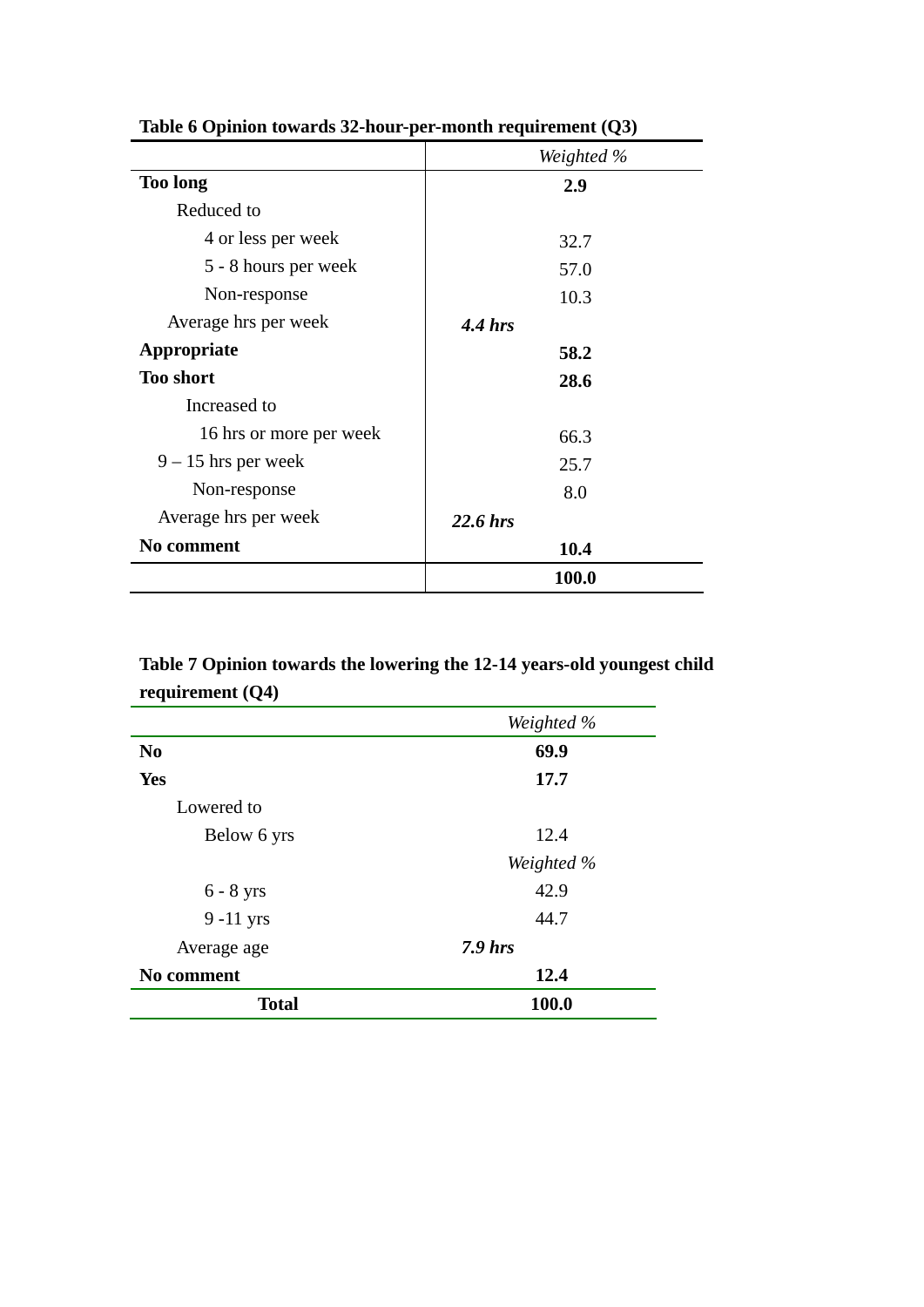|                          | Weighted % |
|--------------------------|------------|
| <b>Too much</b>          | 10.9       |
| Deduction per month      |            |
| No deduction             | 52.8       |
| \$100 or less            | 43.6       |
| \$101-199                | 3.6        |
| Average deduction (\$)   | \$46.9     |
| Appropriate              | 56.6       |
| <b>Too little</b>        | 15.5       |
| Deduction per month      |            |
| \$201-300                | 16.4       |
| More than \$300          | 83.6       |
| Average deduction $(\$)$ | \$568.9    |
| No comment               | 17.1       |
| <b>Total</b>             | 100.0      |

**Table 8 Opinion towards deducting \$200 CSSA payment for non-compliance (Q5)** 

**Table 9 Opinion towards employment for single parents/ child carers receiving CSSA (Q6)** 

|                   | Age of child / schooling arrangement |                    |                     |  |  |
|-------------------|--------------------------------------|--------------------|---------------------|--|--|
| <b>Preferred</b>  | 6-8yrs/non                           | 6-8 yrs/ full-time | $9-11$ yrs/ non     |  |  |
| employment status | full-time schooling                  | schooling          | full-time schooling |  |  |
|                   | Weighted %                           | Weighted %         | Weighted %          |  |  |
| <b>Full-time</b>  | 4.1                                  | 13.7               | 9.3                 |  |  |
| <b>Part-time</b>  | 49.4                                 | 54.8               | 61.1                |  |  |
| No work,          |                                      |                    |                     |  |  |
| child-caring at   | 46.5                                 | 31.5               | 29.7                |  |  |
| home              |                                      |                    |                     |  |  |
| <b>Total</b>      | 100.0                                | 100.0              | 100.0               |  |  |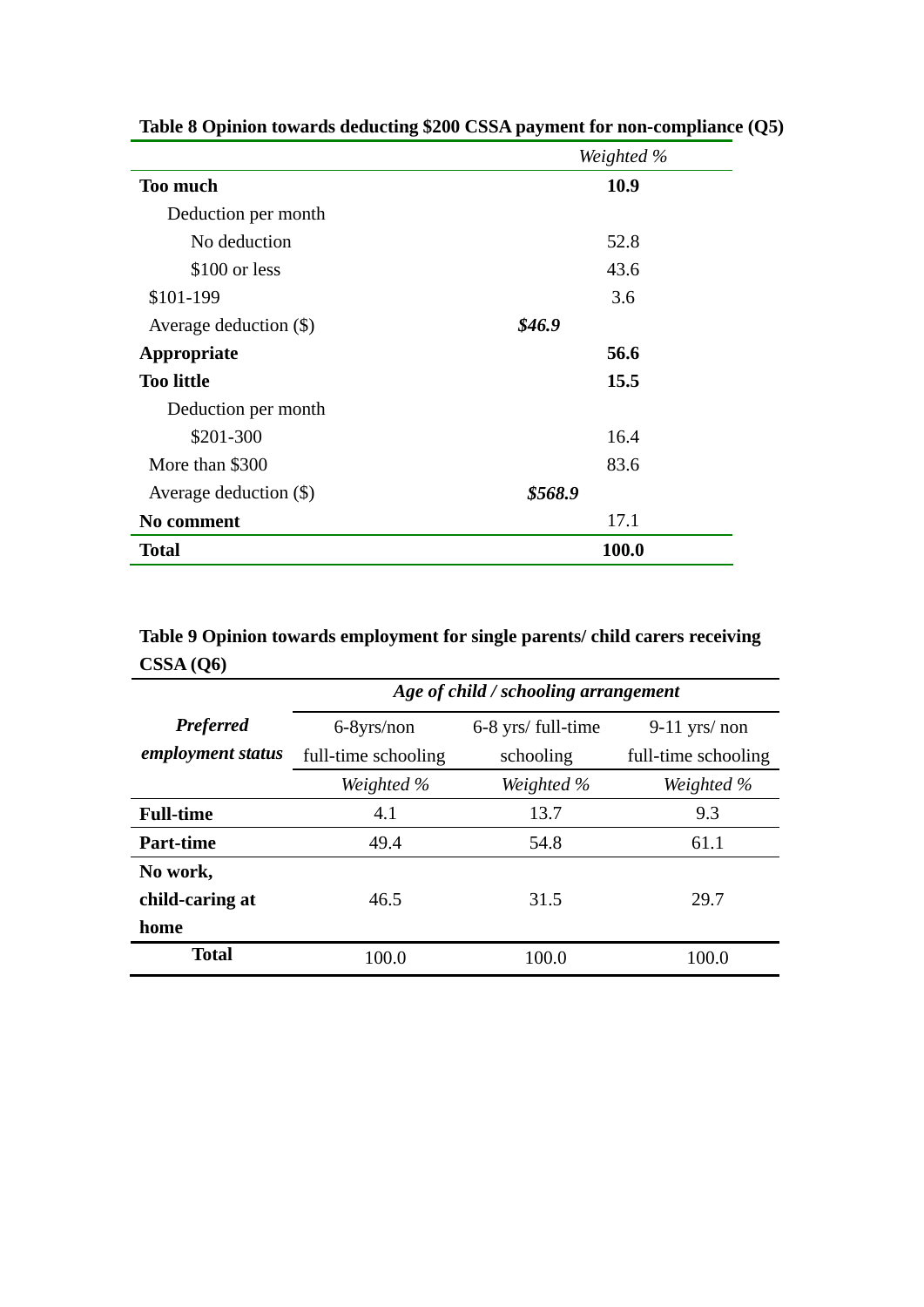|                                       | Age of child / schooling arrangement                                       |            |                                  |  |  |
|---------------------------------------|----------------------------------------------------------------------------|------------|----------------------------------|--|--|
| <b>Preferred</b><br>employment status | $12-14$ yrs/ non<br>9-11 yrs/full-time<br>schooling<br>full-time schooling |            | 12-14 yrs/full-time<br>schooling |  |  |
|                                       | Weighted %                                                                 | Weighted % | Weighted %                       |  |  |
| <b>Full-time</b>                      | 19.1                                                                       | 33.2       | 42.3                             |  |  |
| <b>Part-time</b>                      | 60.2                                                                       | 56.6       | 50.0                             |  |  |
| No work,<br>child-caring at           | 20.7                                                                       | 10.1       | 7.7                              |  |  |
| home                                  |                                                                            |            |                                  |  |  |
| <b>Total</b>                          | 100.0                                                                      | 100.0      | 100.0                            |  |  |

**Table 10 Opinion towards employment for single parents/ child carers receiving CSSA (Q6, continued)**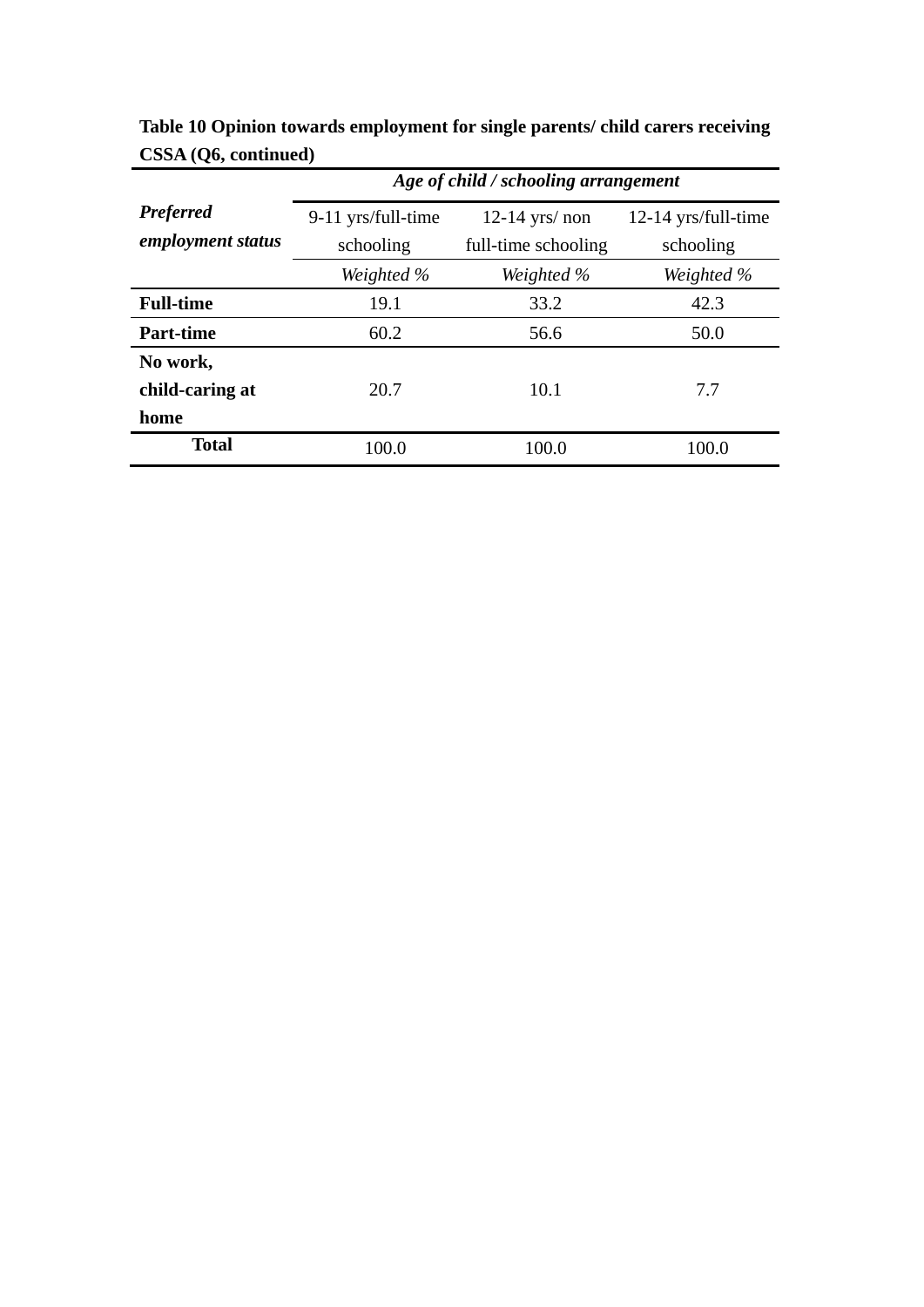# **Table 11 Opinion towards the ideas of the ND Project (Q7)**

|             |                                                                                      | <b>Strongly</b> | Agree      | <b>Disagree</b> | <b>Strongly</b> | <b>No Comment</b> |
|-------------|--------------------------------------------------------------------------------------|-----------------|------------|-----------------|-----------------|-------------------|
|             |                                                                                      | agree           |            |                 | disagree        |                   |
|             |                                                                                      | Weighted %      | Weighted % | Weighted %      | Weighted %      | Weighted %        |
| a.          | Their own potentials can be maximized through<br>engagement in work                  | 14.1            | 69.8       | 5.7             | 0.8             | 9.6               |
| $h_{\cdot}$ | Their self-esteem and self-confidence can be<br>enhanced through engagement in work  | 16.4            | 70.4       | 3.7             | 0.3             | 9.2               |
| $c_{\cdot}$ | They can better integrate into society through<br>engagement in work                 | 19.1            | 70.0       | 2.8             | 0.2             | 7.8               |
| d.          | They can move towards self-reliance through<br>engagement in work                    | 19.7            | 68.9       | 2.7             | 0.3             | 8.3               |
| e.          | They can become the role models for their children<br>through engagement in work     | 21.9            | 67.0       | 2.3             | 0.5             | 8.3               |
| f.          | The economic situation of their family can be<br>improved through engagement in work | 21.5            | 64.2       | 5.3             | 0.5             | 8.4               |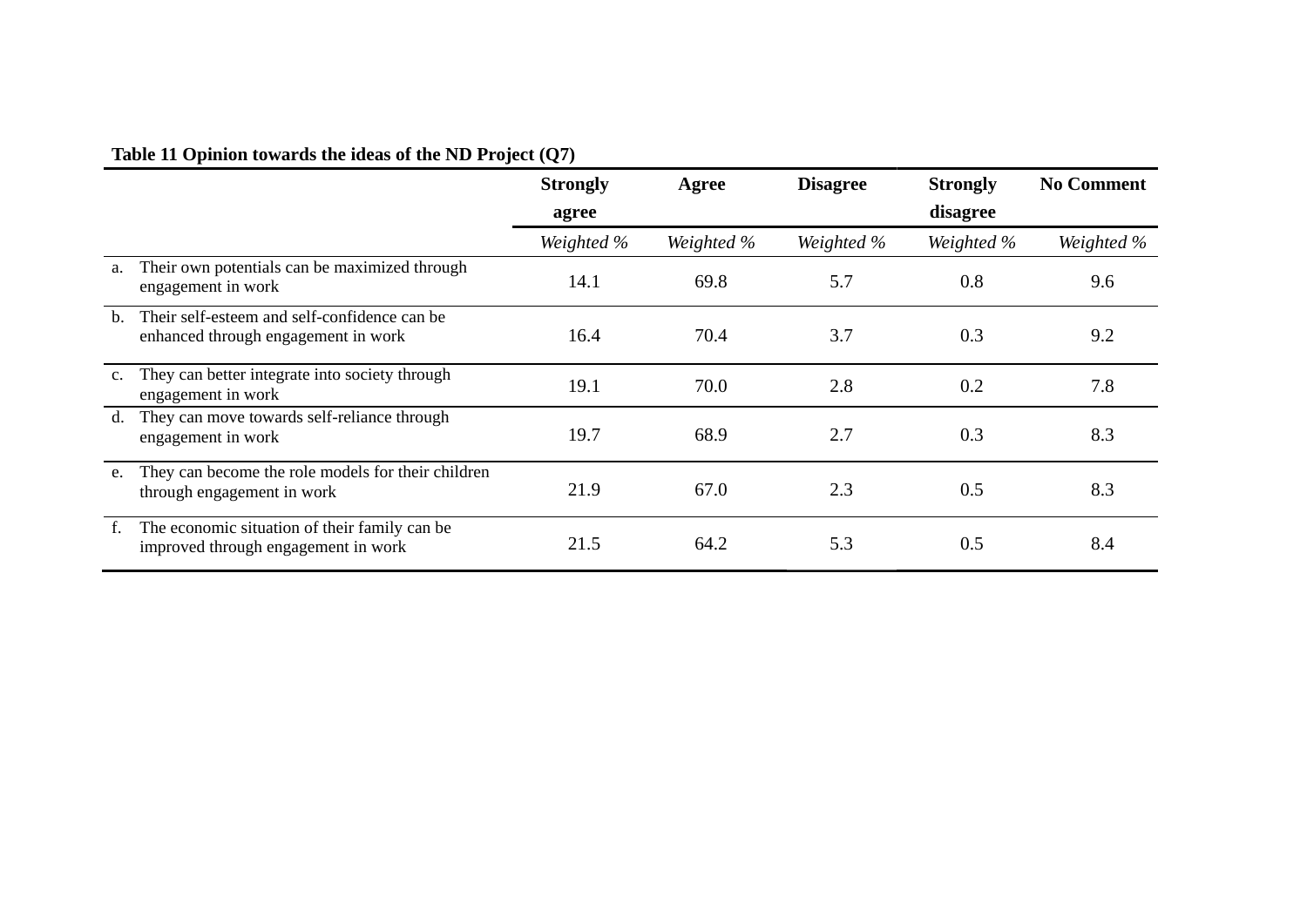|               |                                    | Very positive | <b>Positive</b> | No impact | <b>Negative</b><br>impact | <b>Very</b><br>negative<br>impact | No comment |
|---------------|------------------------------------|---------------|-----------------|-----------|---------------------------|-----------------------------------|------------|
|               |                                    | Weighted      | Weighted        | Weighted  | Weighted                  | Weighted                          | Weighted   |
|               |                                    | $\%$          | $\%$            | %         | $\%$                      | %                                 | %          |
| a.            | When the youngest child in the     | 1.2           | 8.9             | 46.1      | 31.6                      | 4.8                               | 7.4        |
|               | family is at the age between 6-8   |               |                 |           |                           |                                   |            |
| $\mathbf b$ . | When the youngest child in the     | 0.6           | 10.6            | 52.3      | 25.7                      | 3.1                               | 7.6        |
|               | family is at the age between 9-11  |               |                 |           |                           |                                   |            |
| $C_{\bullet}$ | When the youngest child in the     | 1.4           | 11.9            | 62.7      | 14.8                      | 1.7                               | 7.5        |
|               | family is at the age between 12-14 |               |                 |           |                           |                                   |            |

# **Table 12 Impacts to parent-child relationship if single parents/ child carers on CSSA go to work (Q8)**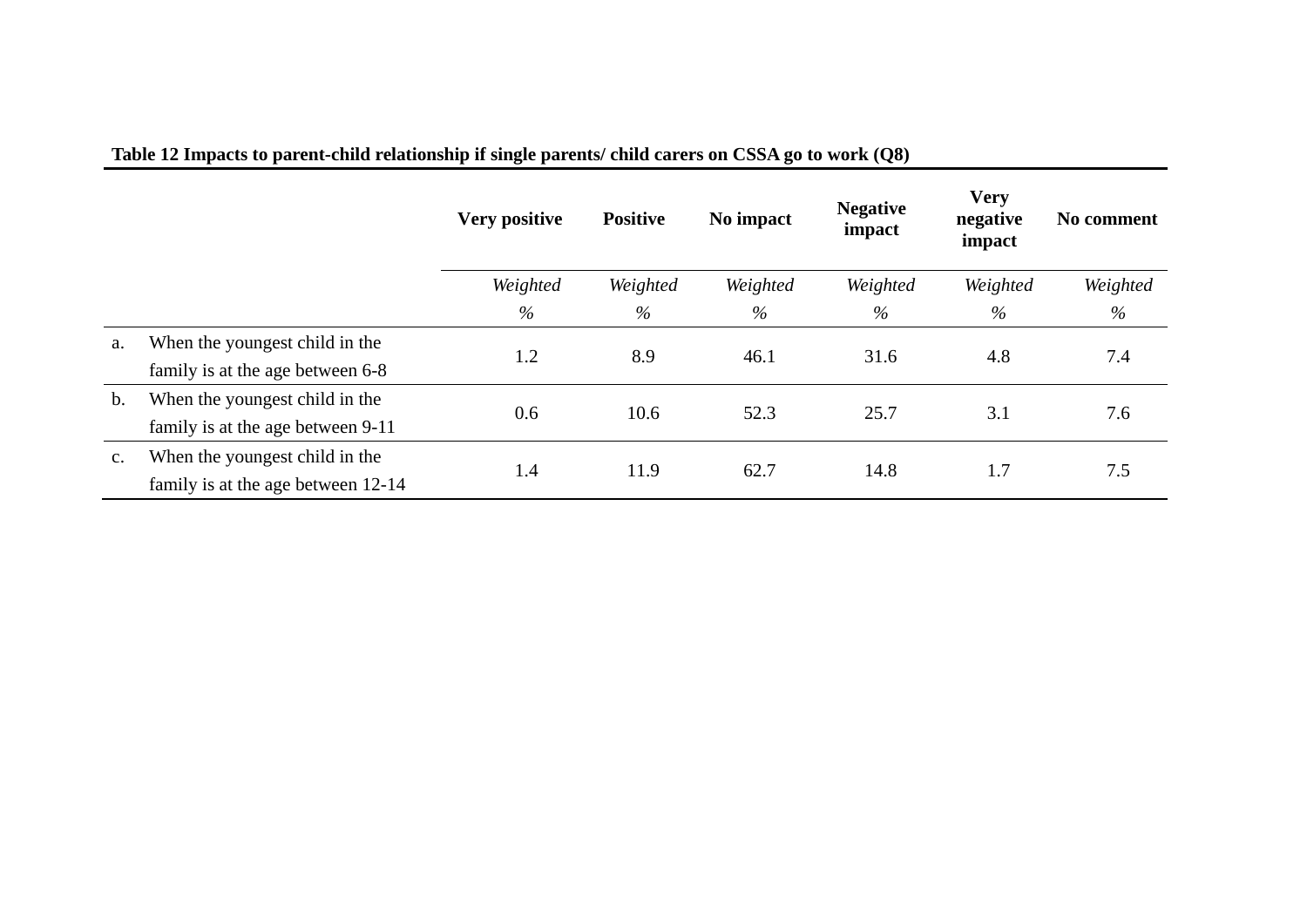|                                            |             | Child care arrangement when |            |
|--------------------------------------------|-------------|-----------------------------|------------|
|                                            | Major       | Child on                    | Child get  |
| Responsible persons                        | carers goes | holidays                    | sick       |
|                                            | to work     |                             |            |
|                                            | Weighted%   | Weighted %                  | Weighted % |
| The child himself/herself                  | 51.2        | 33.1                        | 12.0       |
| The child's elder brother & sister         | 3.3         | 3.3                         | 5.1        |
| Myself or my spouse taking leave from work | 21.1        | 48.8                        | 62.4       |
| Relatives                                  | 10.6        | 15.7                        | 14.5       |
| Foreign / local domestic helper            | 15.4        | 11.6                        | 13.7       |
| <b>NGOs</b>                                | 2.4         | 1.7                         | 0.0        |
| Difficult to say/depends /don't know       | 0.0         | 2.5                         | 6.0        |
| Others                                     | 0.0         | $\theta$                    | 1.7        |
| Refused to answer                          | 0.0         | 0.0                         | 0.0        |

## **Table 13 Person responsible for taking care of the child whose age is between 6 and 14 (Q15-17)**

### **Table 14 Whether having used the following child-care services (Q18)**

|                                                 | Weighted % |
|-------------------------------------------------|------------|
| School-based After-School Learning and Support  | 5.0        |
| Programmes                                      |            |
| After School Care Service (only for 6-12 years) | 4.2        |
| None of the above<br>- 20                       | 90.8       |

Respondents can choose more than one option

 $\overline{\phantom{a}}$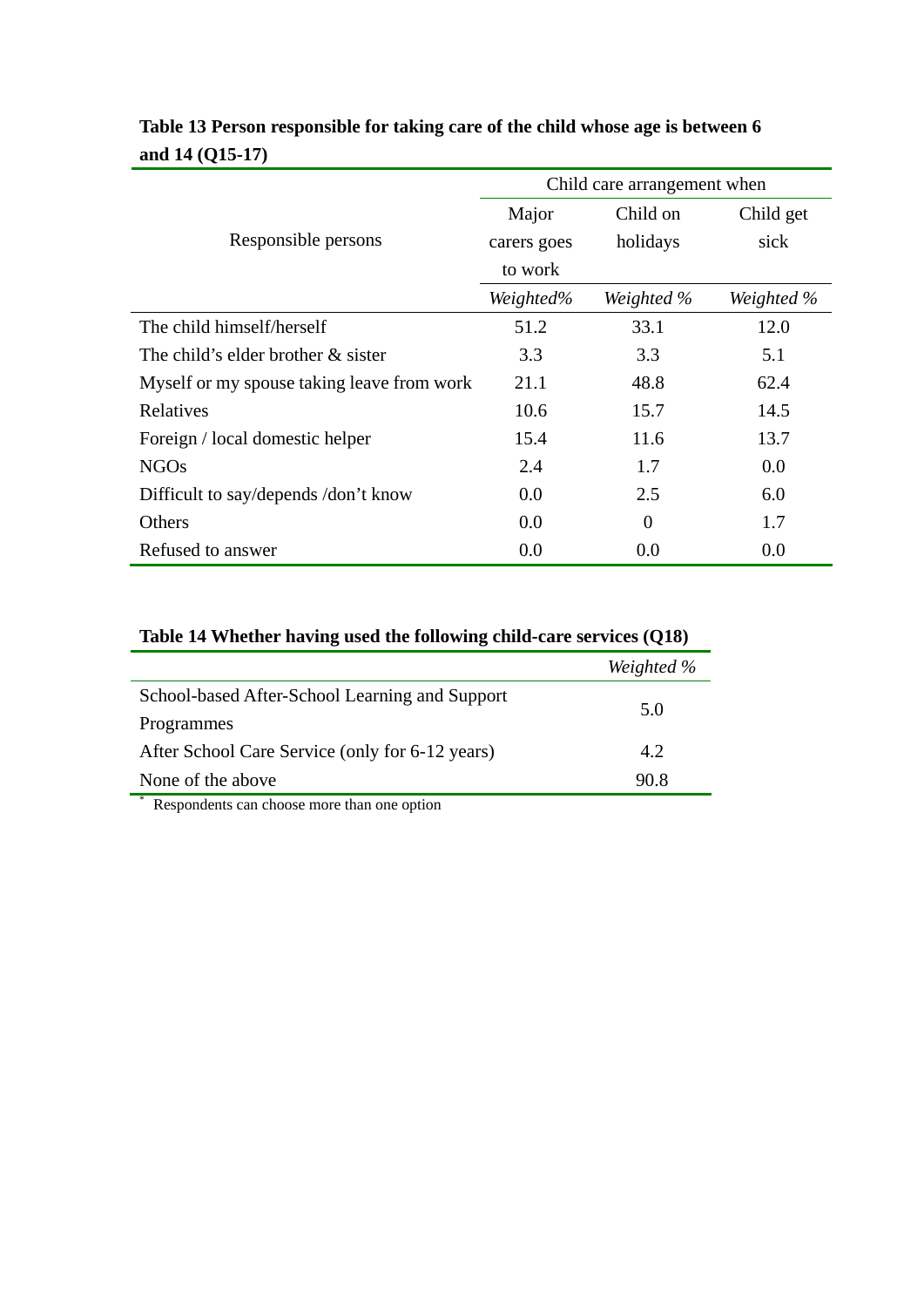# **Table 15 Opinion by household income & place of birth**

|                                        | <b>Awareness of ND</b> |          | <b>Support ND</b> |          | 32 hours per week |             |           |  |
|----------------------------------------|------------------------|----------|-------------------|----------|-------------------|-------------|-----------|--|
|                                        | N <sub>o</sub>         | Yes      | N <sub>o</sub>    | Yes      | Too long          | Appropriate | Too short |  |
|                                        | Weighted               | Weighted | Weighted          | Weighted | Weighted          | Weighted    | Weighte   |  |
|                                        | %                      | $\%$     | $\%$              | $\%$     | $\%$              | $\%$        | $d\%$     |  |
| <b>CSSA</b> recipients?                |                        |          |                   |          |                   |             |           |  |
| N <sub>o</sub>                         | 94.8                   | 5.2      | 3.6               | 96.4     | 3.2               | 64.4        | 32.4      |  |
| Yes                                    | 89.5                   | 10.5     | 0.6               | 99.4     | 1.8               | 75.1        | 23.1      |  |
| <b>Family income</b>                   |                        |          |                   |          |                   |             |           |  |
| < 10000                                | 94.3                   | 5.7      | 1.0               | 99.0     | 1.7               | 71.8        | 26.5      |  |
| 10000-19999                            | 94.8                   | 5.2      | 5.5               | 94.5     | 2.5               | 62.6        | 34.9      |  |
| 20000-39999                            | 95.2                   | 4.8      | 5.0               | 95.0     | 3.9               | 60.4        | 35.7      |  |
| $\geq$ \$40,000                        | 90.1                   | 9.9      | 3.9               | 96.1     | 5.2               | 60.6        | 34.2      |  |
| <b>Place of birth</b>                  |                        |          |                   |          |                   |             |           |  |
| Hong Kong                              | 94.4                   | 5.6      | 4.2               | 95.8     | 3.7               | 63.0        | 33.4      |  |
| Chinese mainland                       | 94.7                   | 5.3      | 3.0               | 97.0     | 2.0               | 69.2        | 28.8      |  |
| $(< 7 \text{ yrs in HK})$<br>$\bullet$ | 94.8                   | 5.2      | 7.5               | 92.5     | 12.5              | 62.5        | 25.0      |  |
| $(\geq 7$ yrs in HK)<br>$\bullet$      | 94.2                   | 5.8      | 3.1               | 96.9     | 1.6               | 69.4        | 29.0      |  |
| Other places                           | 96.8                   | 3.2      | 1.9               | 98.1     | 1.9               | 63.5        | 34.6      |  |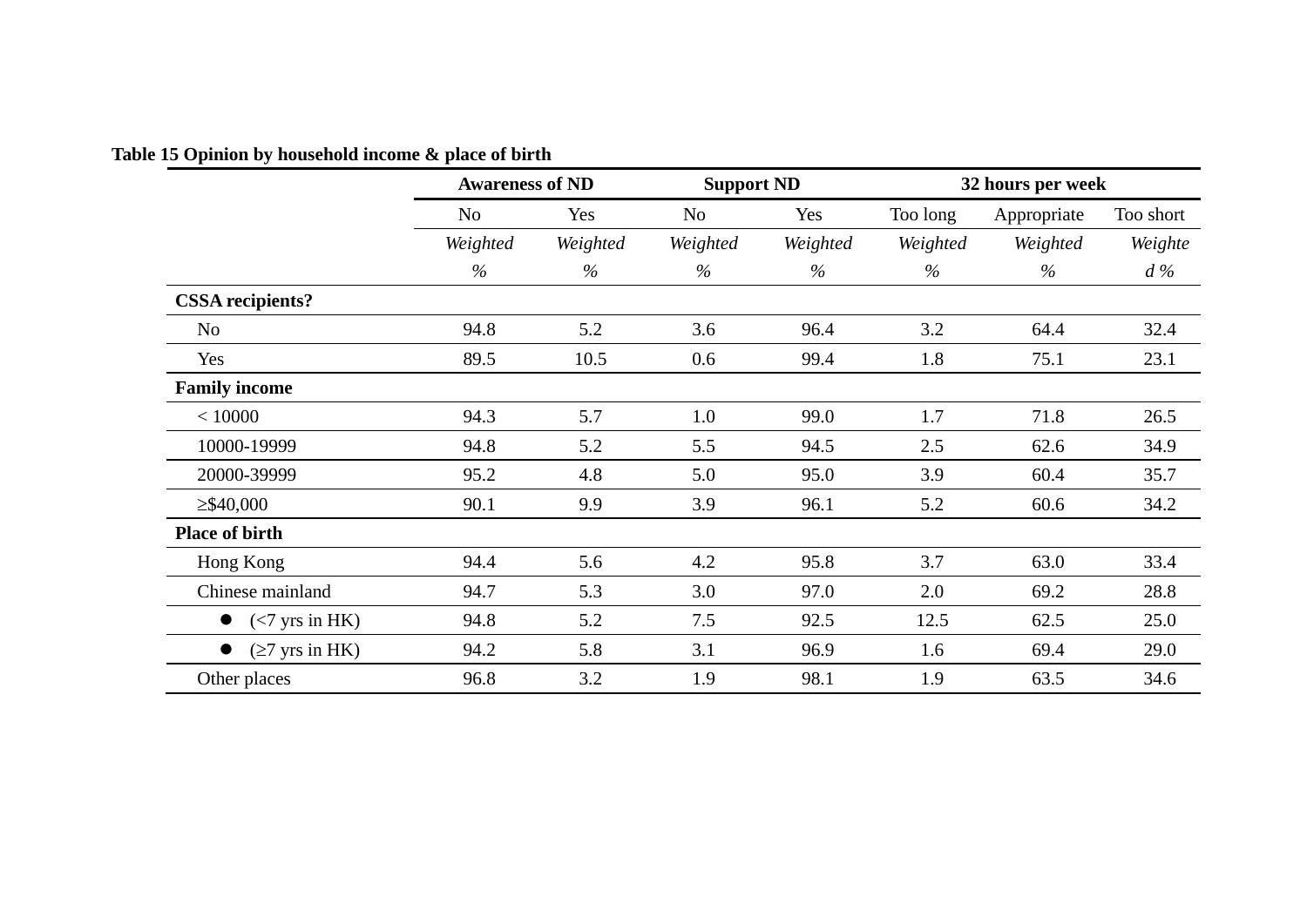|                                          |                | <b>Male</b>   |        | Female        |     | <b>Single</b> |     | <b>Child</b>  |     | <b>Total</b> |
|------------------------------------------|----------------|---------------|--------|---------------|-----|---------------|-----|---------------|-----|--------------|
|                                          |                |               |        |               |     | parents       |     | carers        |     |              |
|                                          | No.            | $\frac{6}{6}$ | No.    | $\frac{6}{6}$ | No. | $\frac{6}{6}$ | No. | $\frac{0}{0}$ | No. | $\%$         |
| <b>Major occupation (Q30)</b>            |                |               |        |               |     |               |     |               |     |              |
| Cleaner                                  | $\overline{3}$ | 7.5           | 87     | 25.1          | 56  | 21.1          | 34  | 27.9          | 90  | 23.3         |
| Home-helper                              | $\overline{0}$ | 0.0           | 40     | 11.5          | 32  | 12.1          | 8   | 6.6           | 40  | 10.3         |
| Miscellaneous worker                     | 3              | 7.5           | 32     | 9.2           | 19  | 7.2           | 16  | 13.1          | 35  | 9.0          |
| Retail worker                            | $\overline{0}$ | 0.0           | 33     | 9.5           | 28  | 10.6          | 5   | 4.1           | 33  | 8.5          |
| <b>Restaurant waiter/waitress</b>        | $\overline{2}$ | 5.0           | 30     | 8.6           | 19  | 7.2           | 13  | 10.7          | 32  | 8.3          |
| Total (Q30)                              | 40             | 100           | 347    | 100           | 265 | 100           | 122 | 100           | 387 | 100          |
| Major industry (Q31)                     |                |               |        |               |     |               |     |               |     |              |
| Community, social and                    | 11             | 27.5          | 174    | 50.1          | 123 | 46.4          | 62  | 50.8          | 185 | 47.8         |
| personal services                        |                |               |        |               |     |               |     |               |     |              |
| <b>Restaurants and hotels</b>            | $\overline{2}$ | 5.0           | 73     | 21.0          | 51  | 19.2          | 24  | 19.7          | 75  | 19.4         |
| Wholesale, retail                        | $\mathbf{1}$   | 2.5           | 43     | 12.4          | 31  | 11.7          | 13  | 10.7          | 44  | 11.4         |
|                                          |                | <b>Male</b>   |        | <b>Female</b> |     | <b>Single</b> |     | <b>Child</b>  |     | <b>Total</b> |
|                                          |                |               |        |               |     | parents       |     | carers        |     |              |
|                                          | No.            | $\frac{0}{0}$ | No.    | $\frac{6}{6}$ | No. | $\frac{0}{0}$ | No. | $\frac{0}{0}$ | No. | $\%$         |
| Financing, insurance, real               | $\mathbf{1}$   | 2.5           | 21     | 6.1           | 13  | 4.9           | 9   | 7.4           | 22  | 5.7          |
| estate and business                      |                |               |        |               |     |               |     |               |     |              |
| services                                 |                |               |        |               |     |               |     |               |     |              |
| Construction                             | 14             | 35.0          | $\tau$ | 2.0           | 15  | 5.7           | 6   | 4.9           | 21  | 5.4          |
| Transport, storage and<br>communications | 9              | 22.5          | 12     | 3.5           | 16  | 6.0           | 5   | 4.1           | 21  | 5.4          |
| Total $(Q31)$                            | 40             | 100           | 347    | 100           | 265 | 100           | 122 | 100           | 387 | 100          |

# **Table 16 Occupation and industry of current job (Q30, 31)**

# **Table 17 Ways to find the current job (Q32)**

| Ways to find these jobs $(Q32)$ | <b>Male</b> |          | <b>Female</b> |         | <b>Single</b> |        | <b>Child</b> |      |     | <b>Total</b> |
|---------------------------------|-------------|----------|---------------|---------|---------------|--------|--------------|------|-----|--------------|
|                                 |             |          |               | parents |               | carers |              |      |     |              |
|                                 | No.         | $\%$     | No.           | $\%$    | No.           | $\%$   | No.          | $\%$ | No. | %            |
| Friends/relatives network       | 28          | 70.0     |               | 49.3    | 132           | 49.8   | 67           | 54.9 | 199 | 51.4         |
| Newspaper/magazine              |             | 17.5     | 41            | 11.8    | 27            | 10.2   | 21           | 17.2 | 48  | 12.4         |
| Street bills                    | $\theta$    | $\theta$ | 36            | 10.4    | 25            | 9.4    | 11           | 9.0  | 36  | 9.3          |
| Internet                        |             | 2.5      | 8             | 2.3     | 8             | 3.0    |              | 0.8  | 9   | 2.3          |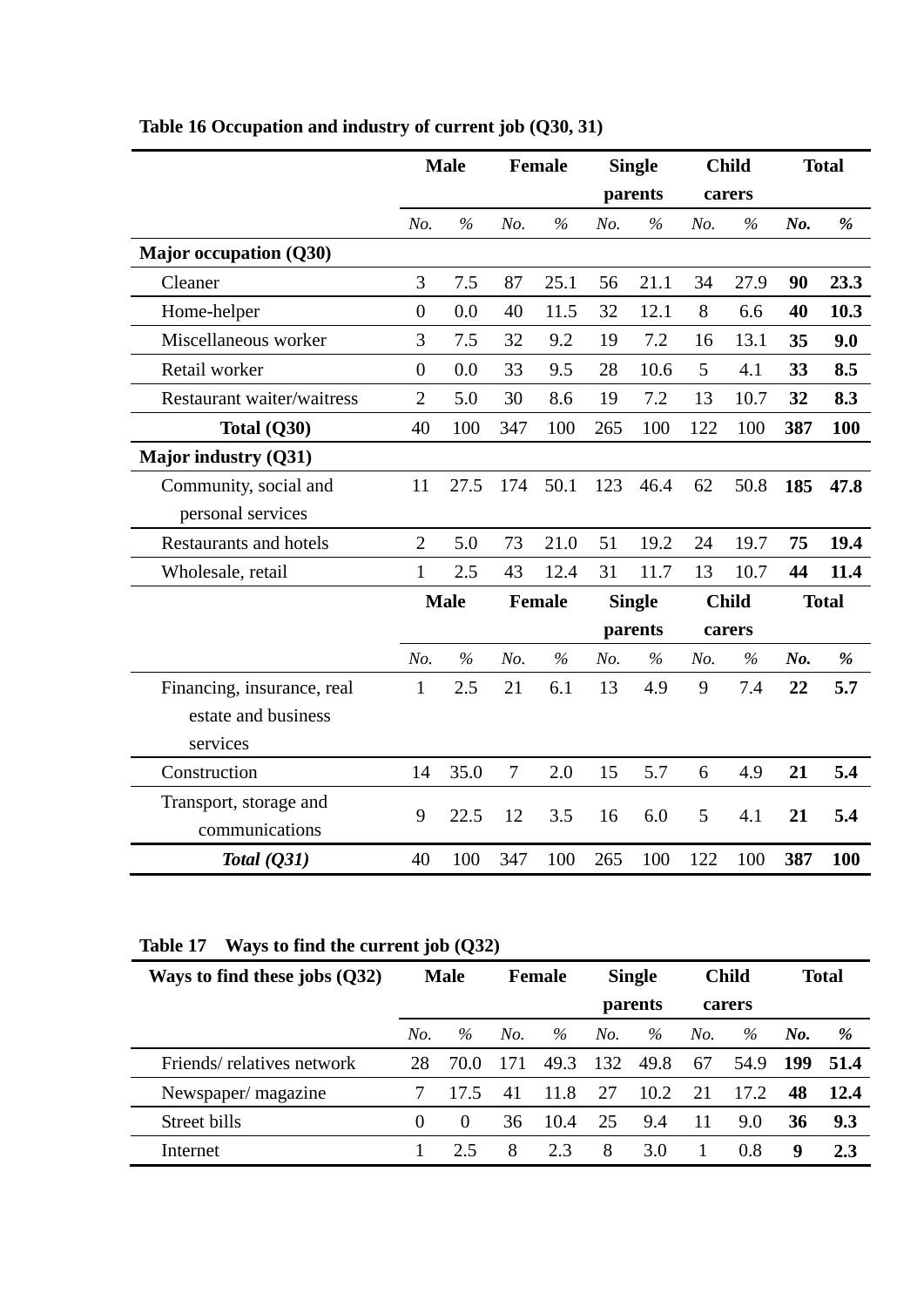| Ways to find these jobs $(Q32)$   |                | <b>Male</b> |     | <b>Female</b> | <b>Single</b>  |      | <b>Child</b>   |      |                         | <b>Total</b> |
|-----------------------------------|----------------|-------------|-----|---------------|----------------|------|----------------|------|-------------------------|--------------|
|                                   |                |             |     |               | parents        |      | carers         |      |                         |              |
|                                   | No.            | $\%$        | No. | $\%$          | No.            | $\%$ | No.            | $\%$ | No.                     | %            |
| Labor Department                  |                | 2.5         | 29  | 8.4           | 25             | 9.4  | 5              | 4.1  | 30                      | 7.8          |
| Employment centre                 |                | 2.5         | 7   | 2.0           | $\overline{4}$ | 1.5  | $\overline{4}$ | 3.3  | 8                       | 2.1          |
| Recruitment fair                  | $\overline{0}$ | 0.0         | 4   | 1.2           | $\overline{4}$ | 1.5  | $\overline{0}$ | 0.0  | $\overline{\mathbf{4}}$ | 1.0          |
| <b>NGOs</b>                       | $\overline{0}$ | 0.0         | 17  | 4.9           | 12             | 4.5  | 5              | 4.1  | 17                      | 4.4          |
| Employment development<br>officer | $\Omega$       | 0.0         | 8   | 2.3           | 7              | 2.6  | 1              | 0.8  | 8                       | 2.1          |
| Others                            | 4              | 10.0        | 39  | 11.2          | 32             | 12.1 | 11             | 9.0  | 43                      | 11.1         |
| Total no. of respondents $(032)$  | 40             | 100         | 347 | 100           | 265            | 100  | 122            | 100  | 387                     | 100          |

# **Table 18 Information about the current job (Q33-35)**

|                                  |                | <b>Male</b> |     | Female  |     | <b>Single</b> |        | <b>Child</b> |     | <b>Total</b> |
|----------------------------------|----------------|-------------|-----|---------|-----|---------------|--------|--------------|-----|--------------|
|                                  |                |             |     |         |     | parents       |        | carers       |     |              |
|                                  | No.            | $\%$        | No. | $\%$    | No. | $\%$          | No.    | $\%$         | No. | %            |
| No. of hours per month (Q33)     |                |             |     |         |     |               |        |              |     |              |
| 40 or less                       | 6              | 15.8        | 52  | 15.3    | 41  | 16.0          | 17     | 14.0         | 58  | 15.3         |
| $41 - 80$                        | $\tau$         | 18.4        | 67  | 19.7    | 48  | 18.7          | 26     | 21.5         | 74  | 19.6         |
| 81-120                           | 6              | 15.8        | 79  | 23.2    | 59  | 23.0          | 26     | 21.5         | 85  | 22.5         |
| 121-140                          | $\overline{2}$ | 5.3         | 16  | 4.7     | 10  | 3.9           | $8\,$  | 6.6          | 18  | 4.8          |
| Over 140                         | 17             | 44.7        | 126 | 37.1    | 99  | 38.5          | 44     | 36.4         | 143 | 37.8         |
| Total $(Q33)$                    | 38             | 100         | 340 | 100     | 257 | 100           | 121    | 100          | 378 | 100          |
| Average hours per month          |                | 126.5       |     | 120.6   |     | 121.0         |        | 121.8        |     | 121.2        |
| <b>Monthly salary (Q34)</b>      |                |             |     |         |     |               |        |              |     |              |
| 1500 or less                     | $\tau$         | 18.9        | 70  | 20.5    | 51  | 19.8          | 26     | 21.7         | 77  | 20.4         |
| 1501-2500                        | 5              | 13.5        | 68  | 19.9    | 54  | 20.9          | 19     | 15.8         | 73  | 19.3         |
| 2501-3500                        | $\overline{4}$ | 10.8        | 75  | 22.0    | 44  | 17.1          | 35     | 29.2         | 79  | 20.9         |
| 3501-4500                        | 3              | 8.1         | 37  | 10.9    | 33  | 12.8          | $\tau$ | 5.8          | 40  | 10.6         |
| 4501-5000                        | $\mathbf{1}$   | 2.7         | 31  | 9.1     | 22  | 8.5           | 10     | 8.3          | 32  | 8.5          |
| 5001 or more                     | 17             | 45.9        | 60  | 17.6    | 54  | 20.9          | 23     | 19.2         | 77  | 20.4         |
| Total $(Q34)$                    | 37             | 100         | 341 | 100     | 258 | 100           | 120    | 100          | 378 | 100          |
| Average salary/month             |                | 5,066.2     |     | 3,335.1 |     | 3,575.5       |        | 3,352.0      |     | 3,504.6      |
| Average salary per hour          |                | 49.4        |     | 30.9    |     | 33.7          |        | 30.6         |     | 32.7         |
| No. of months in the job $(Q35)$ |                |             |     |         |     |               |        |              |     |              |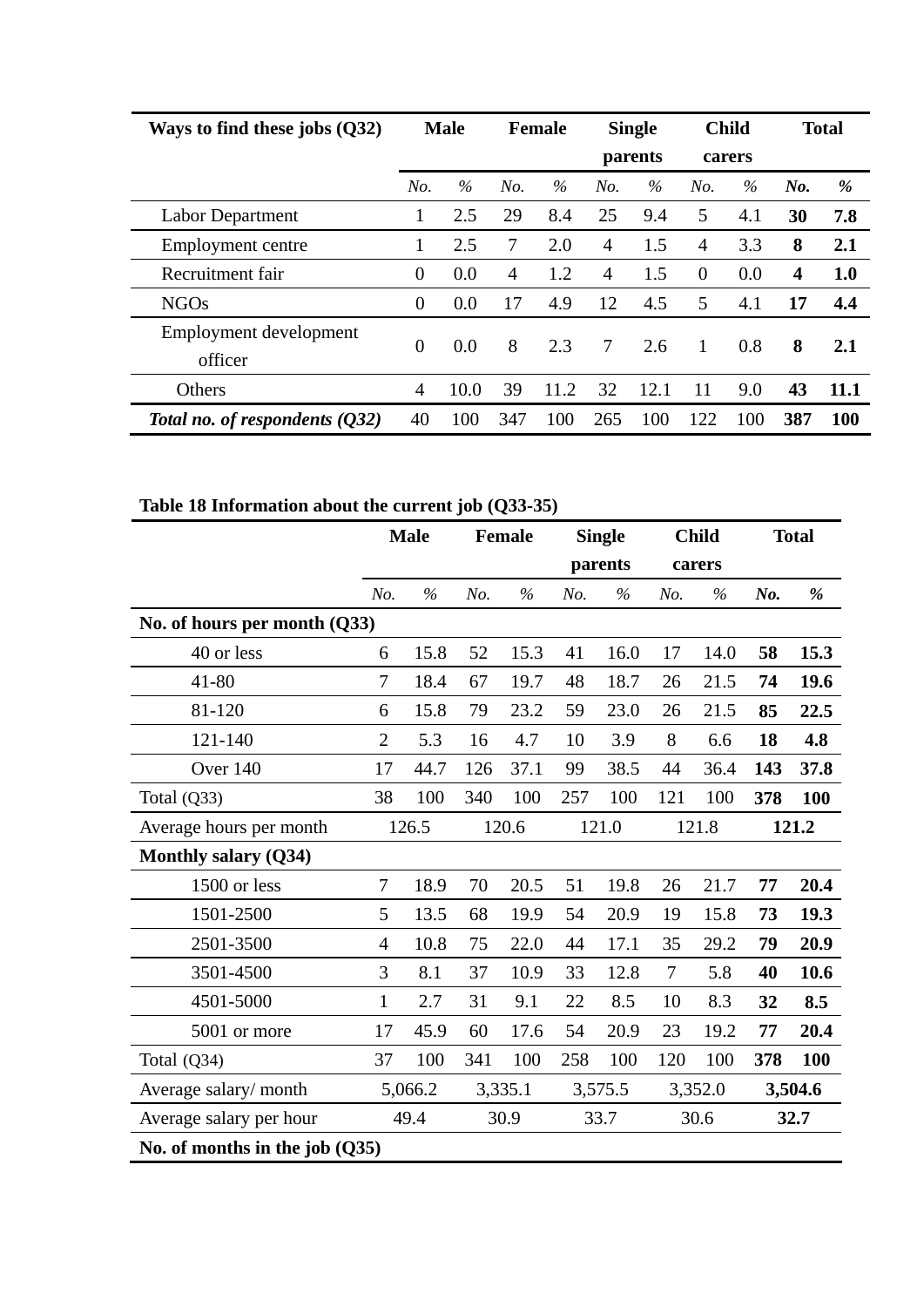|                       |                | <b>Male</b> |     | <b>Female</b> |     | <b>Single</b> | <b>Child</b> |              |     | <b>Total</b> |
|-----------------------|----------------|-------------|-----|---------------|-----|---------------|--------------|--------------|-----|--------------|
|                       |                |             |     |               |     | parents       |              | carers       |     |              |
|                       | No.            | $\%$        | No. | $\%$          | No. | $\%$          | No.          | $\%$         | No. | %            |
| 3 months or less      | 7              | 18.4        | 46  | 14.5          | 40  | 16.2          | 13           | 11.9         | 53  | 14.9         |
| 4-6 months            | $\overline{7}$ | 18.4        | 52  | 16.4          | 44  | 17.8          | 15           | 13.8         | 59  | 16.6         |
| 7-9 months            | $\overline{2}$ | 5.3         | 25  | 7.9           | 16  | 6.5           | 11           | 10.1         | 27  | 7.6          |
| $10-12$ months        | 4              | 10.5        | 57  | 17.9          | 42  | 17.0          | 19           | 17.4         | 61  | 17.1         |
| Over 12 months        | 18             | 47.4        | 138 | 43.4          | 105 | 42.5          | 51           | 46.8         | 156 | 43.8         |
|                       |                | <b>Male</b> |     | <b>Female</b> |     | <b>Single</b> |              | <b>Child</b> |     | <b>Total</b> |
|                       |                |             |     |               |     | parents       |              | carers       |     |              |
|                       | No.            | $\%$        | No. | $\%$          | No. | $\%$          | No.          | $\%$         | No. | %            |
| Total $(Q35)$         | 38             | 100         | 318 | 100           | 247 | 100           | 109          | 100          | 356 | <b>100</b>   |
| Average no. of months |                | 35.0        |     | 13.2          |     | 16.3          |              | 13.8         |     | 15.5         |

**Table 19 Impact of meeting work demand to family and personal social life (Q42)** 

| -<br>Impacts $(Q42)$  | <b>Male</b>    |      |     | <b>Female</b> |     | <b>Single</b> |        | <b>Child</b> |            | <b>Total</b> |
|-----------------------|----------------|------|-----|---------------|-----|---------------|--------|--------------|------------|--------------|
|                       |                |      |     |               |     | parents       | carers |              |            |              |
|                       | No.            | $\%$ | No. | $\%$          | No. | $\%$          | No.    | $\%$         | No.        | %            |
| Very large            |                | 2.6  | 12  | 3.5           | 10  | 3.8           | 3      | 2.5          | 13         | 3.4          |
| Large                 | $\overline{4}$ | 10.3 | 31  | 9.0           | 25  | 9.5           | 10     | 8.3          | 35         | 9.2          |
| Medium                | 16             | 41.0 | 111 | 32.4          | 85  | 32.4          | 42     | 35.0         | 127        | 33.2         |
| Little                | 8              | 20.5 | 112 | 32.7          | 80  | 30.5          | 40     | 33.3         | <b>120</b> | 31.4         |
| Very little           | 10             | 25.6 | 77  | 22.4          | 62  | 23.7          | 25     | 20.8         | 87         | 22.8         |
| Total responded (Q42) | 39             | 100  | 343 | 100           | 262 | 100           | 120    | 100          | 382        | 100          |

# **Table 20 Benefits of working (Q43)**

| Five major benefits                                | <b>Male</b> |      |     | <b>Female</b> |         | <b>Single</b> |        | <b>Child</b> |     | <b>Total</b> |
|----------------------------------------------------|-------------|------|-----|---------------|---------|---------------|--------|--------------|-----|--------------|
| mentioned (Q43)                                    |             |      |     |               | parents |               | carers |              |     |              |
|                                                    | No.         | $\%$ | No. | $\%$          | No.     | $\%$          | No.    | $\%$         | No. | %            |
| Increase family income                             | 55          | 55.0 | 336 | 54.3          | 230     | 51.6          | 161    | 59.0         | 391 | 54.4         |
| Increase self confidence                           | 25          | 25.0 | 158 | 25.5          | 119     | 26.7          | 64     | 23.4         | 183 | 25.5         |
| Improve quality of life<br>(myself $&$ children's) | 15          | 15.0 | 115 | 18.6          | 81      | 18.2          | 49     | 17.9         | 130 | 18.1         |
| Become self-reliant and                            | 22          | 22 O | 106 | 17.1          | 81      | 18.2          | 47     | 172          | 128 | 17.8         |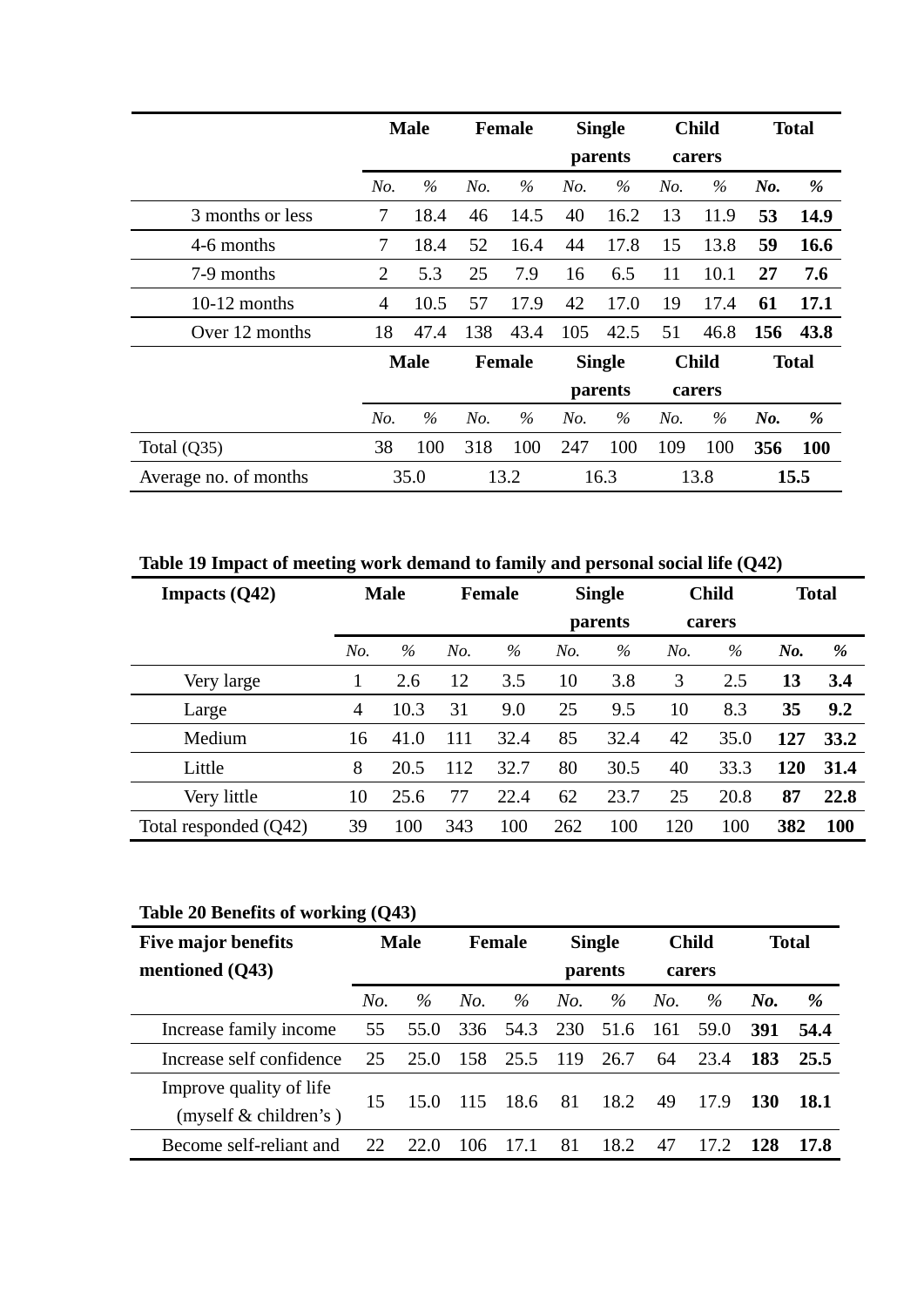| <b>Five major benefits</b> | <b>Male</b> |      | <b>Female</b> |      |         | <b>Single</b> |        | <b>Child</b> |     | Total |
|----------------------------|-------------|------|---------------|------|---------|---------------|--------|--------------|-----|-------|
| mentioned (Q43)            |             |      |               |      | parents |               | carers |              |     |       |
|                            | No.         | $\%$ | No.           | $\%$ | No.     | $\%$          | No.    | $\%$         | No. | %     |
| leave CSSA                 |             |      |               |      |         |               |        |              |     |       |
| Improve self-esteem        | 16          | 16.0 | 93            | 15.0 | 76      | 17.0          | 33     | 12.1         | 109 | 15.2  |
| No benefits at all         | 12          | 12.0 | 81            | 13.1 | 56      | 12.6          | 37     | 13.6         | 93  | 12.9  |
| Total $(Q43)$              | 100         | 100  | 619           | 100  | 446     | 100           | 273    | 100          | 719 | 100   |

**Table 21 Additional monthly expenses from income (Q47)** 

| <b>Expenditure items</b>  |                | <b>Male</b>     | Female<br><b>Single</b><br><b>Child carers</b> |               |                  | <b>Total</b> |                |               |                |         |
|---------------------------|----------------|-----------------|------------------------------------------------|---------------|------------------|--------------|----------------|---------------|----------------|---------|
|                           |                |                 |                                                |               |                  | parents      |                |               |                |         |
|                           | No.            | $\frac{9}{6}$ * | No.                                            | $\frac{0}{0}$ | No.              | $\%$         | No.            | $\frac{0}{0}$ | No.            | $\%$    |
| <b>Employment related</b> |                |                 |                                                |               |                  |              |                |               |                |         |
| < 200                     | $\overline{2}$ | 4.3             | $\overline{2}$                                 | 0.5           | $\mathbf{1}$     | 0.3          | $\overline{3}$ | 2.1           | $\overline{4}$ | 0.9     |
| 200 or more               | 8              | 17.0            | 34                                             | 8.4           | 26               | 8.4          | 16             | 11.4          | 42             | 9.3     |
| Total responded           | 10             | 21.3            | 36                                             | 8.9           | 27               | 8.7          | 19             | 13.6          | 46             | 10.2    |
| Average                   |                | 485.0           |                                                | 506.8         |                  | 581.5        |                | 389.2         |                | 502.1   |
| <b>Clothing</b>           |                |                 |                                                |               |                  |              |                |               |                |         |
| < 200                     | $\overline{0}$ | 0.0             | $\overline{7}$                                 | 1.7           | $\overline{4}$   | 1.3          | 3              | 2.1           | $\overline{7}$ | 1.6     |
| 200 or more               | 11             | 23.4            | 75                                             | 18.6          | 59               | 19.0         | 27             | 19.3          | 86             | 19.1    |
| Total responded           | 11             | 23.4            | 82                                             | 20.3          | 63               | 20.3         | 30             | 21.4          | 93             | 20.7    |
| Average                   |                | 1,072.7         |                                                | 379.4         |                  | 500.8        |                | 378.7         |                | 461.4   |
| Food                      |                |                 |                                                |               |                  |              |                |               |                |         |
| < 200                     | $\overline{2}$ | 4.3             | 8                                              | 2.0           | 6                | 1.9          | $\overline{4}$ | 2.9           | 10             | 2.2     |
| 200 or more               | 19             | 40.4            | 173                                            | 42.9          | 129              | 41.6         | 63             | 45.0          | 192            | 42.7    |
| Total responded           | 21             | 44.7            | 181                                            | 44.9          | 135              | 43.5         | 67             | 47.9          | 202            | 44.9    |
| Average                   |                | 1,212.4         |                                                | 1,369.4       |                  | 1,383.2      |                | 1,292.3       |                | 1,353.0 |
| <b>Transportation</b>     |                |                 |                                                |               |                  |              |                |               |                |         |
| < 200                     | $\overline{4}$ | 8.5             | 14                                             | 3.5           | 11               | 3.5          | $\overline{7}$ | 5.0           | 18             | 4.0     |
| 200 or more               | 14             | 29.8            | 99                                             | 24.6          | 73               | 23.5         | 40             | 28.6          | 113            | 25.1    |
| Total responded           | 18             | 38.3            | 113                                            | 28.0          | 84               | 27.1         | 47             | 33.6          | 131            | 29.1    |
| Average                   |                | 367.8           |                                                | 426.9         |                  | 449.3        |                | 364.3         |                | 418.8   |
| <b>Medical</b>            |                |                 |                                                |               |                  |              |                |               |                |         |
| < 200                     | $\overline{0}$ | 0.0             | 3                                              | 0.7           | $\boldsymbol{0}$ | 0.0          | 3              | 2.1           | 3              | 0.7     |
| 200 or more               | $\mathbf{1}$   | 2.1             | 8                                              | 2.0           | 5                | 1.6          | $\overline{4}$ | 2.9           | 9              | 2.0     |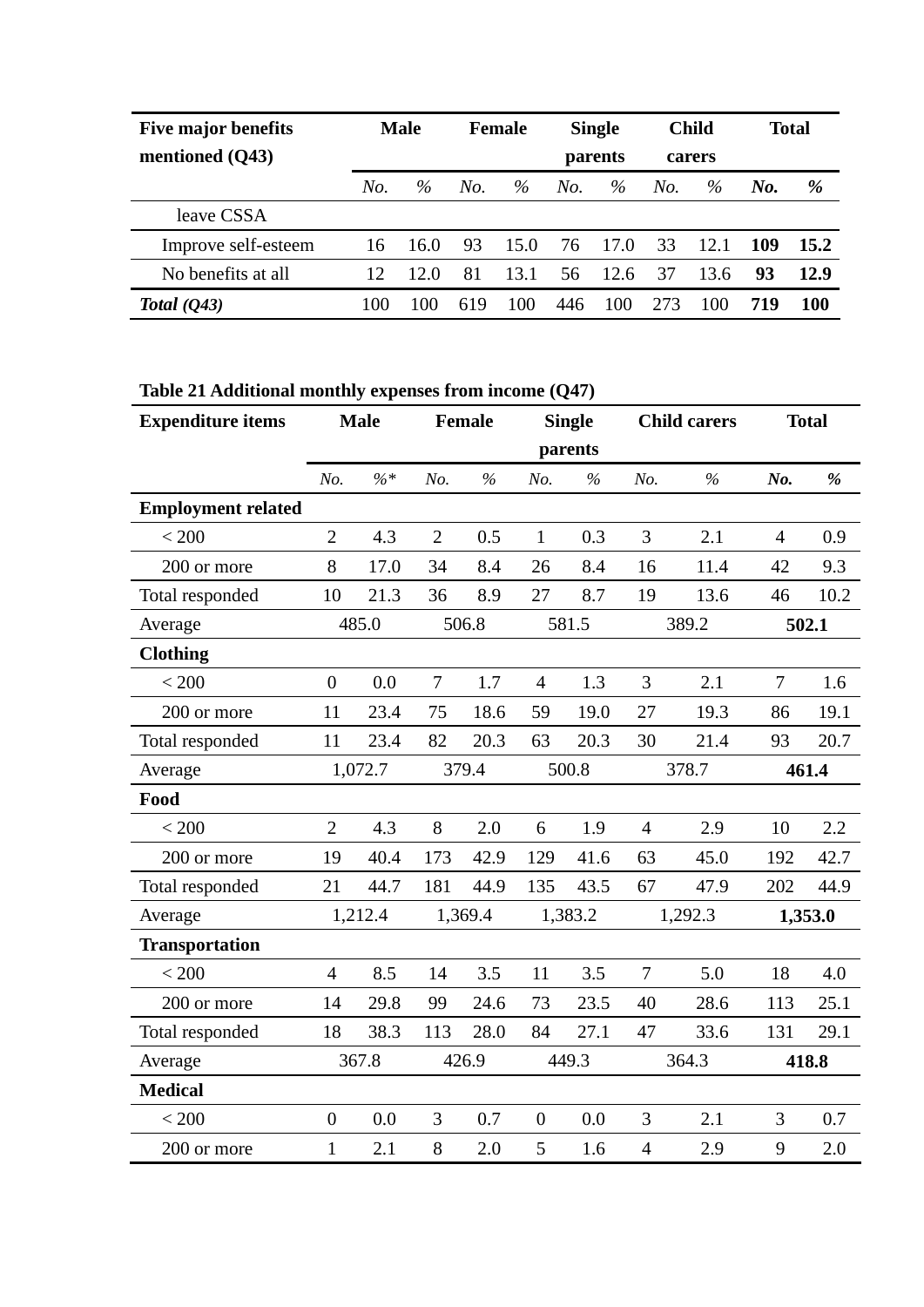| <b>Expenditure items</b>               |                  | <b>Male</b> |                | <b>Female</b> |                  | <b>Single</b> |                | <b>Child carers</b> |                | <b>Total</b> |
|----------------------------------------|------------------|-------------|----------------|---------------|------------------|---------------|----------------|---------------------|----------------|--------------|
|                                        |                  |             |                |               |                  | parents       |                |                     |                |              |
|                                        | No.              | $\% *$      | No.            | $\%$          | No.              | $\%$          | No.            | $\%$                | No.            | %            |
| Total responded                        | $\mathbf{1}$     | 2.1         | 11             | 2.7           | 5                | 1.6           | $\overline{7}$ | 5.0                 | 12             | 2.7          |
| Average                                |                  | 200.0       |                | 248.2         |                  | 276.0         |                | 221.4               |                | 244.2        |
| <b>Housing</b>                         |                  |             |                |               |                  |               |                |                     |                |              |
| < 200                                  | $\overline{0}$   | 0.0         | 3              | 0.7           | 3                | 1.0           | $\theta$       | 0.0                 | 3              | 0.7          |
| 200 or more                            | 14               | 29.8        | 109            | 27.0          | 91               | 29.4          | 32             | 22.9                | 123            | 27.3         |
| Total responded                        | 14               | 29.8        | 112            | 27.8          | 94               | 30.3          | 32             | 22.9                | 126            | 28.0         |
| Average                                |                  | 2,657.1     |                | 1,917.8       |                  | 2,006.3       |                | 1,981.3             |                | 1,999.9      |
| <b>Social</b>                          |                  |             |                |               |                  |               |                |                     |                |              |
| < 200                                  | $\boldsymbol{0}$ | 0.0         | $\overline{2}$ | 0.5           | $\mathbf{1}$     | 0.3           | $\mathbf{1}$   | 0.7                 | $\overline{2}$ | 0.4          |
| 200 or more                            | 11               | 23.4        | 42             | 10.4          | 29               | 9.4           | 24             | 17.1                | 53             | 11.8         |
| Total responded                        | 11               | 23.4        | 44             | 10.9          | 30               | 9.7           | 25             | 17.9                | 55             | 12.2         |
| Average                                |                  | 454.5       |                | 325.0         |                  | 380.0         |                | 316.0               |                | 350.9        |
| Leisure                                |                  |             |                |               |                  |               |                |                     |                |              |
| < 200                                  | $\overline{0}$   | 0.0         | $\mathbf{1}$   | 0.2           | $\boldsymbol{0}$ | 0.0           | $\mathbf{1}$   | 0.7                 | $\mathbf{1}$   | 0.2          |
| 200 or more                            | 6                | 12.8        | 20             | 5.0           | 18               | 5.8           | 8              | 5.7                 | 26             | 5.8          |
| Total responded                        | 6                | 12.8        | 21             | 5.2           | 18               | 5.8           | 9              | 6.4                 | 27             | 6.0          |
| Average                                |                  | 666.7       |                | 375.2         |                  | 487.8         |                | 344.4               |                | 440.0        |
| <b>Children's pocket money</b>         |                  |             |                |               |                  |               |                |                     |                |              |
| < 200                                  | 1                | 2.1         | $\tau$         | 1.7           | $\overline{2}$   | 0.6           | 6              | 4.3                 | 8              | 1.8          |
| 200 or more                            | 11               | 23.4        | 74             | 18.4          | 54               | 17.4          | 31             | 22.1                | 85             | 18.9         |
| Total responded                        | 12               | 25.5        | 81             | 20.1          | 56               | 18.1          | 37             | 26.4                | 93             | 20.7         |
| Average                                |                  | 591.7       |                | 458.6         |                  | 451.8         |                | 512.2               |                | 475.8        |
| Education & extra-curricula activities |                  |             |                |               |                  |               |                |                     |                |              |
| $< 200$                                | $\overline{0}$   | 0.0         | $\overline{4}$ | $1.0\,$       | 3                | 1.0           | $\mathbf{1}$   | 0.7                 | $\overline{4}$ | 0.9          |
| 200 or more                            | 12               | 25.5        | 88             | 21.8          | 69               | 22.3          | 31             | 22.1                | 100            | 22.2         |
| Total responded                        | 12               | 25.5        | 92             | 22.8          | 72               | 23.2          | 32             | 22.9                | 104            | 23.1         |
| Average                                |                  | 608.3       |                | 766.8         |                  | 742.4         |                | 762.5               |                | 748.6        |

\* % refers to the percentage of those who have a job now or have at least one within 1 year.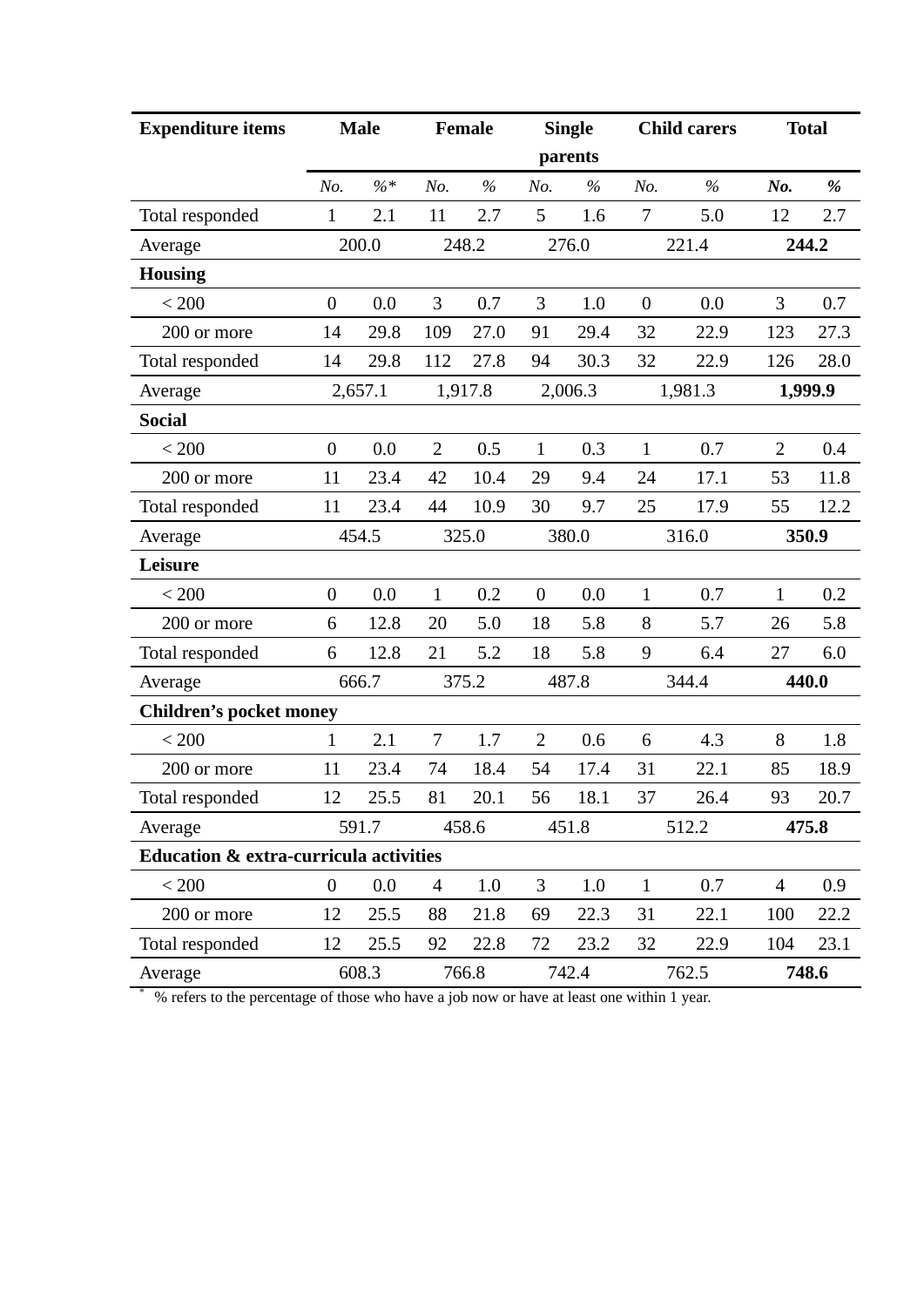|                                 |                | <b>Male</b> |     | <b>Female</b> |     | <b>Single</b> |     | <b>Child</b> |        | <b>Total</b> |
|---------------------------------|----------------|-------------|-----|---------------|-----|---------------|-----|--------------|--------|--------------|
|                                 |                |             |     |               |     | parents       |     | carers       |        |              |
|                                 | No.            | $\%*$       | No. | $\%$          | No. | $\%$          | No. | $\%$         | $N0$ . | %            |
| Strengthen work incentive (Q48) |                |             |     |               |     |               |     |              |        |              |
| No                              | 6              | 14.0        | 61  | 16.4          | 46  | 16.4          | 21  | 15.6         | 67     | 16.1         |
| Yes                             | 37             | 86.0        | 311 | 83.6          | 234 | 83.6          | 114 | 84.4         | 348    | 83.9         |
| Total responded (Q48)           | 43             | 100         | 372 | 100           | 280 | 100           | 135 | 100          | 415    | 100          |
| Five major benefits (Q49)       |                |             |     |               |     |               |     |              |        |              |
| Increase family income          | 25             | 58.1        | 208 | 52.3          | 161 | 53.5          | 72  | 51.4         | 233    | 52.8         |
| Increase self confidence        | 14             | 32.6        | 111 | 27.9          | 86  | 28.6          | 39  | 27.9         | 125    | 28.3         |
| Improve self-esteem             | 15             | 34.9        | 94  | 23.6          | 72  | 23.9          | 37  | 26.4         | 109    | 24.7         |
| Improve quality of life         | 10             | 23.3        | 88  | 22.1          | 67  | 22.3          | 31  | 22.1         | 98     | 22.2         |
| (myself and children's)         |                |             |     |               |     |               |     |              |        |              |
| Become self-reliant and         | 9              | 20.9        | 89  | 22.4          | 68  | 22.6          | 30  | 21.4         | 98     | 22.2         |
| leave CSSA                      |                |             |     |               |     |               |     |              |        |              |
| No benefits at all              | $\overline{0}$ | 0.0         | 35  | 8.8           | 24  | 8.0           | 11  | 7.9          | 35     | 7.9          |
| Total responded (Q49)           | 43             | 100         | 398 | 100           | 301 | 100           | 140 | 100          | 441    | 100          |

**Table 22 Benefits of the additional income (Q48, 49)** 

Note: the difference between this table and Table 20 is that this table is about additional income and the previous one is about the benefits of working. In addition the previous question was for all respondents; this one was for those who were employed or have been employed within a year before the interview.

|                               |                | <b>Male</b> |                | <b>Female</b> |                | <b>Single</b><br>parents | <b>Child</b><br>carers |      | <b>Total</b> |      |
|-------------------------------|----------------|-------------|----------------|---------------|----------------|--------------------------|------------------------|------|--------------|------|
|                               | No.            | $\%$        | No.            | %             | No.            | $\%$                     | No.                    | $\%$ | No.          | %    |
| When you goes to work $(Q50)$ |                |             |                |               |                |                          |                        |      |              |      |
| Self-care                     | 33             | 75.0        | 320            | 80.4          | 243            | 80.5                     | 110                    | 78.6 | 353          | 79.9 |
| Elder siblings                | $\overline{2}$ | 4.5         | 12             | 3.0           | 10             | 3.3                      | $\overline{4}$         | 2.9  | 14           | 3.2  |
| Myself or my spouse           | 10             | 22.7        | 87             | 21.9          | 58             | 19.2                     | 39                     | 27.9 | 97           | 21.9 |
| Relatives                     | 1              | 2.3         | 5              | 1.3           | 6              | 2.0                      | $\overline{0}$         | 0.0  | 6            | 1.4  |
| Teacher at school             | 1              | 2.3         | 12             | 3.0           | 8              | 2.6                      | 5                      | 3.6  | 13           | 2.9  |
| <b>Neighbors</b>              | $\overline{0}$ | 0.0         | 1              | 0.3           | $\mathbf{1}$   | 0.3                      | $\overline{0}$         | 0.0  | 1            | 0.2  |
| <b>NGOs</b>                   | $\overline{0}$ | 0.0         | $\overline{0}$ | 0.0           | $\overline{0}$ | 0.0                      | $\theta$               | 0.0  | $\mathbf{0}$ | 0.0  |
| Hard to say/ others           | $\theta$       | 0.0         | 6              | 1.5           | 5              | 1.7                      | 1                      | 0.7  | 6            | 1.4  |

**Table 23 Child-care arrangement (Q50-52)**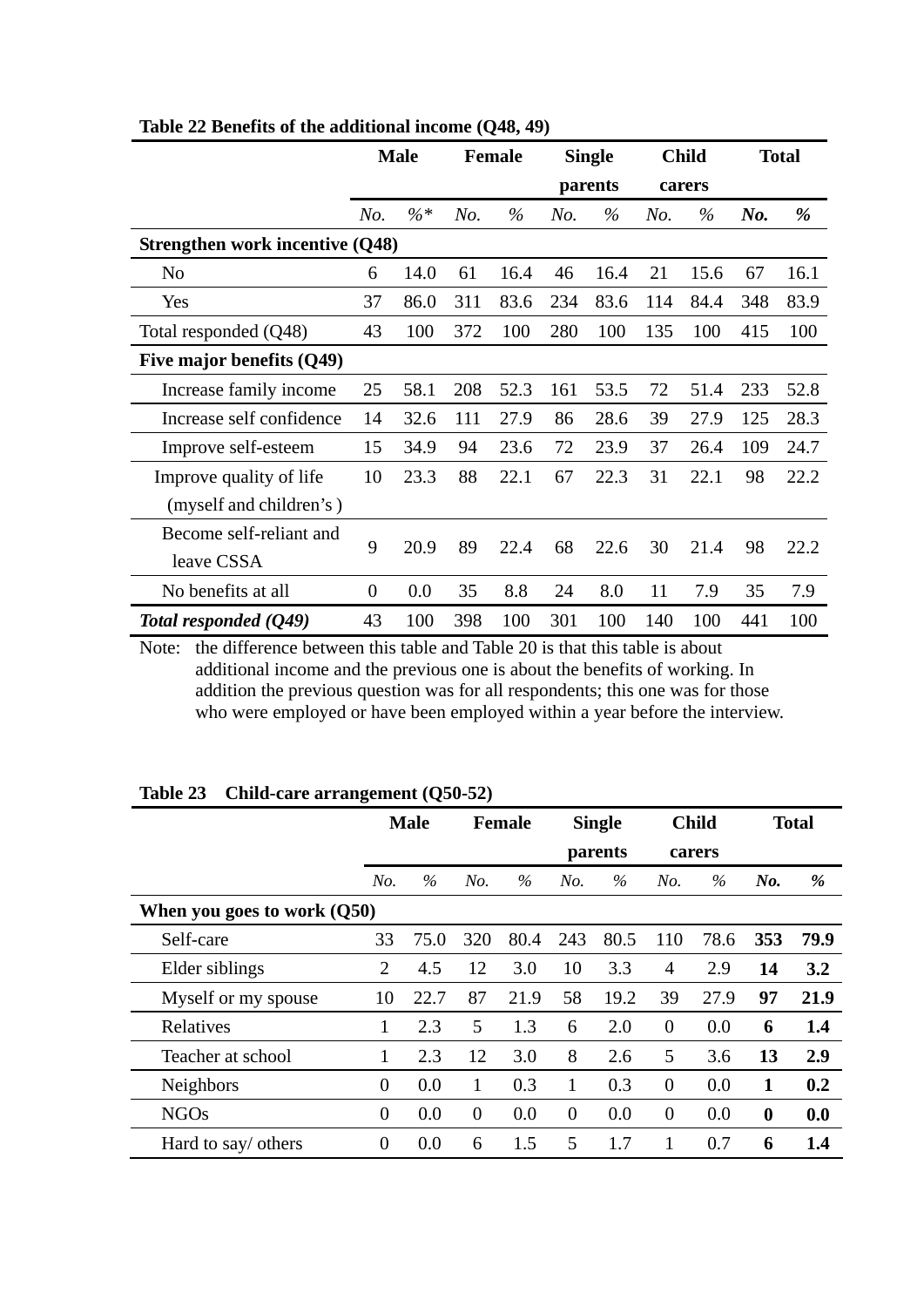|                                              |                  | <b>Male</b> |                  | Female |                  | <b>Single</b> |                  | <b>Child</b> |                | <b>Total</b> |
|----------------------------------------------|------------------|-------------|------------------|--------|------------------|---------------|------------------|--------------|----------------|--------------|
|                                              |                  |             |                  |        |                  | parents       |                  | carers       |                |              |
|                                              | No.              | $\%$        | No.              | $\%$   | No.              | $\%$          | No.              | $\%$         | No.            | $\%$         |
| Total (Q50)                                  | 44               |             | 398              |        | 302              |               | 140              |              | 442            |              |
| When children's are on school holidays (Q51) |                  |             |                  |        |                  |               |                  |              |                |              |
| Self-care                                    | 33               | 75.0        | 315              | 79.1   | 241              | 79.8          | 107              | 76.4         | 348            | 78.7         |
| Elder siblings                               | $\overline{2}$   | 4.5         | 11               | 2.8    | 10               | 3.3           | 3                | 2.1          | 13             | 2.9          |
| Myself or my spouse                          | 10               | 22.7        | 102              | 25.6   | 67               | 22.2          | 45               | 32.1         | 112            | 25.3         |
| Relatives                                    | $\mathbf{1}$     | 2.3         | $\overline{4}$   | 1.0    | 5                | 1.7           | $\boldsymbol{0}$ | 0.0          | 5              | 1.1          |
| Teacher at school                            | $\mathbf{1}$     | 2.3         | $\overline{2}$   | 0.5    | $\mathbf{1}$     | 0.3           | $\overline{2}$   | 1.4          | 3              | 0.7          |
| Neighbors                                    | $\overline{0}$   | 0.0         | $\mathbf{1}$     | 0.3    | $\mathbf{1}$     | 0.3           | $\boldsymbol{0}$ | 0.0          | $\mathbf{1}$   | 0.2          |
| <b>NGOs</b>                                  | $\overline{0}$   | 0.0         | $\overline{0}$   | 0.0    | $\overline{0}$   | 0.0           | $\overline{0}$   | 0.0          | $\bf{0}$       | 0.0          |
| Hard to say/ others                          | $\overline{0}$   | 0.0         | 6                | 1.5    | 5                | 1.7           | $\mathbf{1}$     | 0.7          | 6              | 1.4          |
| Total $(Q51)$                                | 44               |             | 398              |        | 302              |               | 140              |              | 442            |              |
| When children's are sick $(Q52)$             |                  |             |                  |        |                  |               |                  |              |                |              |
| Self-care                                    | 15               | 34.1        | 160              | 40.2   | 131              | 43.4          | 44               | 31.4         | 175            | 39.6         |
| Elder siblings                               | 9                | 20.5        | 49               | 12.3   | 33               | 10.9          | 25               | 17.9         | 58             | 13.1         |
| Myself or my spouse                          | 26               | 59.1        | 226              | 56.8   | 162              | 53.6          | 90               | 64.3         | 252            | 57.0         |
| Relatives                                    | $\boldsymbol{0}$ | 0.0         | 6                | 1.5    | 5                | 1.7           | $\mathbf{1}$     | 0.7          | 6              | 1.4          |
| Teacher at school                            | $\mathbf{1}$     | 2.3         | $\mathbf{1}$     | 0.3    | $\mathbf{1}$     | 0.3           | $\mathbf{1}$     | 0.7          | $\overline{2}$ | 0.5          |
| Neighbors                                    | $\overline{0}$   | 0.0         | $\mathbf{1}$     | 0.3    | $\mathbf{1}$     | 0.3           | $\boldsymbol{0}$ | 0.0          | $\mathbf{1}$   | 0.2          |
| <b>NGOs</b>                                  | $\overline{0}$   | 0.0         | $\boldsymbol{0}$ | 0.0    | $\boldsymbol{0}$ | 0.0           | $\boldsymbol{0}$ | 0.0          | $\bf{0}$       | 0.0          |
| Hard to say/ others                          | $\overline{4}$   | 9.1         | 42               | 10.6   | 36               | 11.9          | 10               | 7.1          | 46             | 10.4         |
| Total $(Q52)$                                | 44               |             | 398              |        | 302              |               | 140              |              | 442            |              |

Note: Respondents can choice more than one answer; total is more than 100%

# **Table 24 Comparing current work conditions with other jobs within one year (Q59-61)**

| $\sqrt{2}$             |          |             |          |               |          |               |          |              |                  |      |
|------------------------|----------|-------------|----------|---------------|----------|---------------|----------|--------------|------------------|------|
| <b>Current work</b>    |          | <b>Male</b> |          | <b>Female</b> |          | <b>Single</b> |          | <b>Child</b> | <b>Total</b>     |      |
| conditions             |          |             |          |               |          | parents       |          | carers       |                  |      |
|                        | No.      | $\%$        | No.      | $\%$          | No.      | $\%$          | No.      | $\%$         | No.              | %    |
| <b>Stability (Q59)</b> |          |             |          |               |          |               |          |              |                  |      |
| Very unstable          | $\theta$ | 0.0         | $\Omega$ | 0.0           | $\Omega$ | 0.0           | $\theta$ | 0.0          | $\boldsymbol{0}$ | 0.0  |
| Unstable               | 4        | 40.0        | 20       | 2.1.1         | 14       | 19.4          | 10       | 30.3         | 24               | 22.9 |
| Reasonable             | ∍        | 20.0        | 41       | 43.2          | 33       | 45.8          | 10       | 30.3         | 43               | 41.0 |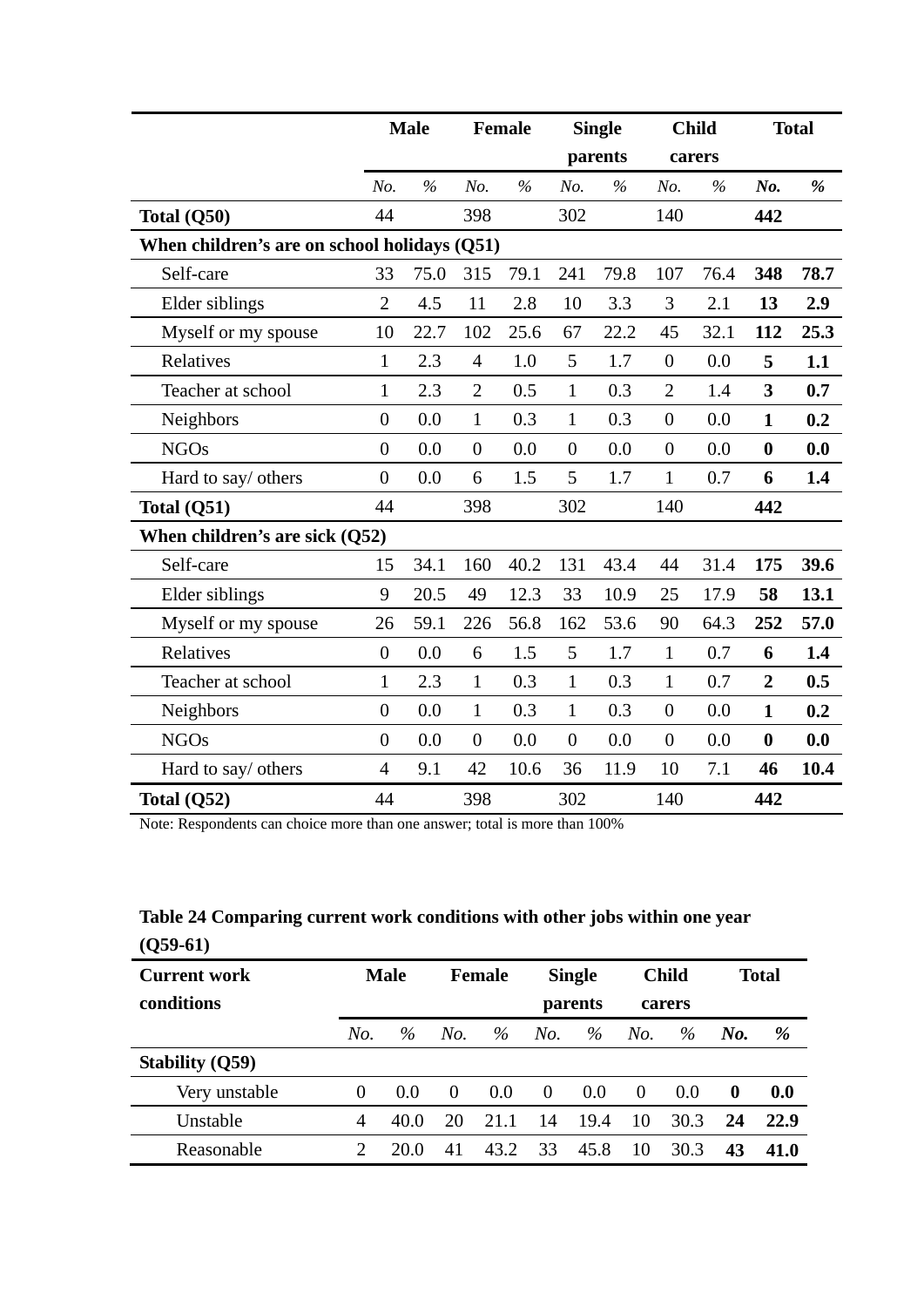| Stable                     | $\overline{4}$ | 40.0 | 31             | 32.6 | 22             | 30.6 | 13               | 39.4 | 35               | 33.3 |
|----------------------------|----------------|------|----------------|------|----------------|------|------------------|------|------------------|------|
| Very stable                | $\overline{0}$ | 0.0  | 3              | 3.2  | 3              | 4.2  | $\overline{0}$   | 0.0  | 3                | 2.9  |
| Total $(Q59)$              | 10             | 100  | 95             | 100  | 72             | 100  | 33               | 100  | 105              | 100  |
| <b>Working hours (Q60)</b> |                |      |                |      |                |      |                  |      |                  |      |
| Much longer                | $\overline{0}$ | 0.0  | $\overline{0}$ | 0.0  | $\overline{0}$ | 0.0  | $\boldsymbol{0}$ | 0.0  | $\boldsymbol{0}$ | 0.0  |
| Longer                     | $\mathbf{1}$   | 10.0 | 11             | 11.6 | 9              | 12.5 | 3                | 9.1  | 12               | 11.4 |
| Suitable                   | 7              | 70.0 | 73             | 76.8 | 54             | 75.0 | 26               | 78.8 | 80               | 76.2 |
| Shorter                    | $\overline{2}$ | 20.0 | 9              | 9.5  | 8              | 11.1 | 3                | 9.1  | 11               | 10.5 |
| Much shorter               | $\overline{0}$ | 0.0  | $\overline{2}$ | 2.1  | $\mathbf{1}$   | 1.4  | 1                | 3.0  | $\overline{2}$   | 1.9  |
| Total (Q60)                | 10             | 100  | 95             | 100  | 72             | 100  | 33               | 100  | 105              | 100  |
| Salary (Q61)               |                |      |                |      |                |      |                  |      |                  |      |
| Much lower                 | $\overline{0}$ | 0.0  | $\overline{2}$ | 2.1  | $\overline{2}$ | 2.8  | $\overline{0}$   | 0.0  | $\overline{2}$   | 1.9  |
| Lower                      | $\mathbf{1}$   | 10.0 | 16             | 16.8 | 12             | 16.7 | 5                | 15.2 | 17               | 16.2 |
| No change                  | 6              | 60.0 | 56             | 58.9 | 41             | 56.9 | 21               | 63.6 | 62               | 59.0 |
| Higher                     | 3              | 30.0 | 21             | 22.1 | 17             | 23.6 | 7                | 21.2 | 24               | 22.9 |
| Much higher                | $\overline{0}$ | 0.0  | $\overline{0}$ | 0.0  | $\overline{0}$ | 0.0  | $\overline{0}$   | 0.0  | $\boldsymbol{0}$ | 0.0  |
| Total (Q61)                | 10             | 100  | 95             | 100  | 72             | 100  | 33               | 100  | 105              | 100  |

**Table 25 Helps received from neighbours/relatives living close by (Q64)** 

|                                   |                  | <b>Male</b> |                  | <b>Female</b> |                  | <b>Single</b> |                  | <b>Child</b> |                         | <b>Total</b> |
|-----------------------------------|------------------|-------------|------------------|---------------|------------------|---------------|------------------|--------------|-------------------------|--------------|
| <b>Helps received</b>             |                  |             |                  |               |                  | parents       |                  | carers       |                         |              |
|                                   | No.              | $\%$        | No.              | $\%$          | No.              | $\%$          | No.              | $\%$         | No.                     | %            |
| <b>Children's daily living</b>    |                  |             |                  |               |                  |               |                  |              |                         |              |
| N <sub>o</sub>                    | 100              | 99.0        | 613              | 98.6          | 440              | 98.4          | 273              | 98.9         | 713                     | 98.6         |
| Yes                               | 1                | 1.0         | 9                | 1.4           | 7                | 1.6           | 3                | 1.1          | 10                      | 1.4          |
| 1 to several times/year           | $\boldsymbol{0}$ | 0.0         | $\mathbf{1}$     | 11.1          | $\boldsymbol{0}$ | 0.0           | $\mathbf{1}$     | 33.3         | $\mathbf{1}$            | <b>10.0</b>  |
| 1 to several times/month          | $\boldsymbol{0}$ | 0.0         | 5                | 55.6          | $\overline{4}$   | 57.1          | 1                | 33.3         | 5                       | 50.0         |
| 1 to several times/week           | 1                | 100.0       | 3                | 33.3          | 3                | 42.9          | 1                | 33.3         | $\overline{\mathbf{4}}$ | 40.0         |
| Every day                         | $\theta$         | 0.0         | $\theta$         | 0.0           | $\overline{0}$   | 0.0           | $\theta$         | 0.0          | $\bf{0}$                | 0.0          |
| Taking care of older/sick persons |                  |             |                  |               |                  |               |                  |              |                         |              |
| N <sub>0</sub>                    | 101              | 100.0       | 619              | 99.5          | 445              | 99.6          | 275              | 99.6         | 720                     | 99.6         |
| Yes                               | $\theta$         | 0.0         | 3                | 0.5           | $\overline{2}$   | 0.4           | 1                | 0.4          | 3                       | 0.4          |
| 1 to several times/year           | $\boldsymbol{0}$ | 0.0         | $\boldsymbol{0}$ | 0.0           | $\boldsymbol{0}$ | 0.0           | $\boldsymbol{0}$ | 0.0          | $\boldsymbol{0}$        | 0.0          |
| 1 to several times/month          | $\boldsymbol{0}$ | 0.0         | $\mathbf{1}$     | 33.3          | 1                | 50.0          | $\overline{0}$   | 0.0          | 1                       | 33.3         |
| 1 to several times/week           | $\boldsymbol{0}$ | 0.0         | $\overline{2}$   | 66.7          | 1                | 50.0          | 1                | 100.0        | $\overline{2}$          | 66.7         |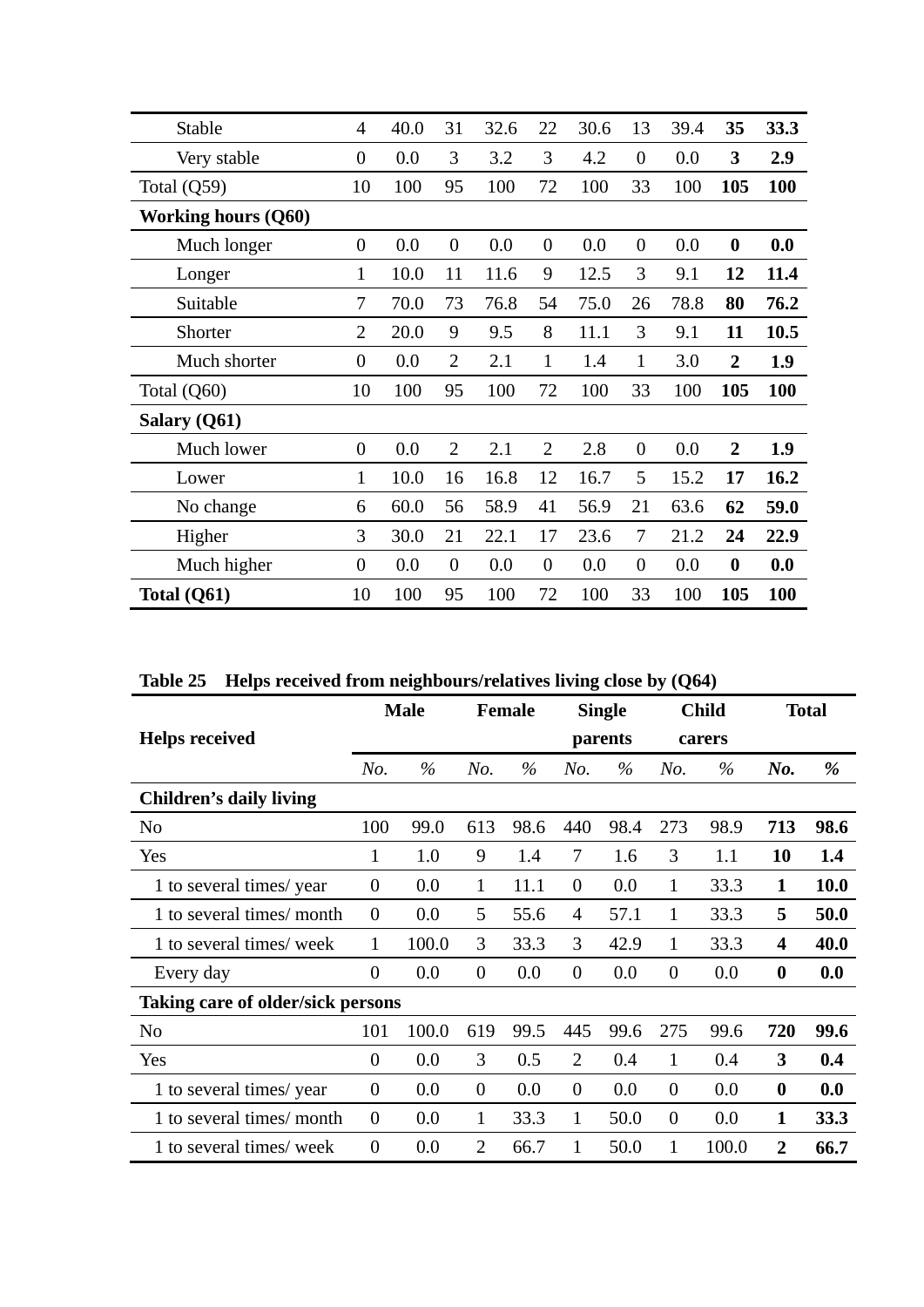|                           |                | <b>Male</b> |                  | <b>Female</b> |                | <b>Single</b> |                  | <b>Child</b> |                  | <b>Total</b> |
|---------------------------|----------------|-------------|------------------|---------------|----------------|---------------|------------------|--------------|------------------|--------------|
| <b>Helps received</b>     |                |             |                  |               |                | parents       |                  | carers       |                  |              |
|                           | No.            | $\%$        | No.              | $\%$          | No.            | $\%$          | No.              | $\%$         | $N0$ .           | %            |
| Every day                 | $\overline{0}$ | 0.0         | $\boldsymbol{0}$ | 0.0           | $\mathbf{0}$   | 0.0           | $\overline{0}$   | 0.0          | $\boldsymbol{0}$ | 0.0          |
| <b>Buying things</b>      |                |             |                  |               |                |               |                  |              |                  |              |
| N <sub>0</sub>            | 101            | 100.0       | 608              | 97.7          | 439            | 98.2          | 270              | 97.8         | 709              | 98.1         |
| Yes                       | $\overline{0}$ | 0.0         | 14               | 2.3           | 8              | 1.8           | 6                | 2.2          | 14               | 1.9          |
| 1 to several times/year   | $\overline{0}$ | 0.0         | $\overline{2}$   | 16.7          | $\mathbf{1}$   | 14.3          | 1                | 20.0         | $\overline{2}$   | 16.7         |
| 1 to several times/ month | $\overline{0}$ | 0.0         | 3                | 25.0          | $\mathbf{1}$   | 14.3          | $\overline{2}$   | 40.0         | 3                | 25.0         |
| 1 to several times/ week  | $\overline{0}$ | 0.0         | 7                | 58.3          | 5              | 71.4          | $\overline{2}$   | 40.0         | 7                | 58.3         |
| Every day                 | $\overline{0}$ | 0.0         | $\boldsymbol{0}$ | 0.0           | $\overline{0}$ | 0.0           | $\theta$         | 0.0          | $\boldsymbol{0}$ | 0.0          |
| <b>Cleaning home</b>      |                |             |                  |               |                |               |                  |              |                  |              |
| N <sub>0</sub>            | 101            | 100.0       | 620              | 99.7          | 445            | 99.6          | 276              | 100.0        | 721              | 99.7         |
| Yes                       | $\overline{0}$ | 0.0         | $\overline{2}$   | 0.3           | $\overline{2}$ | 0.4           | $\overline{0}$   | 0.0          | $\boldsymbol{2}$ | 0.3          |
| 1 to several times/year   | $\overline{0}$ | 0.0         | $\mathbf{1}$     | 50.0          | $\mathbf{1}$   | 50.0          | $\boldsymbol{0}$ | 0.0          | $\mathbf{1}$     | 50.0         |
| 1 to several times/month  | $\overline{0}$ | 0.0         | $\overline{0}$   | 0.0           | $\overline{0}$ | 0.0           | $\overline{0}$   | 0.0          | $\boldsymbol{0}$ | 0.0          |
| 1 to several times/ week  | $\overline{0}$ | 0.0         | 1                | 50.0          | $\mathbf{1}$   | 50.0          | $\overline{0}$   | 0.0          | $\mathbf{1}$     | 50.0         |
| Every day                 | $\overline{0}$ | 0.0         | $\boldsymbol{0}$ | 0.0           | $\overline{0}$ | 0.0           | $\overline{0}$   | 0.0          | $\boldsymbol{0}$ | 0.0          |

# **Table 26 Time spent escorting children to and from school (Q66a)**

| <b>Escort child to and from</b>         |                | <b>Male</b> |     | <b>Female</b> |                | <b>Single</b> |                | <b>Child</b> |     | <b>Total</b> |
|-----------------------------------------|----------------|-------------|-----|---------------|----------------|---------------|----------------|--------------|-----|--------------|
| school                                  |                |             |     |               |                | parents       |                | carers       |     |              |
|                                         | No.            | $\%$        | No. | $\%$          | No.            | $\%$          | No.            | $\%$         | No. | %            |
| <b>Currently employed</b>               |                |             |     |               |                |               |                |              |     |              |
| Weekdays arrangement                    |                |             |     |               |                |               |                |              |     |              |
| By the respondent                       | $\overline{0}$ | 0.0         | 3   | 0.9           | 3              | 1.1           | $\overline{0}$ | 0.0          | 3   | 0.8          |
| Avg. hour per day                       |                | <b>NA</b>   |     | 3.0           |                | 3.0           |                | <b>NA</b>    |     | 3.0          |
| By children themselves                  | 40             | 100.0       | 340 | 98.3          | 259            | 98.1          | 121            | 99.2         | 380 | 98.4         |
| By others                               | $\theta$       | 0.0         | 3   | 0.9           | $\overline{2}$ | 0.8           | 1              | 0.8          | 3   | 0.8          |
| Weekend arrangement                     |                |             |     |               |                |               |                |              |     |              |
| By the respondent                       | $\theta$       | 0.0         | 1   | 0.3           | $\mathbf{1}$   | 0.4           | $\overline{0}$ | 0.0          | 1   | 0.3          |
| Avg. hour per day                       |                | <b>NA</b>   |     | 3.0           |                | 3.0           |                | <b>NA</b>    |     | 3.0          |
| By children themselves                  | 39             | 97.5        | 319 | 92.2          | 243            | 92.0          | 115            | 94.3         | 358 | 92.7         |
| By others                               | 1              | 2.5         | 26  | 7.5           | 20             | 7.6           | 7              | 5.7          | 27  | 7.0          |
| Changes in the amount of time you spend |                |             |     |               |                |               |                |              |     |              |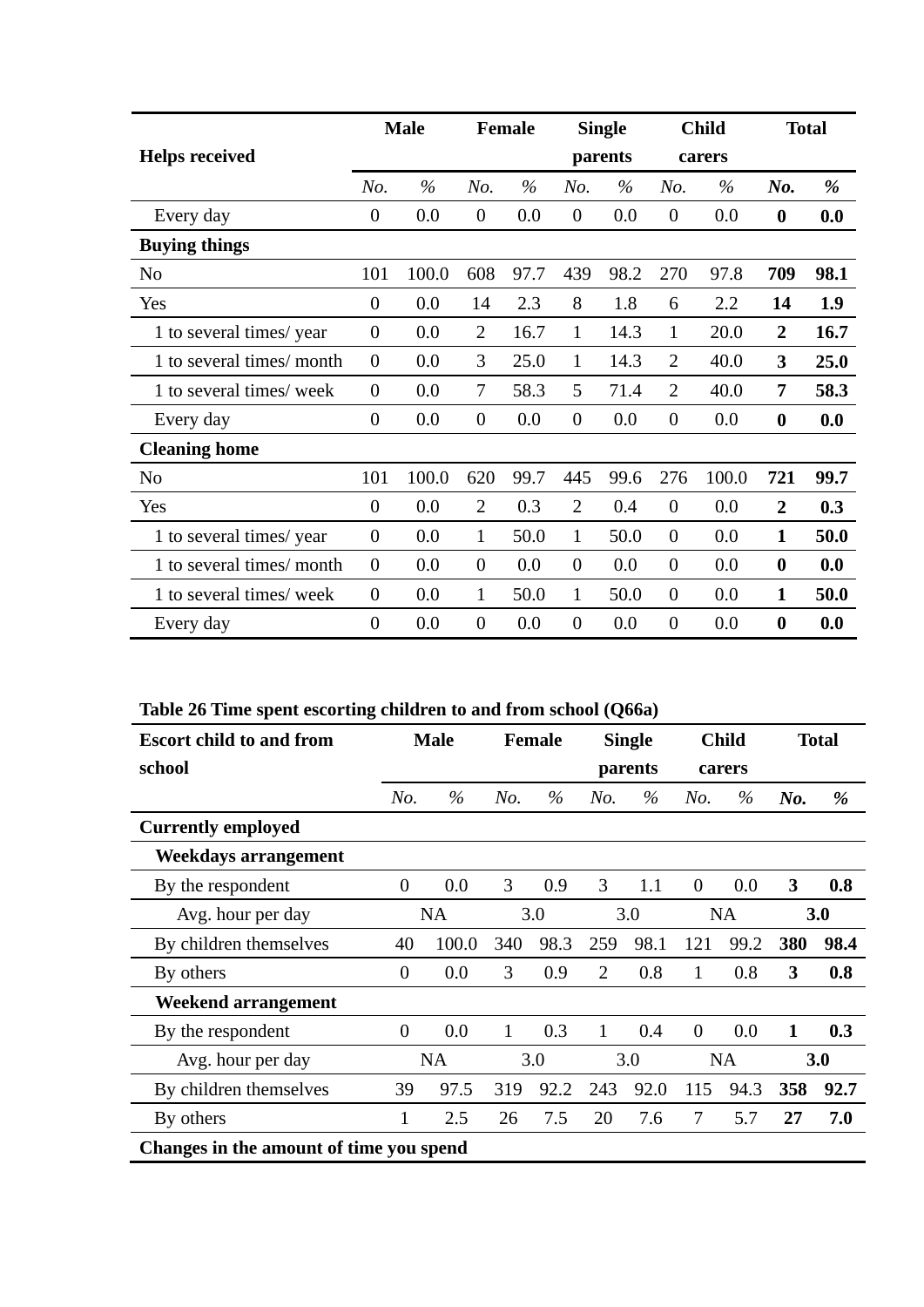| <b>Escort child to and from</b>         |                  | <b>Male</b>   |              | <b>Female</b> |                  | <b>Single</b> |                  | <b>Child</b> |              | <b>Total</b> |
|-----------------------------------------|------------------|---------------|--------------|---------------|------------------|---------------|------------------|--------------|--------------|--------------|
| school                                  |                  |               |              |               |                  | parents       |                  | carers       |              |              |
|                                         | No.              | $\frac{6}{6}$ | No.          | $\%$          | No.              | $\%$          | No.              | $\%$         | No.          | %            |
| Decreased                               | 1                | 2.5           | 7            | 2.0           | $\tau$           | 2.7           | $\mathbf{1}$     | 0.8          | 8            | 2.1          |
| Increased                               | $\overline{0}$   | 0.0           | $\mathbf{1}$ | 0.3           | $\mathbf{1}$     | 0.4           | $\boldsymbol{0}$ | 0.0          | $\mathbf{1}$ | 0.3          |
| No Change                               | 39               | 97.5          | 335          | 97.7          | 254              | 96.9          | 120              | 99.2         | 374          | 97.7         |
| Total                                   | 40               | 100           | 343          | 100           | 262              | 100           | 121              | 100          | 383          | <b>100</b>   |
| <b>Currently not employed</b>           |                  |               |              |               |                  |               |                  |              |              |              |
| Weekdays arrangement                    |                  |               |              |               |                  |               |                  |              |              |              |
| By the respondent                       | $\boldsymbol{0}$ | 0.0           | 15           | 5.5           | 8                | 4.4           | $\overline{7}$   | 4.5          | 15           | 4.5          |
| Avg. hour per day                       |                  | <b>NA</b>     |              | 1.5           |                  | 1.6           |                  | 1.4          |              | 1.5          |
| By the child themselves                 | 60               | 100.0         | 258          | 94.2          | 172              | 95.6          | 146              | 94.8         | 318          | 95.2         |
| By others                               | $\overline{0}$   | 0.0           | $\mathbf{1}$ | 0.4           | $\boldsymbol{0}$ | 0.0           | $\mathbf{1}$     | 0.6          | $\mathbf{1}$ | 0.3          |
| <b>Weekend arrangement</b>              |                  |               |              |               |                  |               |                  |              |              |              |
| By the respondent                       | $\boldsymbol{0}$ | 0.0           | 7            | 2.6           | 3                | 1.7           | $\overline{4}$   | 2.6          | 7            | 2.1          |
| Avg. hour per day                       |                  | <b>NA</b>     |              | 2.0           |                  | 2.7           |                  | 1.5          |              | 2.0          |
| By children themselves                  | 57               | 95.0          | 244          | 89.1          | 162              | 90.0          | 139              | 90.3         | 301          | 90.1         |
| By others                               | 3                | 5.0           | 23           | 8.4           | 15               | 8.3           | 11               | 7.1          | 26           | 7.8          |
| Changes in the amount of time you spend |                  |               |              |               |                  |               |                  |              |              |              |
| Decreased                               | $\overline{2}$   | 3.3           | 3            | 1.1           | 3                | 1.7           | $\overline{2}$   | 1.3          | 5            | 1.5          |
| Increased                               | $\boldsymbol{0}$ | 0.0           | $\mathbf{1}$ | 0.4           | $\boldsymbol{0}$ | 0.0           | $\mathbf{1}$     | 0.6          | $\mathbf{1}$ | 0.3          |
| No Change                               | 58               | 96.7          | 270          | 98.5          | 177              | 98.3          | 151              | 98.1         | 328          | 98.2         |
| Total                                   | 60               | 100           | 274          | 100           | 180              | 100           | 154              | 100          | 334          | 100          |
| All respondents (Q66a)                  | 100              | 100           | 620          | 100           | 444              | 100           | 276              | 100          | 720          | <b>100</b>   |

**Table 27 Time spent taking care of children's daily living (Q66b)** 

| Take care of their daily living | <b>Male</b> |      |     | <b>Female</b> | <b>Single</b> |          | <b>Child</b> |        | <b>Total</b> |       |
|---------------------------------|-------------|------|-----|---------------|---------------|----------|--------------|--------|--------------|-------|
|                                 |             |      |     |               |               | parents  |              | carers |              |       |
|                                 | No.         | $\%$ | No. | $\%$          | No.           | $\%$     | No.          | $\%$   | No.          | %     |
| <b>Currently employed</b>       |             |      |     |               |               |          |              |        |              |       |
| Weekdays arrangement            |             |      |     |               |               |          |              |        |              |       |
| By the respondent               | 19          | 47.5 | 303 | 87.6          |               | 225 85.2 | 97           | 79.5   | 322          | -83.4 |
| Avg. hour per day               |             | 2.8  |     | 3.3           |               | 3.3      |              | 3.2    |              | 3.3   |
| By children themselves          | 12          | 30.0 | 40  | 11.6          | 36            | 13.6     | 16           | 13.1   | 52           | 13.5  |
| By others                       | 9           | 22.5 | 3   | 0.9           | 3             | 1.1      | 9            | 7.4    | 12           | 3.1   |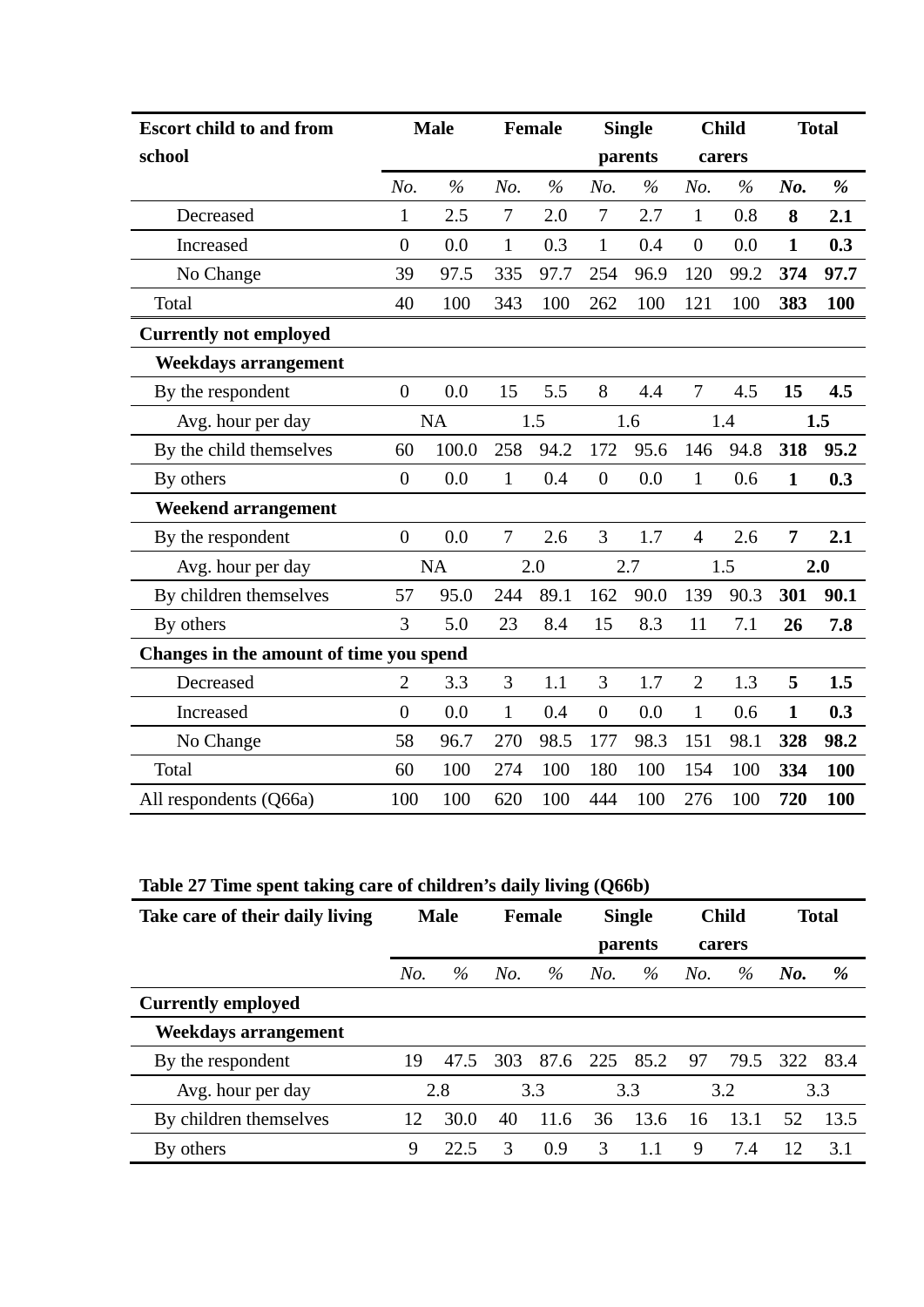| Take care of their daily living         |                | <b>Male</b> |                | <b>Female</b> |                | <b>Single</b> |                | <b>Child</b> |                | <b>Total</b> |
|-----------------------------------------|----------------|-------------|----------------|---------------|----------------|---------------|----------------|--------------|----------------|--------------|
|                                         |                |             |                |               |                | parents       |                | carers       |                |              |
|                                         | No.            | $\%$        | No.            | $\%$          | No.            | $\%$          | No.            | $\%$         | $N0$ .         | %            |
| <b>Weekend arrangement</b>              |                |             |                |               |                |               |                |              |                |              |
| By the respondent                       | 19             | 47.5        | 307            | 88.7          | 228            | 86.4          | 98             | 80.3         | 326            | 84.5         |
| Avg. hour per day                       |                | 2.9         |                | 3.5           |                | 3.4           |                | 3.4          |                | 3.5          |
| By children themselves                  | 12             | 30.0        | 35             | 10.1          | 33             | 12.5          | 14             | 11.5         | 47             | 12.2         |
| By others                               | 9              | 22.5        | $\overline{4}$ | 1.2           | 3              | 1.1           | 10             | 8.2          | 13             | 3.4          |
| Changes in the amount of time you spend |                |             |                |               |                |               |                |              |                |              |
| Decreased                               | 6              | 15.0        | 51             | 14.7          | 39             | 14.8          | 18             | 14.8         | 57             | 14.8         |
| Increased                               | $\overline{0}$ | 0.0         | $\tau$         | 2.0           | $\tau$         | 2.7           | $\overline{0}$ | 0.0          | $\overline{7}$ | 1.8          |
| No Change                               | 34             | 85.0        | 288            | 83.2          | 218            | 82.6          | 104            | 85.2         | 322            | 83.4         |
| Total                                   | 40             | 100         | 346            | 100           | 264            | 100           | 122            | 100          | 386            | 100          |
| <b>Currently not employed</b>           |                |             |                |               |                |               |                |              |                |              |
| Weekdays arrangement                    |                |             |                |               |                |               |                |              |                |              |
| By the respondent                       | 49             | 81.7        | 259            | 94.5          | 169            | 93.9          | 139            | 90.3         | 308            | 92.2         |
| Avg. hour per day                       |                | 3.6         |                | 4.7           |                | 4.5           |                | 4.4          |                | 4.6          |
| By the child themselves                 | 6              | 10.0        | 12             | 4.4           | 10             | 5.6           | 8              | 5.2          | 18             | 5.4          |
| By others                               | 5              | 8.3         | 3              | 1.1           | $\mathbf{1}$   | 0.6           | 7              | 4.5          | 8              | 2.4          |
| <b>Weekend arrangement</b>              |                |             |                |               |                |               |                |              |                |              |
| By the respondent                       | 50             | 83.3        | 259            | 94.5          | 169            | 93.9          | 140            | 90.9         | 309            | 92.5         |
| Avg. hour per day                       |                | 3.8         |                | 4.9           |                | 4.7           |                | 4.7          |                | 4.8          |
| By children themselves                  | 6              | 10.0        | 13             | 4.7           | 10             | 5.6           | 9              | 5.8          | 19             | 5.7          |
| By others                               | $\overline{4}$ | 6.7         | $\overline{2}$ | 0.7           | $\mathbf{1}$   | 0.6           | 5              | 3.2          | 6              | 1.8          |
| Changes in the amount of time you spend |                |             |                |               |                |               |                |              |                |              |
| Decreased                               | $\mathbf{1}$   | 1.7         | 9              | 3.3           | 8              | 4.4           | $\overline{2}$ | 1.3          | 10             | 3.0          |
| Increased                               | $\mathbf{1}$   | 1.7         | 12             | 4.4           | $\overline{7}$ | 3.9           | 6              | 3.9          | 13             | 3.9          |
| No Change                               | 58             | 96.7        | 253            | 92.3          | 165            | 91.7          | 146            | 94.8         | 311            | 93.1         |
| Total                                   | 60             | 100         | 274            | 100           | 180            | 100           | 154            | 100          | 334            | 100          |
| All respondents (Q66b)                  | 100            | 100         | 620            | 100           | 444            | 100           | 276            | 100          | 720            | 100          |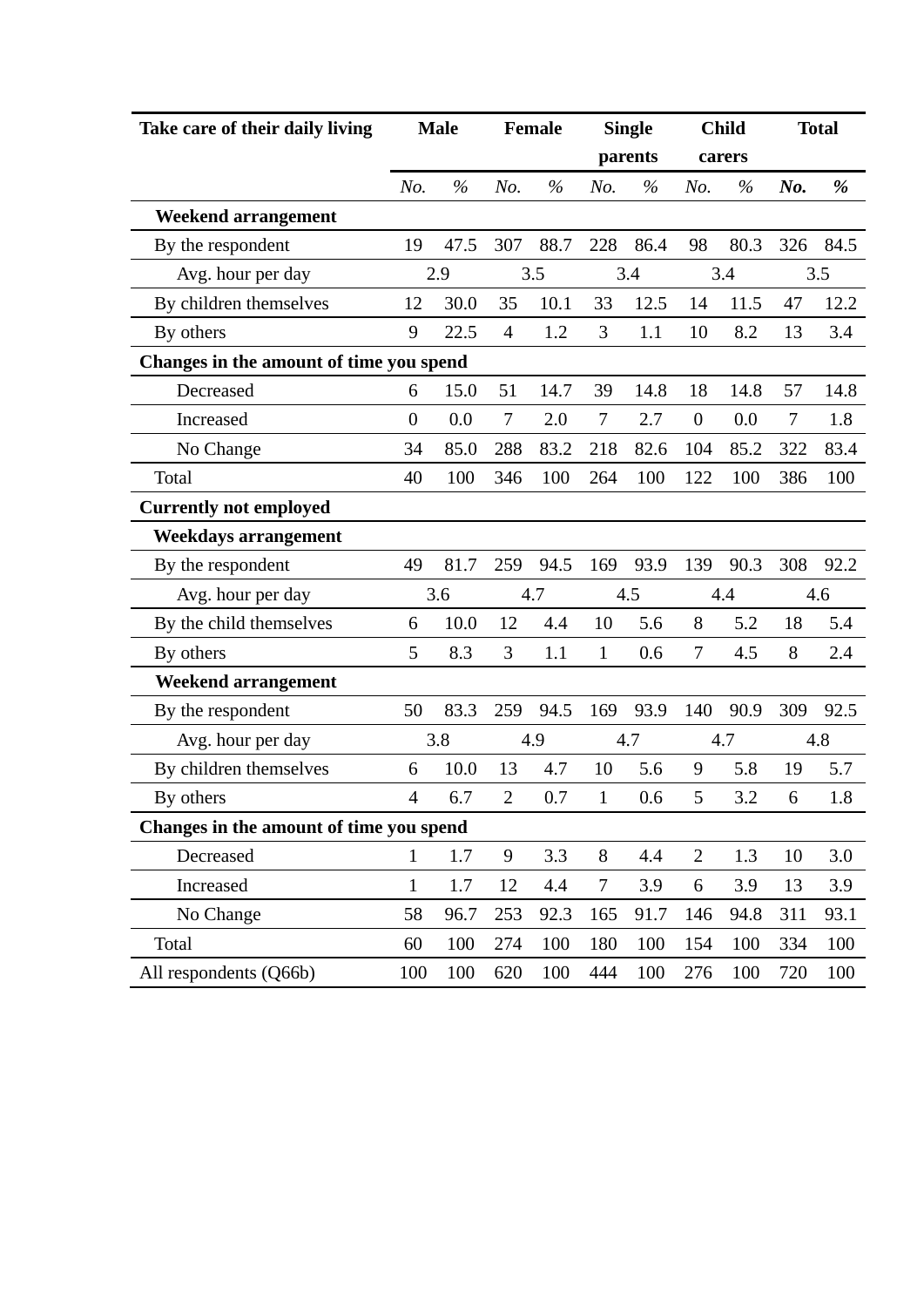| Take care of their daily living                         |                  | <b>Male</b> |                | <b>Female</b> |                  | <b>Single</b> |                  | <b>Child</b> |                | <b>Total</b> |
|---------------------------------------------------------|------------------|-------------|----------------|---------------|------------------|---------------|------------------|--------------|----------------|--------------|
|                                                         |                  |             |                |               |                  | parents       |                  | carers       |                |              |
|                                                         | No.              | $\%$        | No.            | $\%$          | No.              | $\%$          | No.              | $\%$         | No.            | %            |
| <b>Currently employed</b>                               |                  |             |                |               |                  |               |                  |              |                |              |
| <b>Weekdays arrangement</b>                             |                  |             |                |               |                  |               |                  |              |                |              |
| By the respondent                                       | $\overline{0}$   | 0.0         | 11             | 3.2           | 10               | 3.8           | 1                | 0.8          | 11             | 2.9          |
| Avg. hour per day                                       |                  | <b>NA</b>   |                | 1.6           |                  | 1.6           |                  | 1.6          |                | 2.0          |
| By children themselves                                  | 39               | 97.5        | 332            | 96.5          | 252              | 95.8          | 119              | 98.3         | 371            | 96.6         |
| By others                                               | $\mathbf{1}$     | 2.5         | $\mathbf{1}$   | 0.3           | $\mathbf{1}$     | 0.4           | $\mathbf{1}$     | 0.8          | $\overline{2}$ | 0.5          |
| <b>Weekend arrangement</b>                              |                  |             |                |               |                  |               |                  |              |                |              |
| By the respondent                                       | $\theta$         | 0.0         | 11             | 3.2           | 10               | 3.8           | $\mathbf{1}$     | 0.8          | 11             | 2.9          |
| Avg. hour per day                                       |                  | NA          |                | 1.8           |                  | 1.8           |                  | 1.7          |                | 3.0          |
| By children themselves                                  | 39               | 97.5        | 331            | 96.2          | 251              | 95.4          | 119              | 98.3         | 370            | 96.4         |
| By others                                               | 1                | 2.5         | $\overline{2}$ | 0.6           | $\overline{2}$   | 0.8           | $\mathbf{1}$     | 0.8          | 3              | 0.8          |
| Changes in the amount of time you spend (if applicable) |                  |             |                |               |                  |               |                  |              |                |              |
| Decreased                                               | $\mathbf{1}$     | 2.5         | 8              | 2.3           | 8                | 3.0           | $\mathbf{1}$     | 0.8          | 9              | 2.3          |
| Increased                                               | $\overline{0}$   | 0.0         | $\overline{2}$ | 0.6           | $\mathbf{1}$     | 0.4           | $\mathbf{1}$     | 0.8          | $\overline{2}$ | 0.5          |
| No Change                                               | 39               | 97.5        | 334            | 97.1          | 254              | 96.6          | 119              | 98.3         | 373            | 97.1         |
| Total                                                   | 40               | 100         | 344            | 100           | 263              | 100           | 121              | 100          | 384            | 100          |
| <b>Currently not employed</b>                           |                  |             |                |               |                  |               |                  |              |                |              |
| <b>Weekdays arrangement</b>                             |                  |             |                |               |                  |               |                  |              |                |              |
| By the respondent                                       | $\overline{2}$   | 3.3         | 17             | 6.2           | 12               | 6.7           | $\tau$           | 4.5          | 19             | 5.7          |
| Avg. hour per day                                       |                  | 1.3         |                | 2.3           |                  | 2.2           |                  | 2.1          |                | 2.3          |
| By the child themselves                                 | 58               | 96.7        | 256            | 93.4          | 168              | 93.3          | 146              | 94.8         | 314            | 94.0         |
| By others                                               | $\boldsymbol{0}$ | 0.0         | $\mathbf{1}$   | 0.4           | $\boldsymbol{0}$ | 0.0           | $\mathbf{1}$     | 0.6          | $\mathbf{1}$   | 0.3          |
| <b>Weekend arrangement</b>                              |                  |             |                |               |                  |               |                  |              |                |              |
| By the respondent                                       | $\overline{2}$   | 3.3         | 16             | 5.8           | 11               | 6.1           | $\tau$           | 4.5          | 18             | 5.4          |
| Avg. hour per day                                       |                  | 1.3         |                | 2.2           |                  | 2.1           |                  | 2.0          |                | 2.3          |
| By children themselves                                  | 57               | 95.0        | 257            | 93.8          | 169              | 93.9          | 145              | 94.2         | 314            | 94.0         |
| By others                                               | 1                | 1.7         | $\mathbf{1}$   | 0.4           | $\boldsymbol{0}$ | 0.0           | $\mathbf{2}$     | 1.3          | $\overline{2}$ | 0.6          |
| Changes in the amount of time you spend (if applicable) |                  |             |                |               |                  |               |                  |              |                |              |
| Decreased                                               | $\boldsymbol{0}$ | 0.0         | $\mathbf{1}$   | 0.4           | $\mathbf{1}$     | 0.6           | $\boldsymbol{0}$ | 0.0          | $\mathbf{1}$   | 0.3          |
| Increased                                               | $\boldsymbol{0}$ | 0.0         | 3              | 1.1           | $\mathbf{2}$     | 1.1           | $\mathbf{1}$     | 0.6          | 3              | 0.9          |
| No Change                                               | 60               | 100         | 270            | 98.5          | 177              | 98.3          | 153              | 99.4         | 330            | 98.8         |
| Total                                                   | 60               | 100         | 274            | 100           | 180              | 100           | 154              | 100          | 334            | 100          |

# **Table 28 Time spent reviewing children's study (Q66c)**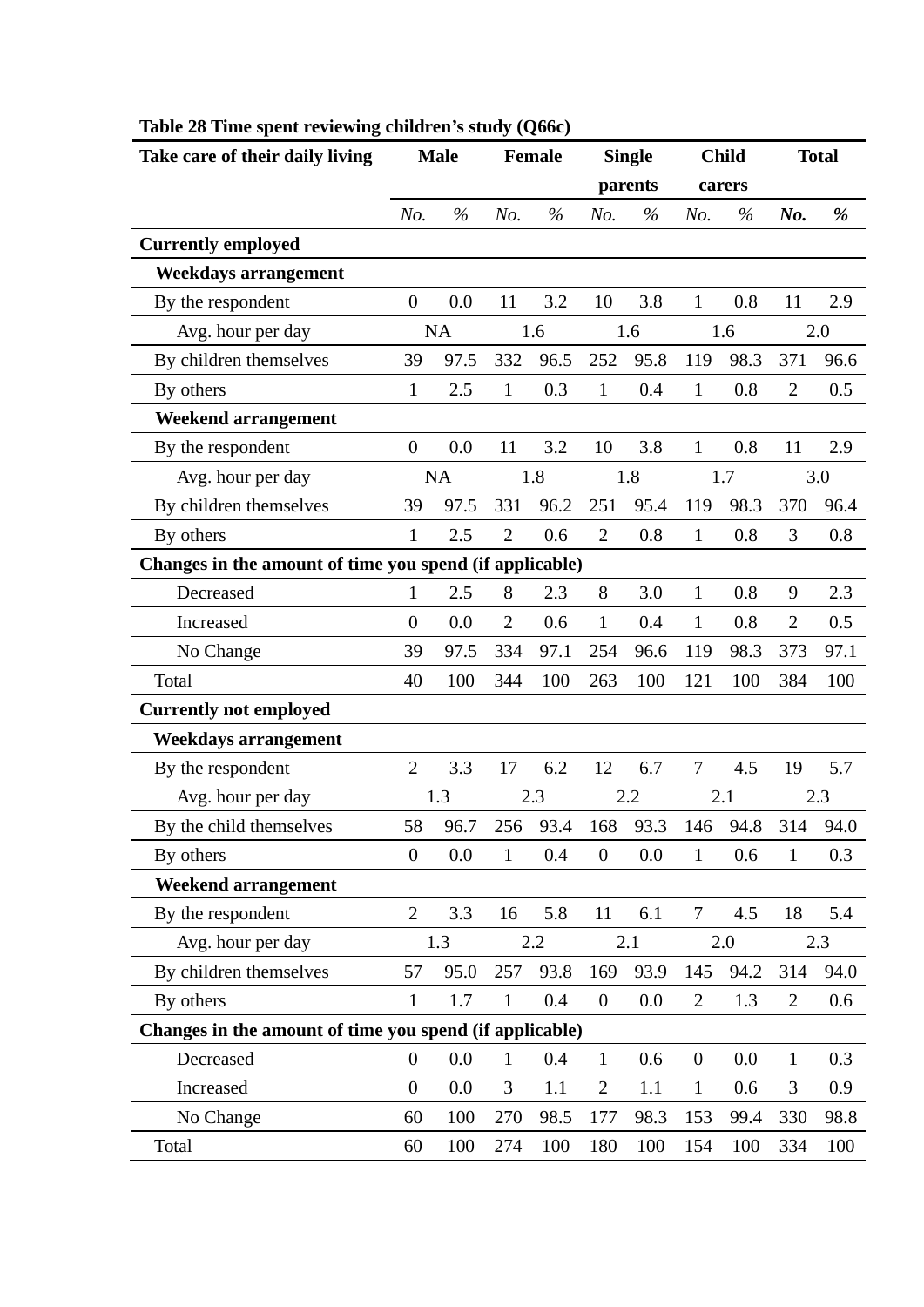| Take care of their daily living | <b>Male</b> |      | Female |      |                | <b>Single</b> |        | <b>Child</b> | <b>Total</b> |     |
|---------------------------------|-------------|------|--------|------|----------------|---------------|--------|--------------|--------------|-----|
|                                 |             |      |        |      | <b>parents</b> |               | carers |              |              |     |
|                                 | No.         | $\%$ | No.    | $\%$ | No.            | $\%$          | No.    | $\%$         | No.          | %   |
| All respondents (Q66c)          | 100         | 100  | 618    | 100  | 443            | 100           | 275    | 100          |              | 100 |

# **Table 29 Time spent talking to children (Q66d)**

|                                                         |                  | <b>Male</b> |                | <b>Female</b> |                | <b>Single</b> |                  | <b>Child</b> |                | <b>Total</b> |
|---------------------------------------------------------|------------------|-------------|----------------|---------------|----------------|---------------|------------------|--------------|----------------|--------------|
| <b>Talk to children</b>                                 |                  |             |                |               |                | parents       |                  | carers       |                |              |
|                                                         | No.              | $\%$        | No.            | $\%$          | No.            | $\%$          | No.              | $\%$         | No.            | %            |
| <b>Currently employed</b>                               |                  |             |                |               |                |               |                  |              |                |              |
| <b>Weekdays arrangement</b>                             |                  |             |                |               |                |               |                  |              |                |              |
| By the respondent                                       | 23               | 57.5        | 251            | 72.5          | 189            | 71.6          | 85               | 69.7         | 274            | 71.0         |
| Avg. hour per day                                       |                  | 1.2         |                | 1.2           |                | 1.2           |                  | 1.2          |                | 1.2          |
| By children themselves                                  | 17               | 42.5        | 93             | 26.9          | 73             | 27.7          | 37               | 30.3         | 110            | 28.5         |
| By others                                               | $\theta$         | 0.0         | $\overline{2}$ | 0.6           | $\overline{2}$ | 0.8           | $\boldsymbol{0}$ | 0.0          | $\overline{2}$ | 0.5          |
| <b>Weekend arrangement</b>                              |                  |             |                |               |                |               |                  |              |                |              |
| By the respondent                                       | 29               | 72.5        | 258            | 74.6          | 195            | 73.9          | 92               | 75.4         | 287            | 74.4         |
| Avg. hour per day                                       |                  | 1.5         |                | 1.5           |                | 1.5           |                  | 1.5          |                | 1.4          |
| By children themselves                                  | 11               | 27.5        | 86             | 24.9          | 67             | 25.4          | 30               | 24.6         | 97             | 25.1         |
| By others                                               | $\overline{0}$   | 0.0         | $\overline{2}$ | 0.6           | $\overline{2}$ | 0.8           | $\boldsymbol{0}$ | 0.0          | $\overline{2}$ | 0.5          |
| Changes in the amount of time you spend (if applicable) |                  |             |                |               |                |               |                  |              |                |              |
| Decreased                                               | 10               | 25.0        | 61             | 17.6          | 49             | 18.6          | 22               | 18.0         | 71             | 18.4         |
| Increased                                               | $\mathbf{1}$     | 2.5         | 7              | 2.0           | $\tau$         | 2.7           | $\mathbf{1}$     | 0.8          | 8              | 2.1          |
| No Change                                               | 29               | 72.5        | 278            | 80.3          | 208            | 78.8          | 99               | 81.1         | 307            | 79.5         |
| Total                                                   | 40               | 100         | 346            | 100           | 264            | 100           | 122              | 100          | 386            | 100          |
| <b>Currently not employed</b>                           |                  |             |                |               |                |               |                  |              |                |              |
| By the respondent                                       | 38               | 63.3        | 215            | 78.5          | 143            | 79.4          | 110              | 71.4         | 253            | 75.7         |
| Avg. hour per day                                       |                  | 1.3         |                | 1.4           |                | 1.4           |                  | 1.4          |                | 1.4          |
| By the child themselves                                 | 22               | 36.7        | 58             | 21.2          | 36             | 20.0          | 44               | 28.6         | 80             | 24.0         |
| By others                                               | $\boldsymbol{0}$ | 0.0         | $\mathbf{1}$   | 0.4           | 1              | 0.6           | $\overline{0}$   | 0.0          | 1              | 0.3          |
| <b>Weekend arrangement</b>                              |                  |             |                |               |                |               |                  |              |                |              |
| By the respondent                                       | 40               | 66.7        |                | 217 79.2      | 142            | 78.9          | 115              | 74.7         | 257            | 76.9         |
| Avg. hour per day                                       |                  | 1.5         |                | 1.7           |                | 1.7           |                  | 1.7          |                | 1.7          |
| By children themselves                                  | 20               | 33.3        | 56             | 20.4          | 37             | 20.6          | 39               | 25.3         | 76             | 22.8         |
| By others                                               | $\boldsymbol{0}$ | 0.0         | $\mathbf{1}$   | 0.4           | $\mathbf{1}$   | 0.6           | $\boldsymbol{0}$ | 0.0          | $\mathbf{1}$   | 0.3          |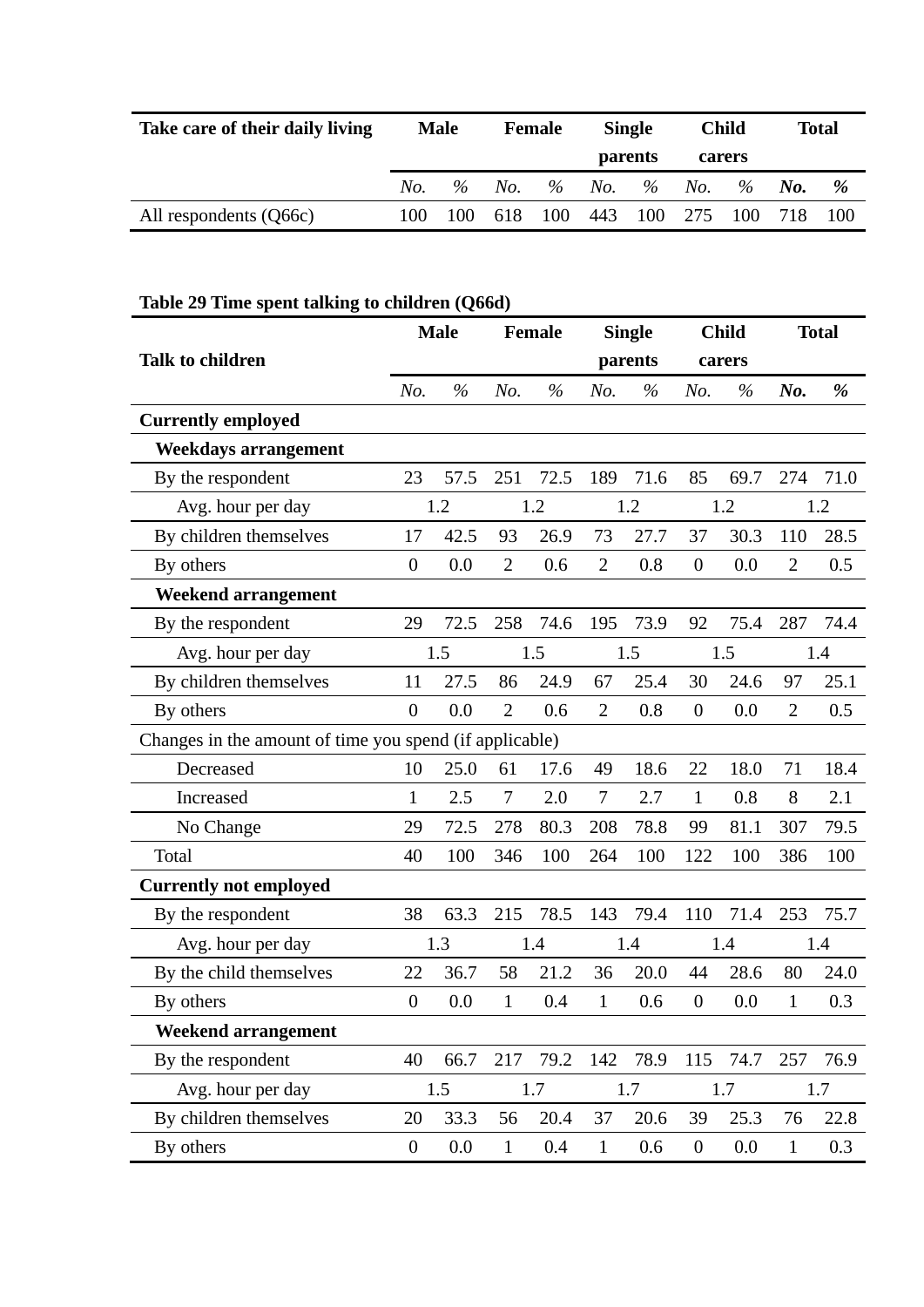| Changes in the amount of time you spend (if applicable) |     |      |     |      |     |      |     |      |     |      |  |  |  |
|---------------------------------------------------------|-----|------|-----|------|-----|------|-----|------|-----|------|--|--|--|
| Decreased                                               |     | 13.3 | 16  | 5.8  | -15 | 8.3  | 9   | 5.8  | 24  | 7.2  |  |  |  |
| Increased                                               |     | 5.0  | 9   | 3.3  | -10 | 5.6  | 2   | 1.3  | 12  | -3.6 |  |  |  |
| No Change                                               | 49  | 81.7 | 249 | 90.9 | 155 | 86.1 | 143 | 92.9 | 298 | 89.2 |  |  |  |
| Total                                                   | 60  | 100  | 274 | 100  | 180 | 100  | 154 | 100  | 334 | 100  |  |  |  |
| All respondents (Q66d)                                  | 100 | 100  | 620 | 00   | 444 | 100  | 276 | 100  |     | 100  |  |  |  |

# **Table 30 Time spent going out with children (Q66e)**

| Go out with children                                    |                | <b>Male</b>   |                | <b>Female</b> |                | <b>Single</b> |                | <b>Child</b>  |                | <b>Total</b>  |
|---------------------------------------------------------|----------------|---------------|----------------|---------------|----------------|---------------|----------------|---------------|----------------|---------------|
|                                                         |                |               |                |               |                | parents       |                | carers        |                |               |
|                                                         | No.            | $\frac{0}{0}$ | No.            | $\frac{0}{0}$ | No.            | $\frac{0}{6}$ | No.            | $\frac{0}{6}$ | No.            | $\frac{9}{6}$ |
| <b>Currently employed</b>                               |                |               |                |               |                |               |                |               |                |               |
| <b>Weekdays arrangement</b>                             |                |               |                |               |                |               |                |               |                |               |
| By the respondent                                       | 5              | 12.5          | 76             | 22.0          | 61             | 23.1          | 20             | 16.4          | 81             | 21.0          |
| Avg. hour per day                                       |                | 1.2           |                | 1.4           |                | 1.4           |                | 1.5           |                | 1.2           |
| By children themselves                                  | 32             | 80.0          | 250            | 72.3          | 188            | 71.2          | 94             | 77.0          | 282            | 73.1          |
| By others                                               | 3              | 7.5           | 20             | 5.8           | 15             | 5.7           | 8              | 6.6           | 23             | 6.0           |
| <b>Weekend arrangement</b>                              |                |               |                |               |                |               |                |               |                |               |
| By the respondent                                       | 21             | 52.5          | 165            | 47.7          | 125            | 47.3          | 61             | 50.0          | 186            | 48.2          |
| Avg. hour per day                                       |                | 2.4           |                | 2.0           |                | 2.1           |                | 2.1           |                | 2.1           |
| By children themselves                                  | 18             | 45.0          | 171            | 49.4          | 131            | 49.6          | 58             | 47.5          | 189            | 49.0          |
| By others                                               | $\mathbf{1}$   | 2.5           | 10             | 2.9           | 8              | 3.0           | 3              | 2.5           | 11             | 2.8           |
| Changes in the amount of time you spend (if applicable) |                |               |                |               |                |               |                |               |                |               |
| Decreased                                               | 6              | 15.0          | 55             | 15.9          | 39             | 14.8          | 22             | 18.0          | 61             | 15.8          |
| Increased                                               | $\overline{0}$ | 0.0           | $\overline{7}$ | 2.0           | $\overline{7}$ | 2.7           | $\overline{0}$ | 0.0           | $\overline{7}$ | 1.8           |
| No Change                                               | 34             | 85.0          | 284            | 82.1          | 218            | 82.6          | 100            | 82.0          | 318            | 82.4          |
| Total                                                   | 40             | 100           | 346            | 100           | 264            | 100           | 122            | 100           | 386            | 100           |
| <b>Currently not employed</b>                           |                |               |                |               |                |               |                |               |                |               |
| <b>Weekdays arrangement</b>                             |                |               |                |               |                |               |                |               |                |               |
| By the respondent                                       | 15             | 25.0          | 68             | 24.8          | 49             | 27.2          | 34             | 22.1          | 83             | 24.9          |
| Avg. hour per day                                       |                | 1.9           |                | 1.2           |                | 1.3           |                | 1.4           |                | 1.2           |
| By the child themselves                                 | 43             | 71.7          | 182            | 66.4          | 116            | 64.4          | 109            | 70.8          | 225            | 67.4          |
| By others                                               | $\overline{2}$ | 3.3           | 24             | 8.8           | 15             | 8.3           | 11             | 7.1           | 26             | 7.8           |
| <b>Weekend arrangement</b>                              |                |               |                |               |                |               |                |               |                |               |
| By the respondent                                       | 27             | 45.0          | 132            | 48.2          | 86             | 47.8          | 73             | 47.4          | 159            | 47.6          |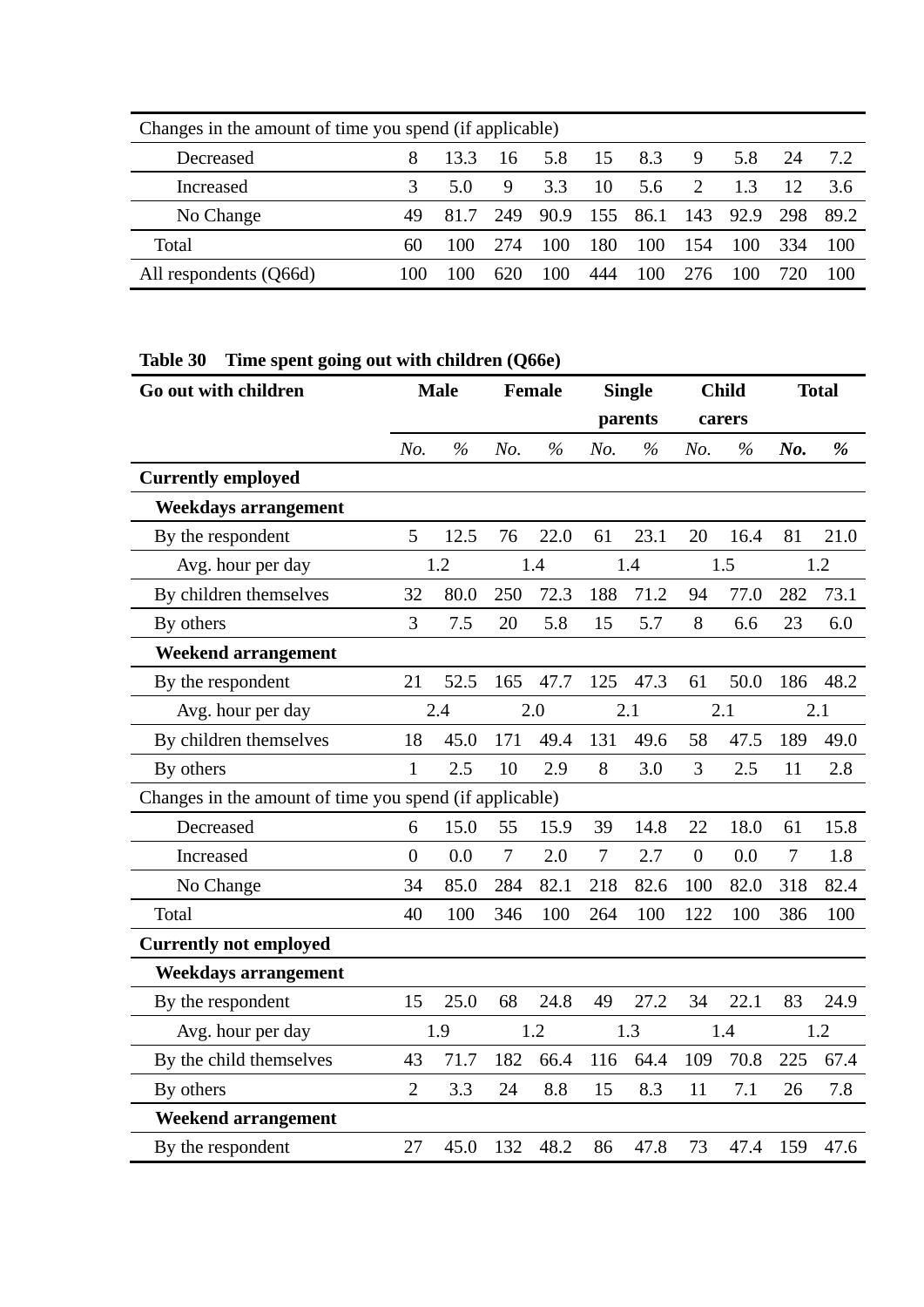| Avg. hour per day                                       |          | 2.3  |     | 2.0  |     | 2.0  |     | 2.2  |     | 1.9  |
|---------------------------------------------------------|----------|------|-----|------|-----|------|-----|------|-----|------|
| By children themselves                                  | 32       | 53.3 | 123 | 44.9 | 83  | 46.1 | 72  | 46.8 | 155 | 46.4 |
| By others                                               |          | 1.7  | 19  | 6.9  | 11  | 6.1  | 9   | 5.8  | 20  | 6.0  |
| Changes in the amount of time you spend (if applicable) |          |      |     |      |     |      |     |      |     |      |
| Decreased                                               | 11       | 18.3 | 22  | 8.0  | 22  | 12.2 | 11  | 7.1  | 33  | 9.9  |
| Increased                                               | $\theta$ | 0.0  |     | 2.6  | 5.  | 2.8  | 2   | 1.3  |     | 2.1  |
| No Change                                               | 49       | 81.7 | 245 | 89.4 | 153 | 85.0 | 141 | 91.6 | 294 | 88.0 |
| Total                                                   | 60       | 100  | 274 | 100  | 180 | 100  | 154 | 100  | 334 | 100  |
| All respondents (Q66e)                                  | 100      | 100  | 620 | 100  | 444 | 100  | 276 | 100  | 720 | 100  |

## **Table 31 Time spent playing with children (Q66f)**

| Play with children                                      |                | <b>Male</b> |              | <b>Female</b> |              | <b>Single</b> |                  | <b>Child</b> |              | <b>Total</b> |
|---------------------------------------------------------|----------------|-------------|--------------|---------------|--------------|---------------|------------------|--------------|--------------|--------------|
|                                                         |                |             |              |               |              | parents       |                  | carers       |              |              |
|                                                         | No.            | $\%$        | No.          | $\%$          | No.          | $\%$          | No.              | $\%$         | No.          | $\%$         |
| <b>Currently employed</b>                               |                |             |              |               |              |               |                  |              |              |              |
| <b>Weekdays arrangement</b>                             |                |             |              |               |              |               |                  |              |              |              |
| By the respondent                                       | 22             | 55.0        | 194          | 56.1          | 147          | 55.7          | 69               | 56.6         | 216          | 56.0         |
| Avg. hour per day                                       |                | 2.0         |              | 2.0           |              | 2.0           |                  | 2.0          |              | 2.1          |
| By children themselves                                  | 18             | 45.0        | 151          | 43.6          | 116          | 43.9          | 53               | 43.4         | 169          | 43.8         |
| By others                                               | $\overline{0}$ | 0.0         | $\mathbf{1}$ | 0.3           | $\mathbf{1}$ | 0.4           | $\overline{0}$   | 0.0          | $\mathbf{1}$ | 0.3          |
| <b>Weekend arrangement</b>                              |                |             |              |               |              |               |                  |              |              |              |
| By the respondent                                       | 29             | 72.5        | 216          | 62.4          | 162          | 61.4          | 83               | 68.0         | 245          | 63.5         |
| Avg. hour per day                                       |                | 2.2         |              | 2.2           |              | 2.2           |                  | 2.2          |              | 2.1          |
| By children themselves                                  | 11             | 27.5        | 129          | 37.3          | 101          | 38.3          | 39               | 32.0         | 140          | 36.3         |
| By others                                               | $\overline{0}$ | 0.0         | $\mathbf{1}$ | 0.3           | $\mathbf{1}$ | 0.4           | $\boldsymbol{0}$ | 0.0          | 1            | 0.3          |
| Changes in the amount of time you spend (if applicable) |                |             |              |               |              |               |                  |              |              |              |
| Decreased                                               | 5              | 12.5        | 47           | 13.6          | 36           | 13.6          | 16               | 13.1         | 52           | 13.5         |
| Increased                                               | $\mathbf{1}$   | 2.5         | 9            | 2.6           | 8            | 3.0           | $\overline{2}$   | 1.6          | 10           | 2.6          |
| No Change                                               | 34             | 85.0        | 290          | 83.8          | 220          | 83.3          | 104              | 85.2         | 324          | 83.9         |
| Total                                                   | 40             | 100         | 346          | 100           | 264          | 100           | 122              | 100          | 386          | 100          |
| <b>Currently not employed</b>                           |                |             |              |               |              |               |                  |              |              |              |
| <b>Weekdays arrangement</b>                             |                |             |              |               |              |               |                  |              |              |              |
| By the respondent                                       | 28             | 46.7        | 177          | 64.6          | 115          | 63.9          | 90               | 58.4         | 205          | 61.4         |
| Avg. hour per day                                       |                | 2.2         |              | 2.2           |              | 2.2           |                  | 2.3          |              | 2.0          |
| By the child themselves                                 | 32             | 53.3        | 96           | 35.0          | 64           | 35.6          | 64               | 41.6         | 128          | 38.3         |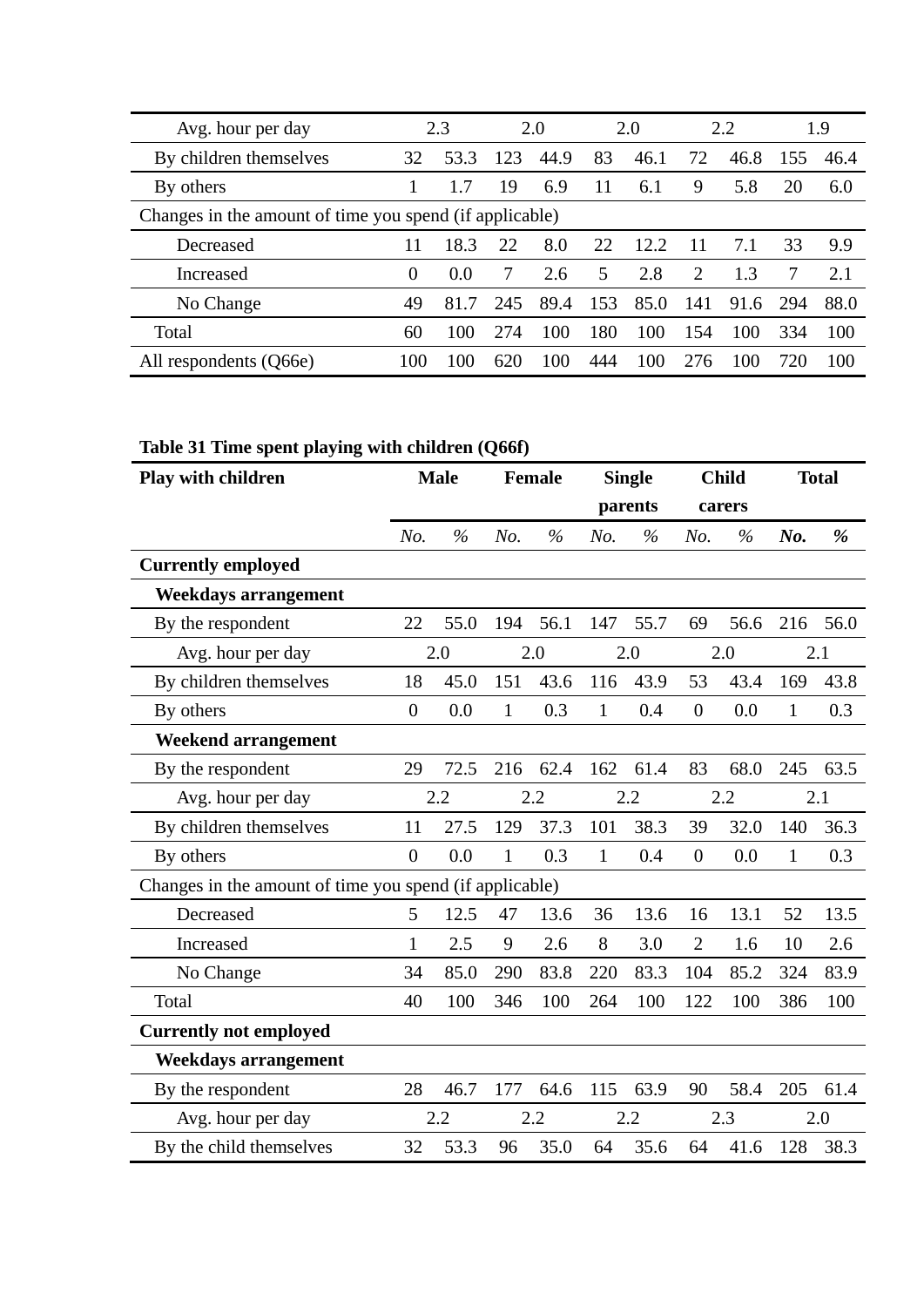| By others                                               | $\overline{0}$ | 0.0  | 1        | 0.4  | 1        | 0.6  | $\theta$       | 0.0  |          | 0.3  |
|---------------------------------------------------------|----------------|------|----------|------|----------|------|----------------|------|----------|------|
| <b>Weekend arrangement</b>                              |                |      |          |      |          |      |                |      |          |      |
| By the respondent                                       | 31             | 51.7 | 191      | 69.7 | 125      | 69.4 | 97             | 63.0 | 222      | 66.5 |
| Avg. hour per day                                       |                | 2.3  |          | 2.4  |          | 2.4  |                | 2.5  |          | 2.4  |
| By children themselves                                  | 29             | 48.3 | 83       | 30.3 | 55       | 30.6 | 57             | 37.0 | 112      | 33.5 |
| By others                                               | $\overline{0}$ | 0.0  | $\theta$ | 0.0  | $\Omega$ | 0.0  | $\Omega$       | 0.0  | $\theta$ | 0.0  |
| Changes in the amount of time you spend (if applicable) |                |      |          |      |          |      |                |      |          |      |
| Decreased                                               | $\overline{2}$ | 3.3  | 14       | 5.1  | 11       | 6.1  | 5              | 3.2  | 16       | 4.8  |
| Increased                                               | $\overline{2}$ | 3.3  | 10       | 3.6  | 8        | 4.4  | $\overline{4}$ | 2.6  | 12       | 3.6  |
| No Change                                               | 56             | 93.3 | 250      | 91.2 | 161      | 89.4 | 145            | 94.2 | 306      | 91.6 |
| Total                                                   | 60             | 100  | 274      | 100  | 180      | 100  | 154            | 100  | 334      | 100  |
| All respondents (Q66f)                                  | 100            | 100  | 620      | 100  | 444      | 100  | 276            | 100  | 720      | 100  |

**Table 32 Changes in family comparing with the previous year (Q67)** 

|                                         |                | <b>Male</b> |     | <b>Female</b> |     | <b>Single</b><br>parents |     | <b>Child</b><br>carers |     | <b>Total</b> |
|-----------------------------------------|----------------|-------------|-----|---------------|-----|--------------------------|-----|------------------------|-----|--------------|
|                                         | No.            | $\%$        | No. | $\frac{0}{0}$ | No. | $\%$                     | No. | $\%$                   | No. | %            |
| <b>Currently employed</b>               |                |             |     |               |     |                          |     |                        |     |              |
| Time spend together $(Q67a)$            |                |             |     |               |     |                          |     |                        |     |              |
| Reduced                                 | 9              | 22.5        | 126 | 36.4          | 94  | 35.6                     | 41  | 33.6                   | 135 | 35.0         |
| Increased                               | 3              | 7.5         | 35  | 10.1          | 30  | 11.4                     | 8   | 6.6                    | 38  | 9.8          |
| No change                               | 28             | 70.0        | 185 | 53.5          | 140 | 53.0                     | 73  | 59.8                   | 213 | 55.2         |
| Parent-child relationship (Q67b)        |                |             |     |               |     |                          |     |                        |     |              |
| Deteriorated                            | $\overline{2}$ | 5.0         | 62  | 18.0          | 47  | 17.9                     | 17  | 14.0                   | 64  | 16.7         |
| Improved                                | $\overline{4}$ | 10.0        | 56  | 16.3          | 52  | 19.8                     | 8   | 6.6                    | 60  | 15.6         |
| No change                               | 34             | 85.0        | 226 | 65.7          | 164 | 62.4                     | 96  | 79.3                   | 260 | 67.7         |
| Family living (Q67c)                    |                |             |     |               |     |                          |     |                        |     |              |
| Not so happy                            | $\overline{2}$ | 5.0         | 44  | 12.8          | 36  | 13.7                     | 10  | 8.3                    | 46  | 12.0         |
| Happier                                 | 3              | 7.5         | 55  | 16.0          | 46  | 17.5                     | 12  | 9.9                    | 58  | 15.1         |
| No change                               | 35             | 87.5        | 245 | 71.2          | 181 | 68.8                     | 99  | 81.8                   | 280 | 72.9         |
| Family atmosphere (Q67d)                |                |             |     |               |     |                          |     |                        |     |              |
| Not so happy                            | $\overline{2}$ | 5.0         | 46  | 13.3          | 38  | 14.4                     | 10  | 8.2                    | 48  | 12.5         |
| Happier                                 | 3              | 7.5         | 52  | 15.1          | 43  | 16.3                     | 12  | 9.8                    | 55  | 14.3         |
| No change                               | 35             | 87.5        | 247 | 71.6          | 182 | 69.2                     | 100 | 82.0                   | 282 | 73.2         |
| <b>Responded (employed)<sup>*</sup></b> | 40             | 100         | 346 | 100           | 264 | 100                      | 122 | 100                    | 386 | 100          |
| <b>Currently not employed</b>           |                |             |     |               |     |                          |     |                        |     |              |
| Time spend together (Q67a)              |                |             |     |               |     |                          |     |                        |     |              |
| Reduced                                 | 5              | 8.3         | 28  | 10.3          | 21  | 11.7                     | 12  | 7.8                    | 33  | 9.9          |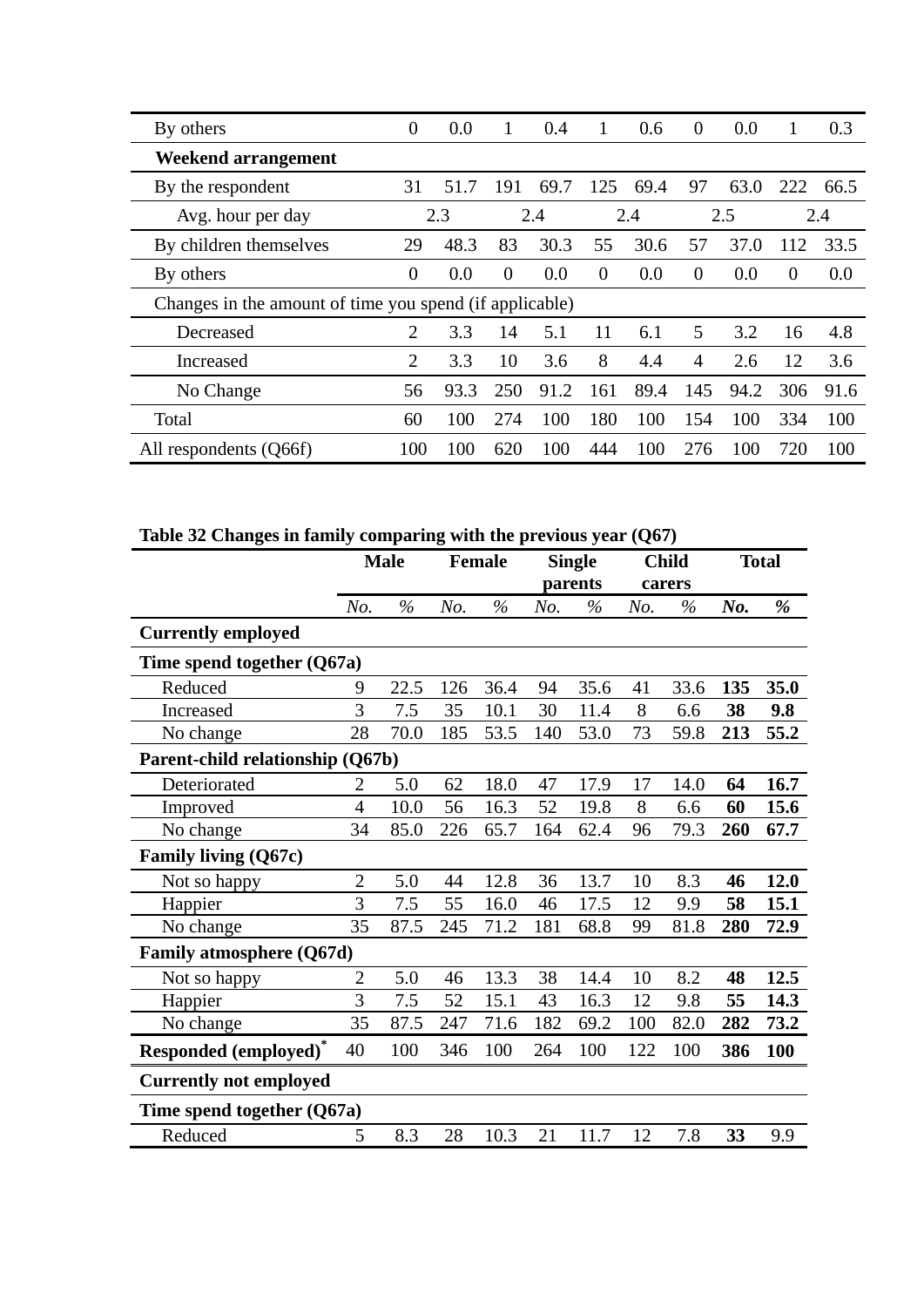|                                    |                | <b>Male</b> |     | <b>Female</b> |     | <b>Single</b><br>parents |     | <b>Child</b><br>carers |     | <b>Total</b> |
|------------------------------------|----------------|-------------|-----|---------------|-----|--------------------------|-----|------------------------|-----|--------------|
|                                    | No.            | $\%$        | No. | $\%$          | No. | $\%$                     | No. | $\%$                   | No. | %            |
| Increased                          | 5              | 8.3         | 45  | 16.5          | 25  | 13.9                     | 25  | 16.3                   | 50  | 15.0         |
| No change                          | 50             | 83.3        | 200 | 73.3          | 134 | 74.4                     | 116 | 75.8                   | 250 | 75.1         |
| Parent-child relationship (Q67b)   |                |             |     |               |     |                          |     |                        |     |              |
| Deteriorated                       | 9              | 15.0        | 19  | 7.0           | 17  | 9.4                      | 11  | 7.2                    | 28  | 8.4          |
| Improved                           | 9              | 15.0        | 49  | 17.9          | 29  | 16.1                     | 29  | 19.0                   | 58  | 17.4         |
| No change                          | 42             | 70.0        | 205 | 75.1          | 134 | 74.4                     | 113 | 73.9                   | 247 | 74.2         |
| <b>Family living (Q67c)</b>        |                |             |     |               |     |                          |     |                        |     |              |
| Not so happy                       | 8              | 13.3        | 27  | 9.9           | 20  | 11.1                     | 15  | 9.8                    | 35  | 10.5         |
| Happier                            | 8              | 13.3        | 47  | 17.2          | 33  | 18.3                     | 22  | 14.4                   | 55  | 16.5         |
| No change                          | 44             | 73.3        | 199 | 72.9          | 127 | 70.6                     | 116 | 75.8                   | 243 | 73.0         |
| <b>Family atmosphere (Q67d)</b>    |                |             |     |               |     |                          |     |                        |     |              |
| Not so happy                       | $\overline{7}$ | 11.7        | 23  | 8.4           | 18  | 10.0                     | 12  | 7.8                    | 30  | 9.0          |
| Happier                            | 8              | 13.3        | 46  | 16.8          | 33  | 18.3                     | 21  | 13.7                   | 54  | 16.2         |
| No change                          | 45             | 75.0        | 204 | 74.7          | 129 | 71.7                     | 120 | 78.4                   | 249 | 74.8         |
| <b>Responded</b> (not<br>employed) | 60             | 100         | 273 | 100           | 180 | 100                      | 153 | 100                    | 333 | 100          |

There were 1 to 2 missing cases for Q67a to Q67d among the currently employed respondents. The total number of respondents in each of these items might not be added up to 386.

| <b>Overall relationship</b>   |                | <b>Male</b> |          | <b>Female</b> |                | <b>Single</b> |          | <b>Child</b> |                | <b>Total</b> |
|-------------------------------|----------------|-------------|----------|---------------|----------------|---------------|----------|--------------|----------------|--------------|
| (Q68)                         |                |             |          |               |                | parents       |          | carers       |                |              |
|                               | No.            | $\%$        | No.      | $\%$          | No.            | $\%$          | No.      | $\%$         | No.            | %            |
| <b>Currently employed</b>     |                |             |          |               |                |               |          |              |                |              |
| Very good                     | $\overline{2}$ | 5.0         | 53       | 15.4          | 40             | 15.2          | 15       | 12.3         | 55             | 14.3         |
| Good                          | 33             | 82.5        | 262      | 75.9          | 198            | 75.3          | 97       | 79.5         | 295            | 76.6         |
| <b>Bad</b>                    | 5              | 12.5        | 27       | 7.8           | 23             | 8.7           | 9        | 7.4          | 32             | 8.3          |
| Very bad                      | $\theta$       | 0.0         | 3        | 0.9           | $\overline{2}$ | 0.8           | 1        | 0.8          | 3              | 0.8          |
| Responded (employed)          | 40             | 100         | 345      | 100           | 263            | 100           | 122      | 100          | 385            | 100          |
| <b>Currently not employed</b> |                |             |          |               |                |               |          |              |                |              |
| Very good                     | 11             | 18.3        | 61       | 22.4          | 44             | 24.3          | 28       | 18.5         | 72             | 21.7         |
| Good                          | 45             | 75.0        | 185      | 68.0          | 115            | 63.5          | 115      | 76.2         | 230            | 69.3         |
| <b>Bad</b>                    | 4              | 6.7         | 26       | 9.6           | 22             | 12.2          | 8        | 5.3          | 30             | 9.0          |
| Very bad                      | $\overline{0}$ | 0.0         | $\theta$ | 0.0           | $\overline{0}$ | 0.0           | $\theta$ | 0.0          | $\overline{0}$ | 0.0          |
| Responded (not employed)      | 60             | 100         | 272      | 100           | 181            | 100           | 151      | 100          | 332            | 100          |
| Total responded (Q68)         | 100            | 100         | 617      | 100           | 444            | 100           | 273      | 100          | 717            | 100          |

## **Table 33 Overall relationships with children (Q68)**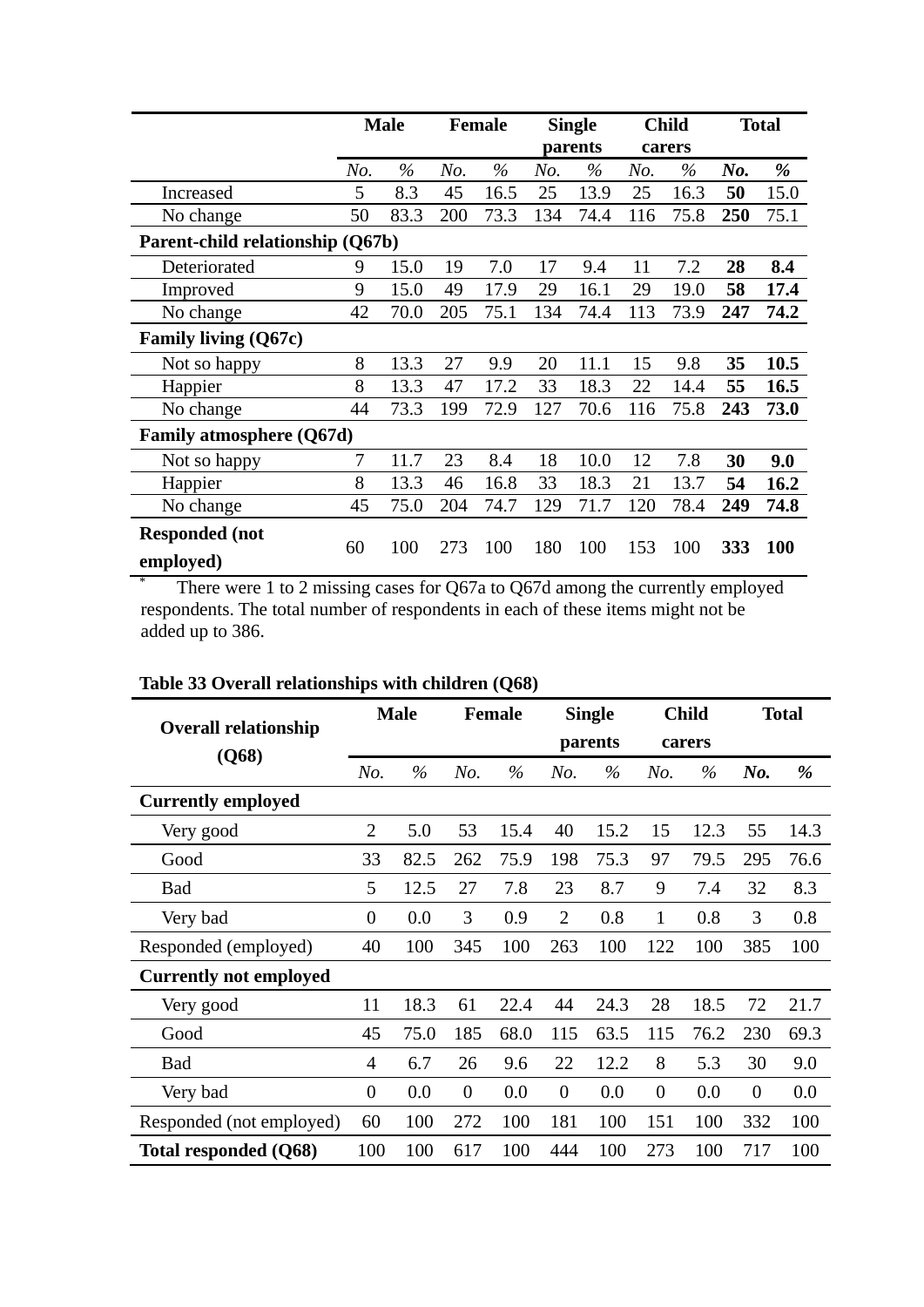|                                          |                |           | <b>Employed</b> |        |      |                |           | Not employed     |        |      | All  |
|------------------------------------------|----------------|-----------|-----------------|--------|------|----------------|-----------|------------------|--------|------|------|
|                                          |                | <b>SP</b> |                 | Carers | All  |                | <b>SP</b> |                  | Carers | All  |      |
|                                          | No.            | $\%$      | No.             | $\%$   | $\%$ | No.            | $\%$      | No.              | $\%$   | $\%$ | $\%$ |
| <b>Gender</b><br>(Q1)                    |                |           |                 |        |      |                |           |                  |        |      |      |
| Male                                     | 136            | 55.1      | 56              | 49.1   | 53.2 | 75             | 44.4      | 74               | 52.9   | 48.2 | 50.9 |
| Female                                   | 111            | 44.9      | 58              | 50.9   | 46.8 | 94             | 55.6      | 66               | 47.1   | 51.8 | 49.1 |
| Total $(Q1)$                             | 247            | 100       | 114             | 100    | 100  | 169            | 100       | 140              | 100    | 100  | 100  |
| Age of youngest child $(Q2)$             |                |           |                 |        |      |                |           |                  |        |      |      |
| $12 - 14$                                | 58             | 23.5      | 28              | 24.6   | 23.8 | 44             | 26.0      | 43               | 30.7   | 28.2 | 25.8 |
| 15 or above                              | 189            | 76.5      | 86              | 75.4   | 76.2 | 125            | 74.0      | 97               | 69.3   | 71.8 | 74.2 |
| Total $(Q2)$                             | 247            | 100       | 114             | 100    | 100  | 169            | 100       | 140              | 100    | 100  | 100  |
| Reside in HK since birth (if $Q2 > Q3$ ) |                |           |                 |        |      |                |           |                  |        |      |      |
| Yes                                      | 116            | 68.6      | 85              | 60.7   | 65.0 | 192            | 77.7      | 73               | 64.0   | 73.4 | 69.6 |
| N <sub>0</sub>                           | 53             | 31.4      | 55              | 39.3   | 35.0 | 55             | 22.3      | 41               | 36.0   | 26.6 | 30.4 |
| <b>No. of Years in HK</b>                |                |           |                 |        |      |                |           |                  |        |      |      |
| $\geq$ 7 yrs                             | 153            | 90.5      | 133             | 95.0   | 92.6 | 237            | 96.0      | 111              | 97.4   | 96.4 | 94.6 |
| $< 7~\rm{yrs}$                           | 14             | 8.3       | 7               | 5.0    | 6.8  | 10             | 4.0       | 3                | 2.6    | 3.6  | 5.1  |
| Refused                                  | $\overline{2}$ | 1.2       | $\overline{0}$  | 0.0    | 0.6  | $\overline{0}$ | 0.0       | $\boldsymbol{0}$ | 0.0    | 0.0  | 0.3  |
| Total (Q3)                               | 169            | 100       | 140             | 100    | 100  | 247            | 100       | 114              | 100    | 100  | 100  |

**Table 34 Background of children (Q1 to Q3)** 

**Table 35 Overall relationships with your carer (Q8, Q11)** 

| Relationship                    | <b>Employed</b> |           |                |        | Not employed |                |      |                |      | All  |      |
|---------------------------------|-----------------|-----------|----------------|--------|--------------|----------------|------|----------------|------|------|------|
|                                 |                 | <b>SP</b> |                | Carers | All          | <b>SP</b>      |      | Carers         |      | All  |      |
|                                 | No.             | $\%$      | No.            | $\%$   | $\%$         | No.            | $\%$ | No.            | $\%$ | $\%$ | %    |
| Father alone as the major carer |                 |           |                |        |              |                |      |                |      |      |      |
| Very good                       |                 | 5.9       | $\overline{2}$ | 9.1    | 7.7          | $\overline{4}$ | 21.1 | 6              | 15.8 | 17.5 | 13.5 |
| Good                            | 14              | 82.4      | 20             | 90.9   | 87.2         | 14             | 73.7 | 29             | 76.3 | 75.4 | 80.2 |
| <b>Bad</b>                      | $\overline{2}$  | 11.8      | $\overline{0}$ | 0.0    | 5.1          | 1              | 5.3  | 3              | 7.9  | 7.0  | 6.3  |
| Very bad                        | $\theta$        | 0.0       | $\overline{0}$ | 0.0    | 0.0          | $\overline{0}$ | 0.0  | $\overline{0}$ | 0.0  | 0.0  | 0.0  |
| Total (Q8)                      | 17              | 100       | 22             | 100    | 100          | 19             | 100  | 38             | 100  | 100  | 100  |
| Mother alone as the major carer |                 |           |                |        |              |                |      |                |      |      |      |
| Very good                       | 38              | 17.6      | 15             | 14.2   | 16.5         | 31             | 23.0 | 23             | 19.5 | 21.3 | 18.6 |
| Good                            | 169             | 78.2      | 90             | 84.9   | 80.4         | 93             | 68.9 | 91             | 77.1 | 72.7 | 77.0 |
| <b>Bad</b>                      | 9               | 4.2       |                | 0.9    | 3.1          | 10             | 7.4  | 4              | 3.4  | 5.5  | 4.2  |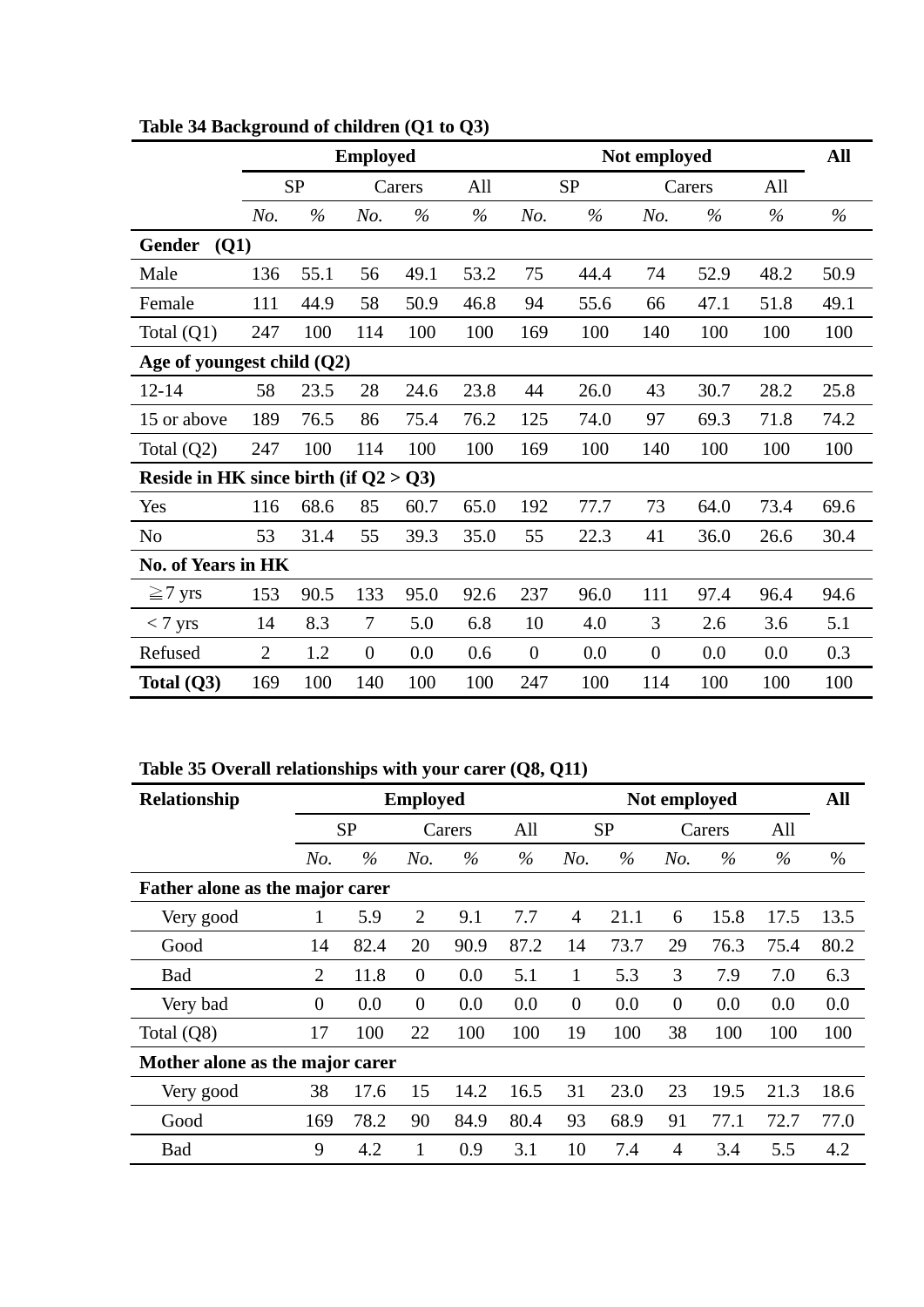| Relationship                | <b>Employed</b> |      |          |        | Not employed |     |      |          |      | All |     |
|-----------------------------|-----------------|------|----------|--------|--------------|-----|------|----------|------|-----|-----|
|                             | <b>SP</b>       |      |          | Carers |              | SP  |      | Carers   |      | All |     |
|                             | No.             | $\%$ | No.      | %      | %            | No. | $\%$ | No.      | $\%$ | %   | %   |
| Very bad                    | $\Omega$        | 0.0  | $\theta$ | 0.0    | 0.0          |     | 0.7  | $\theta$ | 0.0  | 0.4 | 0.2 |
| Total $(Q11)$               | 216             | 100  | 106      | 100    | 100          | 135 | 100  | 118      | 100  | 100 | 100 |
| <b>Total (Q8 &amp; Q11)</b> | 233             | 100  | 28       | 100    | 100          | 54  | 100  | 156      | 100  | 100 | 100 |

\* Total number of children who are either mainly taken care by their father or mother alone

## **Table 36 Benefits of having additional income (parents work for 1 year or less) (Q17)**

| 5 major benefits mentioned (Q17) | <b>Single parents</b> |       |                | <b>Carers</b> | All |       |
|----------------------------------|-----------------------|-------|----------------|---------------|-----|-------|
|                                  | No.                   | $\%$  | No.            | $\%$          | No. | %     |
| Improve quality of life          | 27                    | 39.7  | 16             | 55.2          | 43  | 44.3  |
| To be independent, take care of  | 9                     | 13.2  | 5              | 17.2          | 14  | 14.4  |
| myself                           |                       |       |                |               |     |       |
| Improve psychological well-being | $\overline{4}$        | 5.9   | 2              | 6.9           | 6   | 6.2   |
| Improve self-confidence          | 3                     | 4.4   | 3              | 10.3          | 6   | 6.2   |
| Closer parent-child relationship | 5                     | 7.4   | $\overline{0}$ | 0.0           | 5   | 5.2   |
| No benefit at all                | 29                    | 42.6  | 10             | 34.5          | 39  | 40.2  |
| Total no. of respondents $(Q17)$ | 68                    | 100.0 | 29             | 100.0         | 97  | 100.0 |

## **Table 37 Scores of Perceived level of performance, PSD-SEI and Self-Esteem (Q21-23)**

|                                                                                           | Children of          |        |       |                     |       |             |                 |  |  |
|-------------------------------------------------------------------------------------------|----------------------|--------|-------|---------------------|-------|-------------|-----------------|--|--|
|                                                                                           |                      |        |       |                     |       |             | All ND          |  |  |
|                                                                                           | <b>Single Parent</b> |        |       |                     | All   |             | Participants in |  |  |
|                                                                                           |                      |        |       | <b>Child Carers</b> |       | Respondents | Previous        |  |  |
|                                                                                           |                      |        |       |                     |       |             | Study           |  |  |
|                                                                                           | Mean                 | $SD^a$ | Mean  | <i>SD</i>           | Mean  | <i>SD</i>   | Mean            |  |  |
| Perceived                                                                                 | 28.03                | 4.05   | 27.74 | 3.97                | 27.92 | 4.02        | 27.4            |  |  |
| Performance <sup>b</sup>                                                                  |                      |        |       |                     |       |             |                 |  |  |
| <b>PSD-SEI</b>                                                                            | 84.28                | 11.46  | 83.37 | 11.8                | 83.93 | 11.59       | 88.4            |  |  |
| Self-Esteem                                                                               | 28.36                | 2.59   | 28.76 | 2.52                | 28.51 | 2.57        | 28.7            |  |  |
| a<br><sup>b</sup> A higher score represents a better<br>SD represents Standard Deviation. |                      |        |       |                     |       |             |                 |  |  |

perceived level of performance, higher self-efficacy and higher self-esteem.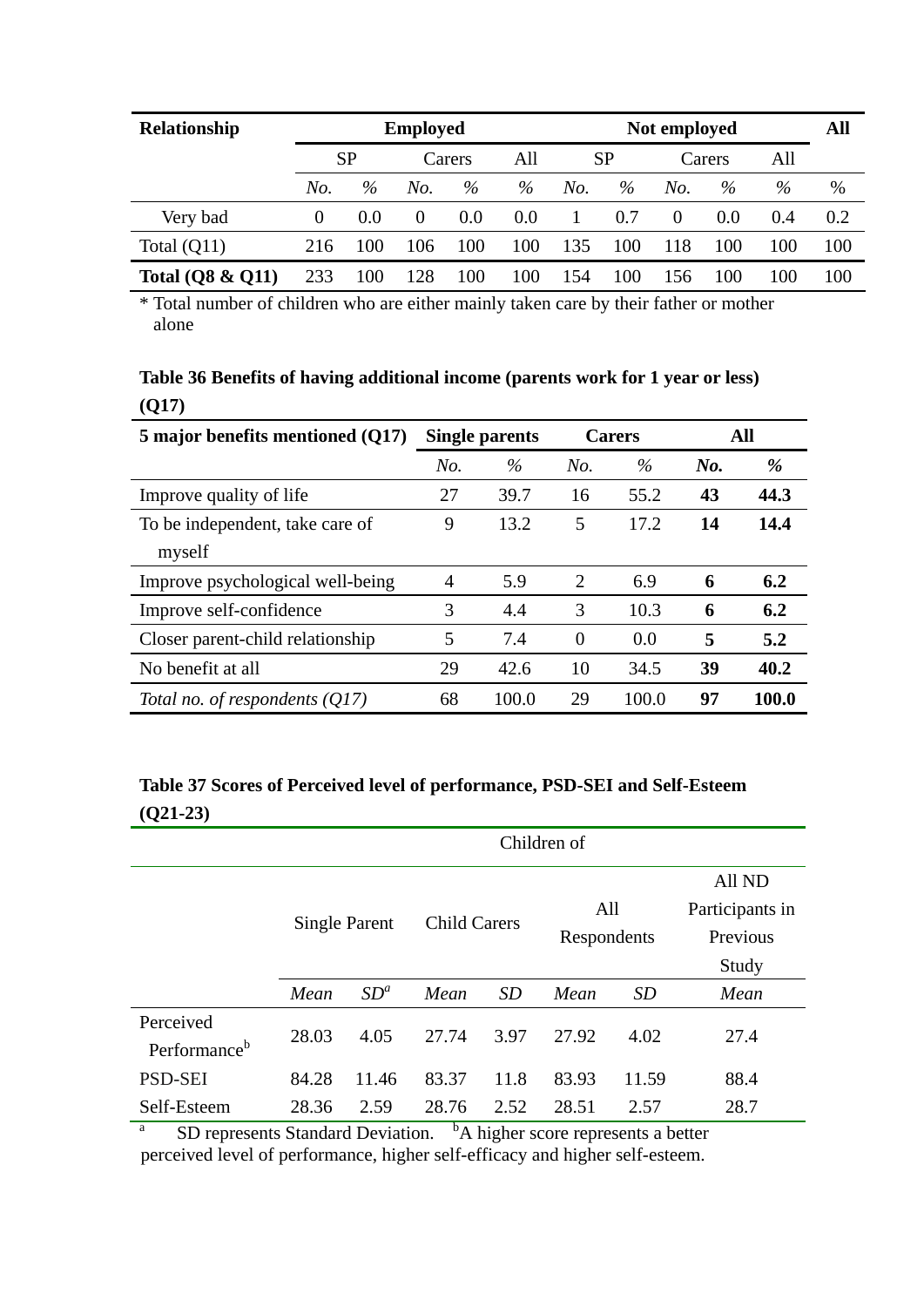|                          | Population | Working<br>population | $%$ of<br>working<br>population | People<br>work in<br>the<br>district <sup>1</sup> | Jobs per<br>each<br>working<br>person |
|--------------------------|------------|-----------------------|---------------------------------|---------------------------------------------------|---------------------------------------|
| <b>District Councils</b> |            |                       |                                 |                                                   |                                       |
| Central & Western        | 250064     | 137128                | 54.8%                           | 330860                                            | 2.41                                  |
| Wan Chai                 | 155196     | 86167                 | 55.5%                           | 257033                                            | 2.98                                  |
| Eastern                  | 587690     | 300293                | 51.1%                           | 206812                                            | 0.69                                  |
| Southern                 | 275162     | 140096                | 50.9%                           | 72884                                             | 0.52                                  |
| Sham Shui Po             | 365540     | 166505                | 45.6%                           | 173613                                            | 1.04                                  |
| <b>Kowloon City</b>      | 362501     | 181370                | 50.0%                           | 139488                                            | 0.77                                  |
| Wong Tai Sin             | 423521     | 193263                | 45.6%                           | 71099                                             | 0.37                                  |
| <b>Kwun Tong</b>         | 587423     | 269500                | 45.9%                           | 252724                                            | 0.94                                  |
| Yau Tsim Mong            | 280548     | 144132                | 51.4%                           | 362899                                            | 2.52                                  |
| <b>New Towns</b>         |            |                       |                                 |                                                   |                                       |
| Tseung Kwan O            | 344872     | 181993                | 52.8%                           | 44962                                             | 0.25                                  |
| Tsuen Wan                | 277639     | 140337                | 50.5%                           | 118187                                            | 0.84                                  |
| Tuen Mun                 | 500803     | 244179                | 48.8%                           | 100169                                            | 0.41                                  |
| Yuen Long                | 138711     | 69349                 | 50.0%                           | 49896                                             | 0.72                                  |
| Tin Shui Wai*            | 268922     | 117407                | 43.7%                           | 22897                                             | 0.20                                  |
| Fanling/Sheung Shui*     | 235202     | 113397                | 48.2%                           | 51230                                             | 0.45                                  |
| Tai Po                   | 265982     | 132194                | 49.7%                           | 63579                                             | 0.48                                  |
| Sha Tin                  | 424658     | 212756                | 50.1%                           | 133185                                            | 0.63                                  |
| Ma On Shan <sup>®</sup>  | 187625     | 98550                 | 52.5%                           | 17773                                             | 0.18                                  |
| Kwai Chung*              | 323948     | 141633                | 43.7%                           | 168693                                            | 1.19                                  |
| Tsing Yi <sup>*</sup>    | 199362     | 100249                | 50.3%                           | 29425                                             | 0.29                                  |
| North Lantau*,#          | 72183      | 33075                 | 45.8%                           | 9849                                              | 0.30                                  |

#### <span id="page-46-0"></span>**Table 38 Employment situations**

The figure about the number of working people does not exactly correspond to those working in the new town area in the By-census data. For example, the figure for Fanling/Sheung Shui New Town came from North (Fanling/ Sheung Shui), which might include the rural areas. However, since most working people worked in the New Town area,

 $\frac{1}{1}$  The place of work of a person refers to the district where the work place of a person is located and where the person concerned usually stayed or went during the seven days before the By-census for business matters. For a person who has more than on job during the reference period, the place of work refers to that of his main employment. For a person who changes his work place day to day (e.g. construction site worker) or has many work places (e.g. doctor working in both hospital and clinic, mobile hawker), the work place is here the person worked for the longest hours in the reference period. For a person who has no fixed place of work (e.g. salesman, driver) but needed to report duty every day, the location of the office or depot is the work place.